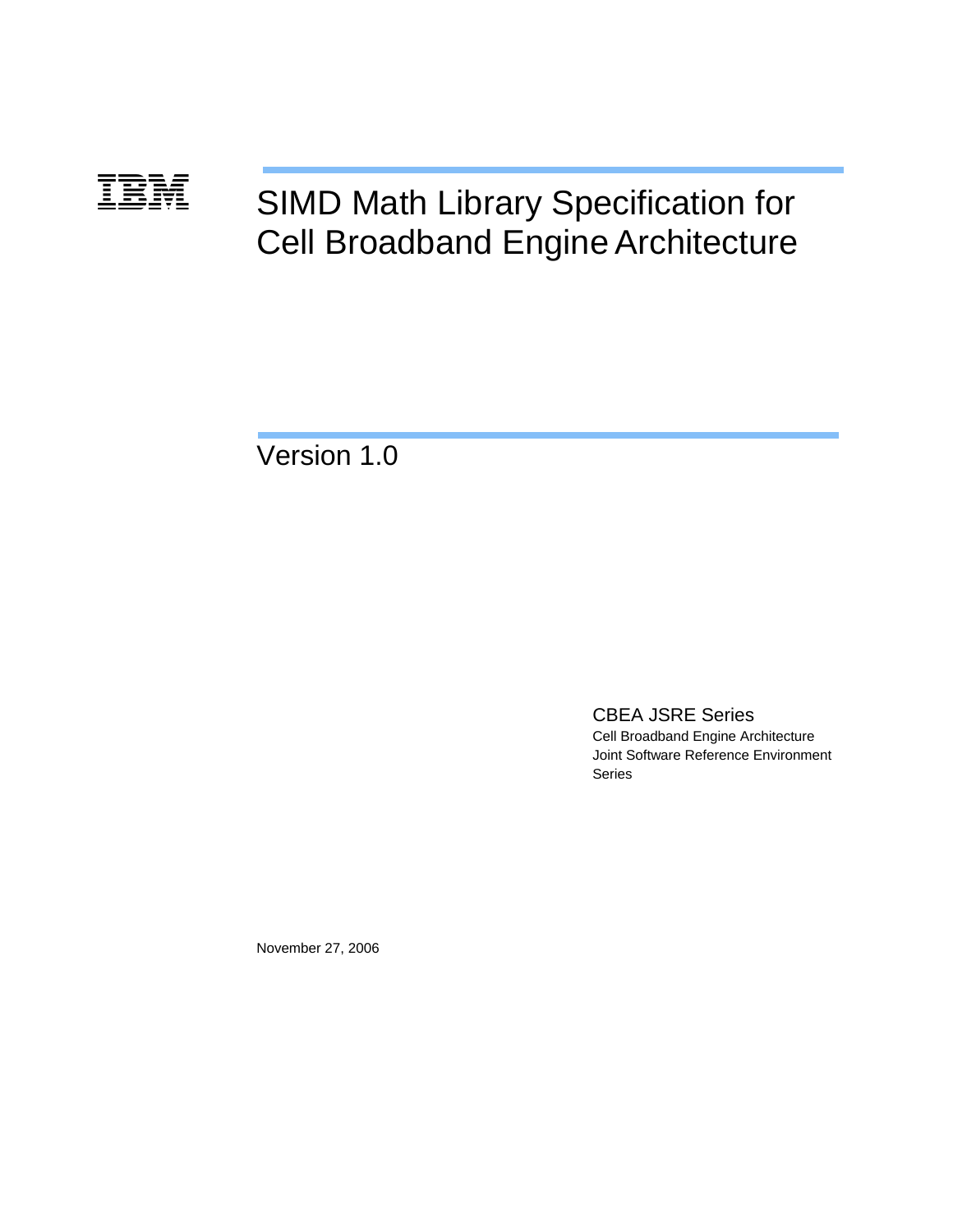

© Copyright International Business Machines Corporation, Sony Computer Entertainment Incorporated, Toshiba Corporation 2006

# All Rights Reserved

Printed in the United States of America November 2006

The following are trademarks of International Business Machines Corporation in the United States, or other countries, or both.

IBM PowerPC IBM Logo PowerPC Architecture ibm.com

Cell Broadband Engine is a trademark of Sony Computer Entertainment, Inc.

Other company, product and service names may be trademarks or service marks of others.

All information contained in this document is subject to change without notice. The products described in this document are NOT intended for use in applications such as implantation, life support, or other hazardous uses where malfunction could result in death, bodily injury or catastrophic property damage. The information contained in this document does not affect or change IBM product specifications or warranties. Nothing in this document shall operate as an express or implied license or indemnity under the intellectual property rights of IBM or third parties. All information contained in this document was obtained in specific environments, and is presented as an illustration. The results obtained in other operating environments may vary.

THE INFORMATION CONTAINED IN THIS DOCUMENT IS PROVIDED ON AN "AS IS" BASIS. In no event will IBM be liable for damages arising directly or indirectly from any use of the information contained in this document.

IBM Systems and Technology Group 2070 Route 52, Bldg. 330 Hopewell Junction, NY 12533-6351

The IBM home page can be found at **ibm.com**

The IBM semiconductor solutions home page can be found at **ibm.com**/chips

November 27, 2006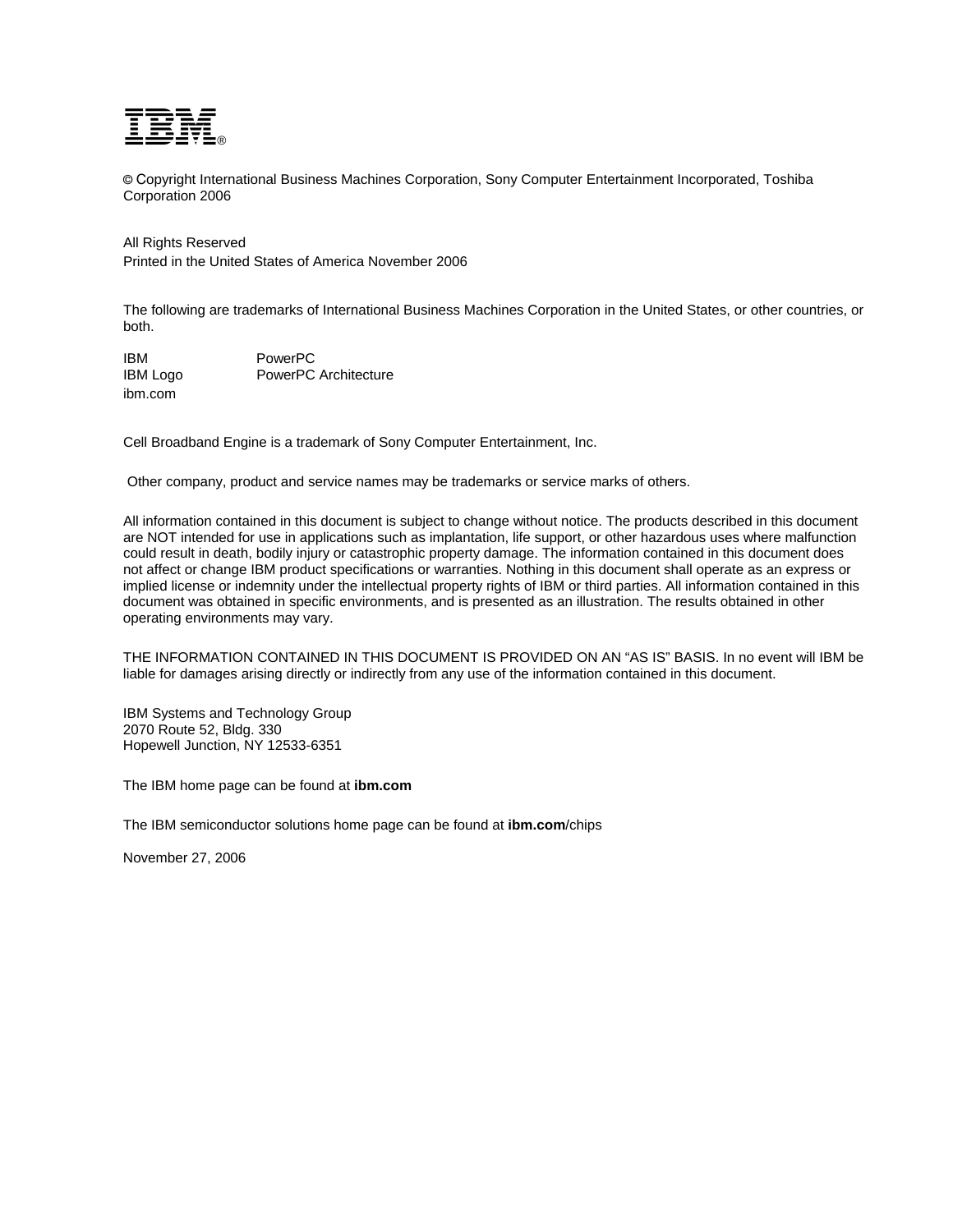

# **Table of Contents**

| <b>About This Document</b>                                                    | vii  |
|-------------------------------------------------------------------------------|------|
| Audience                                                                      | vii  |
| Version History                                                               | vii  |
| <b>Related Documentation</b>                                                  | vii  |
| <b>Document Structure</b>                                                     | vii  |
| <b>Bit Notation</b>                                                           | viii |
| Byte Ordering and Element Numbering                                           | viii |
| <b>Typographic Conventions</b>                                                | viii |
| 1. Overview of the SIMD Math Library                                          | 1    |
| 1.1. Library and Header Files                                                 | 1    |
| 1.2. Functions Overview                                                       | 1    |
| 1.3. Special Cases                                                            | 5    |
| 1.3.1. Rounding                                                               | 5    |
| 1.3.2. Special Operands                                                       | 5    |
| 1.3.3. Error Conditions                                                       | 5    |
| 1.3.4. Exceptions                                                             | 5    |
| 2. SIMD Function Specifications                                               | 6    |
| 2.1. Type Definitions                                                         | 6    |
| divi4_t: Remainder/Quotient Struct for Vector Signed Int                      | 6    |
| divu4_t: Remainder/Quotient Struct for Vector Unsigned Int                    | 6    |
| Ildivi2_t: Remainder/Quotient Struct for Vector Signed Long Long (SPU Only)   | 6    |
| Ildivu2_t: Remainder/Quotient Struct for Vector Unsigned Long Long (SPU Only) | 6    |
| Ilroundf4_t: Vector of Four Long Long (SPU Only)                              | 6    |
| 2.2. Function Descriptions                                                    | 7    |
| absi4: Absolute Value of Integer                                              | 7    |
| acosd2: Arccosine of Double (SPU Only)                                        | 7    |
| acosf4: Arccosine of Float                                                    | 7    |
| acoshd2: Hyperbolic Arccosine of Double (SPU Only)                            | 7    |
| acoshf4: Hyperbolic Arccosine of Float                                        | 7    |
| asind2: Arcsine of Double (SPU Only)                                          | 7    |
| asinf4: Arcsine of Float                                                      | 7    |
| asinhd2: Hyperbolic Arcsine of Double (SPU Only)                              | 8    |
| asinhf4: Hyperbolic Arcsine of Float                                          | 8    |
| atand2: Tangent of Double (SPU Only)                                          | 8    |
| atanf4: Tangent of Float                                                      | 8    |
| atanhd2: Hyperbolic Arctangent of Double (SPU Only)                           | 8    |
| atanhf4: Hyperbolic Arctangent of Float                                       | 8    |
| atan2d2: Arctangent of Double Quotient (SPU Only)                             | 8    |
| atan2f4: Arctangent of Float Quotient                                         | 8    |
| cbrtd2: Cube Root of Double (SPU Only)                                        | 9    |
| cbrtf4: Cube Root of Float                                                    | 9    |
| ceild2: Ceiling of Double (SPU Only)                                          | 9    |
| ceilf4: Ceiling of Float                                                      | 9    |
| copysignd2: Copy Sign of Double (SPU Only)                                    | 9    |
| copysignf4: Copy Sign of Float                                                | 9    |
| cosd2: Cosine of Double (SPU Only)                                            | 9    |
| cosf4: Cosine of Float                                                        | 10   |
| coshd2: Hyperbolic Cosine of Double (SPU Only)                                | 10   |
| coshf4: Hyperbolic Cosine of Float                                            | 10   |
| divd2: Divide Doubles (SPU Only)                                              | 10   |
| divf4: Divide Floats                                                          | 10   |
| divi4: Divide Integer                                                         | 10   |
| divu4: Divide Unsigned Integer                                                | 11   |
| erfcd2: Complementary Error Function Double (SPU Only)                        | 11   |
| erfcf4: Complementary Error Function Float                                    | 11   |
| erfd2: Error Function Double (SPU Only)                                       | 11   |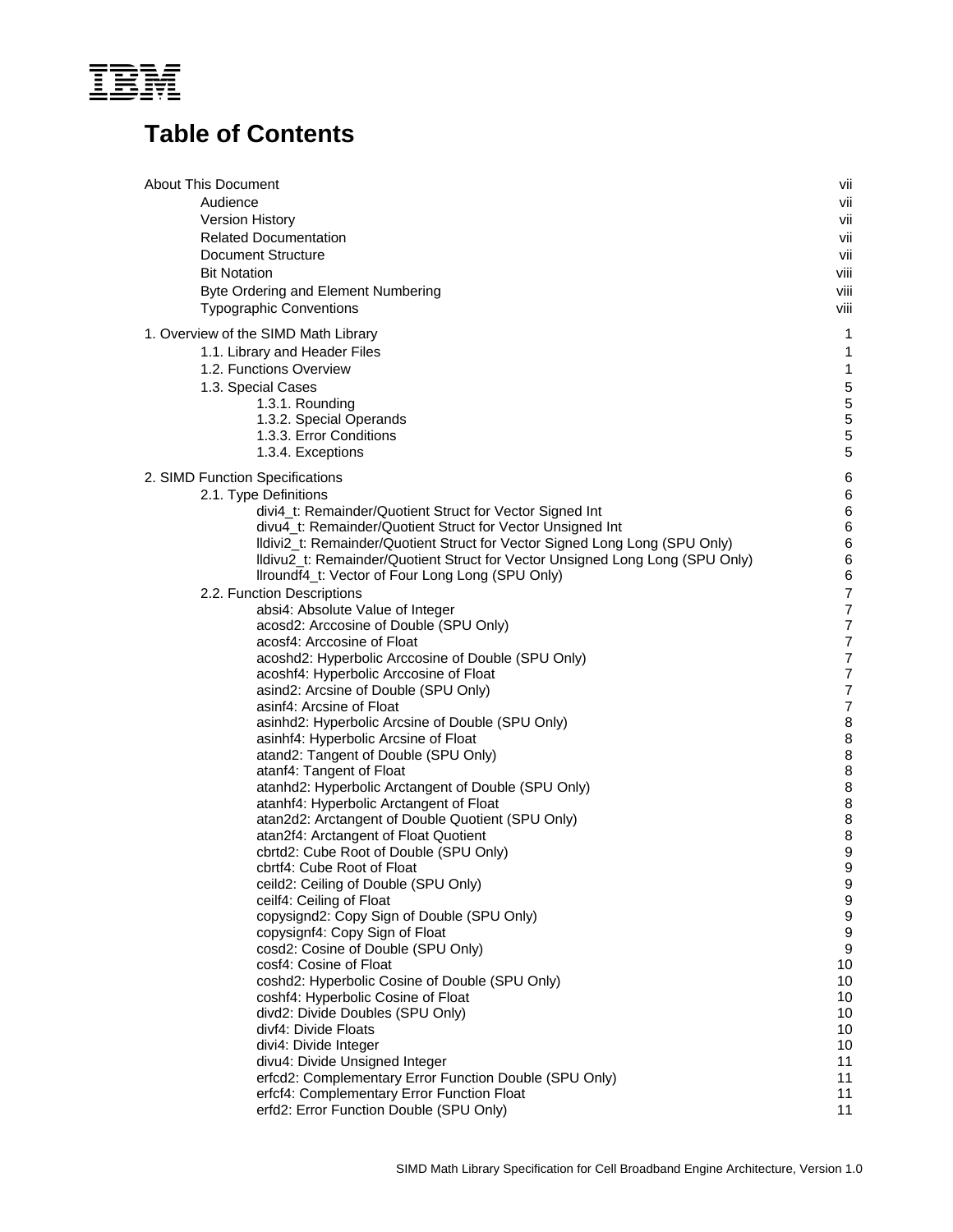# ī

| erff4: Error Function Float                                               | 11       |
|---------------------------------------------------------------------------|----------|
| expd2: e Raised to the Power of Double (SPU Only)                         | 11       |
| expf4: e Raised to the Power of Float                                     | 11       |
| exp2d2: 2 Raised to the Power of Double (SPU Only)                        | 11       |
| exp2f4: 2 Raised to the Power of Float                                    | 11       |
| expm1d2: e Raised to the Power of Double Minus 1 (SPU Only)               | 12       |
| expm1f4: e Raised to the Power of Float Minus 1                           | 12       |
| fabsd2: Absolute Value Double (SPU Only)                                  | 12       |
| fabsf4: Absolute Value Float                                              | 12       |
| fdimd2: Subtract Staying Non-Negative Double (SPU Only)                   | 12       |
| fdimf4: Subtract Staying Non-Negative Float                               | 12       |
| floord2: Floor Double (SPU Only)                                          | 12       |
| floorf4: Floor Float                                                      | 12       |
| fmad2: Fused Multiply and Add Double (SPU Only)                           | 13       |
| fmaf4: Fused Multiply and Add Float                                       | 13       |
| fmaxd2: Maximum Double (SPU Only)                                         | 13       |
| fmaxf4: Maximum Float                                                     | 13       |
| fmind2: Minimum Double (SPU Only)                                         | 13       |
| fminf4: Minimum Float                                                     | 13       |
| fmodd2: Modulus Double (SPU Only)                                         | 13       |
| fmodf4: Modulus Float                                                     | 13       |
| fpclassifyd2: Classify Double (SPU Only)                                  | 14       |
| fpclassifyf4: Classify Float                                              | 14       |
| frexpd2: Represent Double as Fraction and Exponent (SPU Only)             | 14       |
| frexpf4: Represent Float as Fraction and Exponent                         | 14       |
| hypotd2: Hypotenuse Double (SPU Only)                                     | 14       |
| hypotf4: Hypotenuse Float                                                 | 15       |
| ilogbd2: Integer Exponent of Double (SPU Only)                            | 15       |
| ilogbf4: Integer Exponent of Float                                        | 15       |
| irintf4: Nearest Integer Float                                            | 15       |
| iroundf4: Round Float to Nearest Integer                                  | 15       |
| is0denormd2: 0 or Denormalized Double (SPU Only)                          | 16       |
| is0denormf4: 0 or Denormalized Float                                      | 16       |
| isequald2: Compare Equal Double (SPU Only)                                | 16       |
| isequalf4: Compare Equal Float<br>isfinited2: Double is Finite (SPU Only) | 16<br>16 |
| isfinitef4: Float is Finite                                               | 16       |
| isgreaterequald2: Greater or Equal Double (SPU Only)                      | 17       |
| isgreaterequalf4: Greater or Equal Float                                  | 17       |
| isgreaterd2: Greater than Double (SPU Only)                               | 17       |
| isgreaterf4: Greater than Float                                           | 17       |
| isinfd2: Double is Infinity (SPU Only)                                    | 17       |
| isinff4: Float is Infinity                                                | 18       |
| islessd2: Double is Less Than (SPU Only)                                  | 18       |
| islessequald2: Double is Less Than or Equal To (SPU Only)                 | 18       |
| islessequalf4: Float is Less Than or Equal To                             | 18       |
| islessf4: Float is Less Than                                              | 18       |
| islessgreaterd2: Double is Less Than or Greater Than (SPU Only)           | 19       |
| islessgreaterf4: Float is Less Than or Greater Than                       | 19       |
| isnand2: Double is NaN (SPU Only)                                         | 19       |
| isnanf4: Float is NaN                                                     | 19       |
| isnormald2: Double is Normal (SPU Only)                                   | 19       |
| isnormalf4: Float is Normal                                               | 19       |
| isunorderedd2: Double is Unordered (SPU Only)                             | 20       |
| isunorderedf4: Float is Unordered                                         | 20       |
| Idexpd2: Multiply Double by 2 Raised to its Power (SPU Only)              | 20       |
| Idexpf4: Multiply Float by 2 Raised to its Power                          | 20       |
| Igammad2: Natural Log of Gamma Function of Double (SPU Only)              | 20       |
| Igammaf4: Natural Log of Gamma Function of Float                          | 20       |
| Ilabsi2: Absolute Value Long Long (SPU Only)                              | 20       |
| Ildivi2: Divide Long Long (SPU Only)                                      | 21       |
| Ildivu2: Divide Unsigned Long Long (SPU Only)                             | 21       |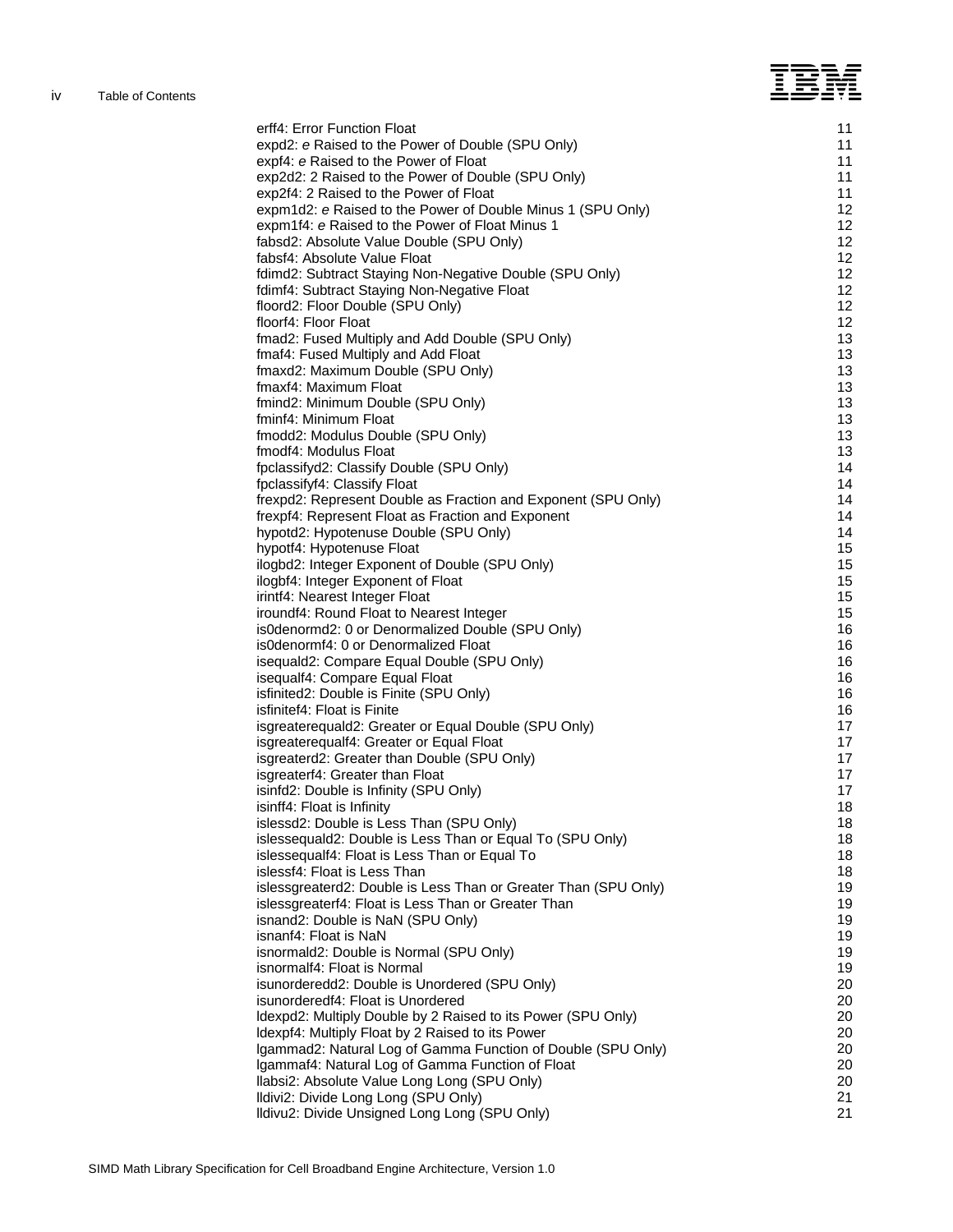# I Table of Contents vertex  $\mathbb{Z}$

|       | Ilrintd2: Find Nearest Long Long of Double (SPU Only)<br>Ilrintf4: Find Nearest Long Long of Float (SPU Only)<br>Ilroundd2: Round Double to Nearest Long Long (SPU Only)<br>Ilroundf4: Round Float to Nearest Long Long (SPU Only)<br>logd2: Natural Log of Double (SPU Only)<br>logf4: Natural Log of Float<br>log10d2: Log Base 10 of Double (SPU Only)<br>log10f4: Log Base 10 of Float<br>log1pd2: Natural Log of Double Plus 1 (SPU Only)<br>log1pf4: Natural Log of Float Plus 1<br>log2d2: Log Base 2 of Double (SPU Only)<br>log2f4: Log Base 2 of Float<br>logbd2: Represent Double as Fraction Greater Than 1 and Exponent (SPU Only) | 21<br>21<br>21<br>21<br>21<br>22<br>22<br>22<br>22<br>22<br>22<br>23<br>23 |
|-------|-------------------------------------------------------------------------------------------------------------------------------------------------------------------------------------------------------------------------------------------------------------------------------------------------------------------------------------------------------------------------------------------------------------------------------------------------------------------------------------------------------------------------------------------------------------------------------------------------------------------------------------------------|----------------------------------------------------------------------------|
|       | logbf4: Represent Float as Fraction Greater Than 1 and Exponent                                                                                                                                                                                                                                                                                                                                                                                                                                                                                                                                                                                 | 23<br>23                                                                   |
|       | modfd2: Represent Double as Proper Fraction and Exponent (SPU Only)<br>modff4: Represent Float as Proper Fraction and Exponent                                                                                                                                                                                                                                                                                                                                                                                                                                                                                                                  | 23                                                                         |
|       | nearbyintd2: Find Nearest Integer for Double (SPU Only)                                                                                                                                                                                                                                                                                                                                                                                                                                                                                                                                                                                         | 24                                                                         |
|       | nearbyintf4: Find Nearest Integer for Float                                                                                                                                                                                                                                                                                                                                                                                                                                                                                                                                                                                                     | 24                                                                         |
|       | negated2: Negate Double (SPU Only)                                                                                                                                                                                                                                                                                                                                                                                                                                                                                                                                                                                                              | 24                                                                         |
|       | negatef4: Negate Float                                                                                                                                                                                                                                                                                                                                                                                                                                                                                                                                                                                                                          | 24                                                                         |
|       | negatei4: Negate Signed Integer                                                                                                                                                                                                                                                                                                                                                                                                                                                                                                                                                                                                                 | 24                                                                         |
|       | negatell2: Negate Signed Long Long Integer (SPU Only)                                                                                                                                                                                                                                                                                                                                                                                                                                                                                                                                                                                           | 24                                                                         |
|       | nextafterd2: Find Next Integer After for Double (SPU Only)                                                                                                                                                                                                                                                                                                                                                                                                                                                                                                                                                                                      | 24                                                                         |
|       | nextafterf4: Find Next Integer After for Float<br>powd2: Raise Double to Double Power (SPU Only)                                                                                                                                                                                                                                                                                                                                                                                                                                                                                                                                                | 24<br>24                                                                   |
|       | powf4: Raise Float to Float Power                                                                                                                                                                                                                                                                                                                                                                                                                                                                                                                                                                                                               | 25                                                                         |
|       | recipd2: Reciprocal of Double (SPU Only)                                                                                                                                                                                                                                                                                                                                                                                                                                                                                                                                                                                                        | 25                                                                         |
|       | recipf4: Reciprocal of Float                                                                                                                                                                                                                                                                                                                                                                                                                                                                                                                                                                                                                    | 25                                                                         |
|       | remainderd2: Remainder of Doubles (SPU Only)                                                                                                                                                                                                                                                                                                                                                                                                                                                                                                                                                                                                    | 25                                                                         |
|       | remainderf4: Remainder of Floats                                                                                                                                                                                                                                                                                                                                                                                                                                                                                                                                                                                                                | 25                                                                         |
|       | remquod2: Remainder Function of Double (SPU Only)                                                                                                                                                                                                                                                                                                                                                                                                                                                                                                                                                                                               | 26                                                                         |
|       | remquof4: Remainder Function of Float                                                                                                                                                                                                                                                                                                                                                                                                                                                                                                                                                                                                           | 26<br>26                                                                   |
|       | rintd2: Round Double to the Nearest Integer (SPU Only)<br>rintf4: Round Float to the Nearest Integer                                                                                                                                                                                                                                                                                                                                                                                                                                                                                                                                            | 26                                                                         |
|       | roundd2: Round Double (SPU Only)                                                                                                                                                                                                                                                                                                                                                                                                                                                                                                                                                                                                                | 26                                                                         |
|       | roundf4: Round Float                                                                                                                                                                                                                                                                                                                                                                                                                                                                                                                                                                                                                            | 26                                                                         |
|       | rsqrtd2: Reciprocal Square Root of Double (SPU Only)                                                                                                                                                                                                                                                                                                                                                                                                                                                                                                                                                                                            | 26                                                                         |
|       | rsqrtf4: Reciprocal Square Root of Float                                                                                                                                                                                                                                                                                                                                                                                                                                                                                                                                                                                                        | 27                                                                         |
|       | scalbllnd2: Scale Double by Long Long Integer (SPU Only)                                                                                                                                                                                                                                                                                                                                                                                                                                                                                                                                                                                        | 27                                                                         |
|       | scalbnf4: Scale Float by Integer                                                                                                                                                                                                                                                                                                                                                                                                                                                                                                                                                                                                                | 27                                                                         |
|       | signbitd2: Sign Bit of Double (SPU Only)                                                                                                                                                                                                                                                                                                                                                                                                                                                                                                                                                                                                        | 27                                                                         |
|       | signbitf4: Sign Bit of Float<br>sincosd2: Sine and Cosine of Double (SPU Only)                                                                                                                                                                                                                                                                                                                                                                                                                                                                                                                                                                  | 27<br>27                                                                   |
|       | sincosf4: Sine and Cosine of Float                                                                                                                                                                                                                                                                                                                                                                                                                                                                                                                                                                                                              | 27                                                                         |
|       | sind2: Sine of Double (SPU Only)                                                                                                                                                                                                                                                                                                                                                                                                                                                                                                                                                                                                                | 28                                                                         |
|       | sinf4: Sine of Float                                                                                                                                                                                                                                                                                                                                                                                                                                                                                                                                                                                                                            | 28                                                                         |
|       | sinhd2: Hyperbolic Sine of Double (SPU Only)                                                                                                                                                                                                                                                                                                                                                                                                                                                                                                                                                                                                    | 28                                                                         |
|       | sinhf4: Hyperbolic Sine of Float                                                                                                                                                                                                                                                                                                                                                                                                                                                                                                                                                                                                                | 28                                                                         |
|       | sqrtd2: Square Root of Double (SPU Only)                                                                                                                                                                                                                                                                                                                                                                                                                                                                                                                                                                                                        | 28                                                                         |
|       | sqrtf4: Square Root of Float                                                                                                                                                                                                                                                                                                                                                                                                                                                                                                                                                                                                                    | 28                                                                         |
|       | tand2: Tangent of Double (SPU Only)<br>tanf4: Tangent of Float                                                                                                                                                                                                                                                                                                                                                                                                                                                                                                                                                                                  | 29<br>29                                                                   |
|       | tanhd2: Hyperbolic Tangent of Double (SPU Only)                                                                                                                                                                                                                                                                                                                                                                                                                                                                                                                                                                                                 | 29                                                                         |
|       | tanhf4: Hyperbolic Tangent of Float                                                                                                                                                                                                                                                                                                                                                                                                                                                                                                                                                                                                             | 29                                                                         |
|       | tgammad2: Gamma of Double (SPU Only)                                                                                                                                                                                                                                                                                                                                                                                                                                                                                                                                                                                                            | 29                                                                         |
|       | tgammaf4: Gamma of Float                                                                                                                                                                                                                                                                                                                                                                                                                                                                                                                                                                                                                        | 29                                                                         |
|       | truncd2: Truncate Double (SPU Only)                                                                                                                                                                                                                                                                                                                                                                                                                                                                                                                                                                                                             | 29                                                                         |
|       | truncf4: Truncate Float                                                                                                                                                                                                                                                                                                                                                                                                                                                                                                                                                                                                                         | 29                                                                         |
| Index |                                                                                                                                                                                                                                                                                                                                                                                                                                                                                                                                                                                                                                                 | 31                                                                         |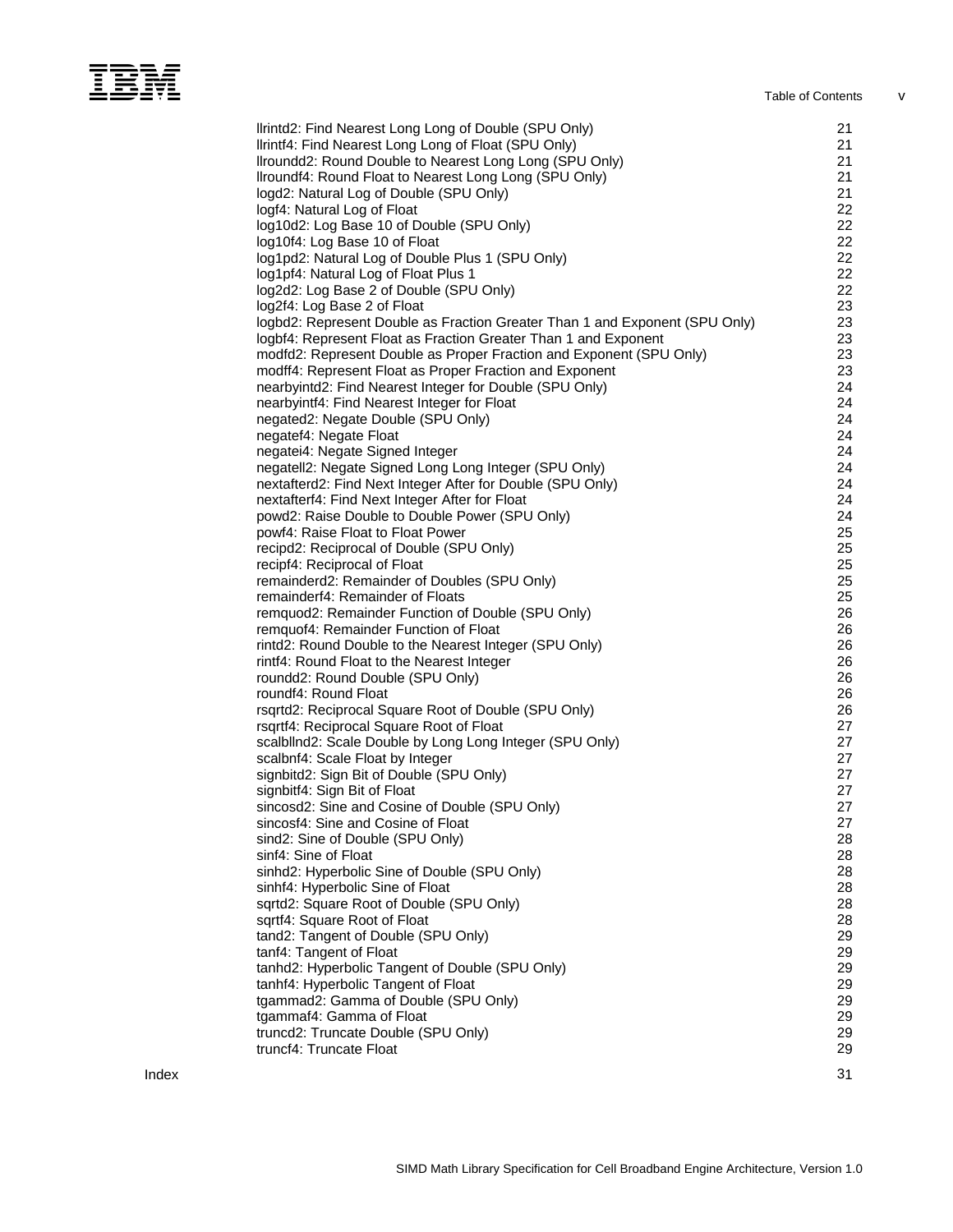

# **List of Figures**

[Figure 1: Big-Endian Byte/Element Ordering for Vector Types](#page-7-1) viii viii

# **List of Tables**

[Table 1: SIMD Math Functions](#page-8-1) 1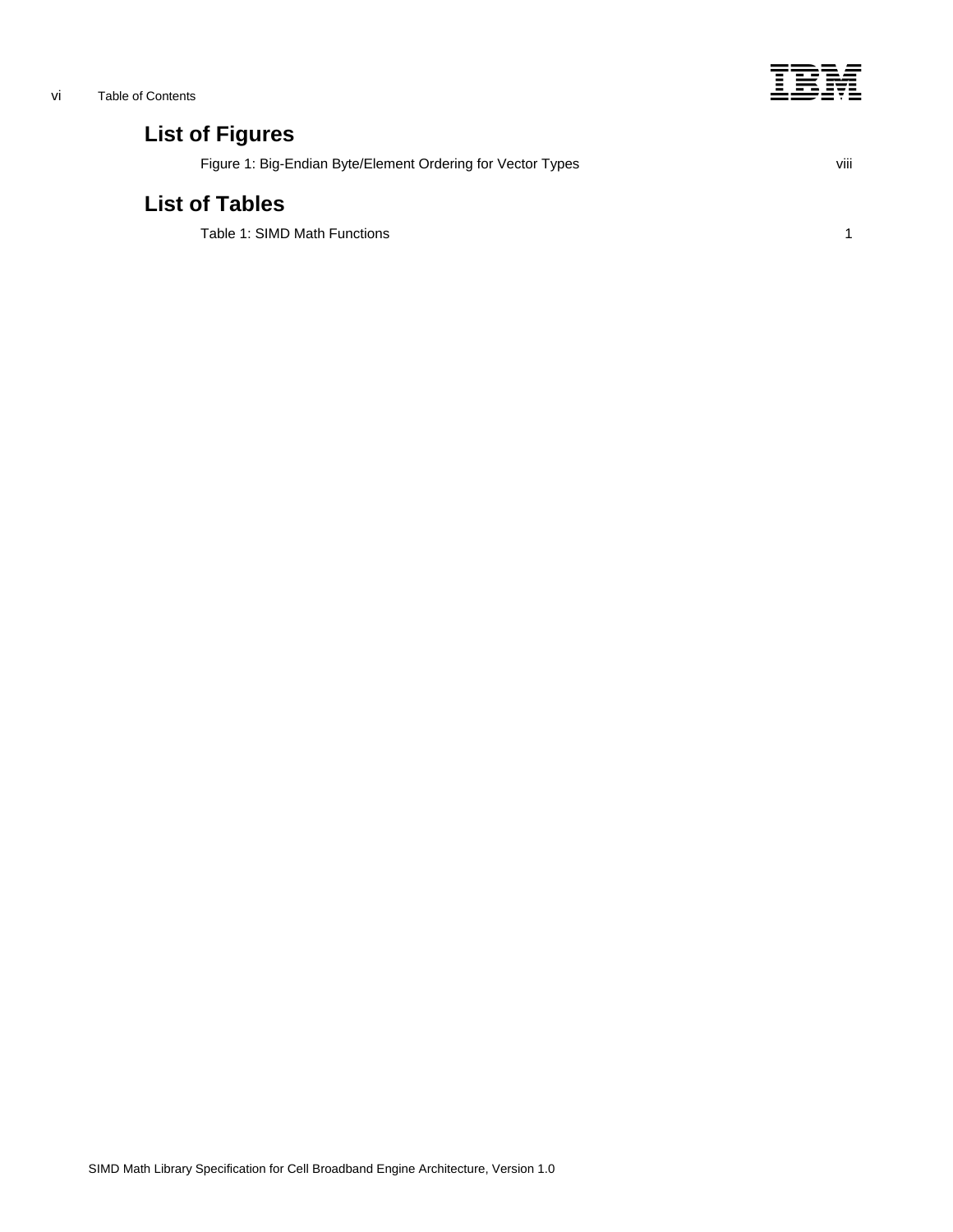<span id="page-6-0"></span>

# **About This Document**

This document contains specifications for a math library that takes advantage of the Single Instruction, Multiple Data (SIMD) instructions provided by the PowerPC™ Processor Unit (PPU) and the Synergistic Processor Unit (SPU) hardware of the Cell Broadband Engine™. By computing multiple results at one time, SIMD math functions allow programmers to obtain much higher performance from their PPU and SPU programs than would be possible from a corresponding traditional scalar math library.

# **Audience**

This document is intended for system and application programmers who are interested in writing high-performance programs for the Cell Broadband Engine.

# **Version History**

This section describes significant changes made to each version of this document.

| Version Number & Date Changes |                               |
|-------------------------------|-------------------------------|
| v. 1.0<br>November 6, 2006    | Created the initial document. |

# **Related Documentation**

The following table provides a list of references and supporting materials for this document:

| Document Title                                                                                                 | Version | Date          |
|----------------------------------------------------------------------------------------------------------------|---------|---------------|
| $C/C++$ Language Extensions for the Cell Broadband Engine<br>Architecture                                      | 2.2.1   | November 2006 |
| ISO/IEC Standard 9899:1999 (C Standard)                                                                        |         |               |
| IEC Standard 60559:1989 (Standard for Binary Floating-<br><b>Point Arithmetic)</b>                             |         |               |
| <b>Synergistic Processor Unit Instruction Set Architecture</b>                                                 | 1.11    | October 2006  |
| PowerPC Microprocessor Family: Vector/SIMD Multimedia<br>Extension Technology Programming Environments Manual, | 2.07c   | Octboer 2006  |
| <b>PPF User's Manual</b>                                                                                       | 1.0     |               |
| <b>PowerPC User Instruction Set Architecture, Book I</b>                                                       | 2.02    | January 2005  |
| PowerPC Virtual Environment Architecture, Book II                                                              |         |               |
| PowerPC Operating Environment Architecture, Book III                                                           |         |               |

# **Document Structure**

This document contains two chapters. The first is a SIMD math library overview, and the second is a specification describing the particular math functions that compose this library.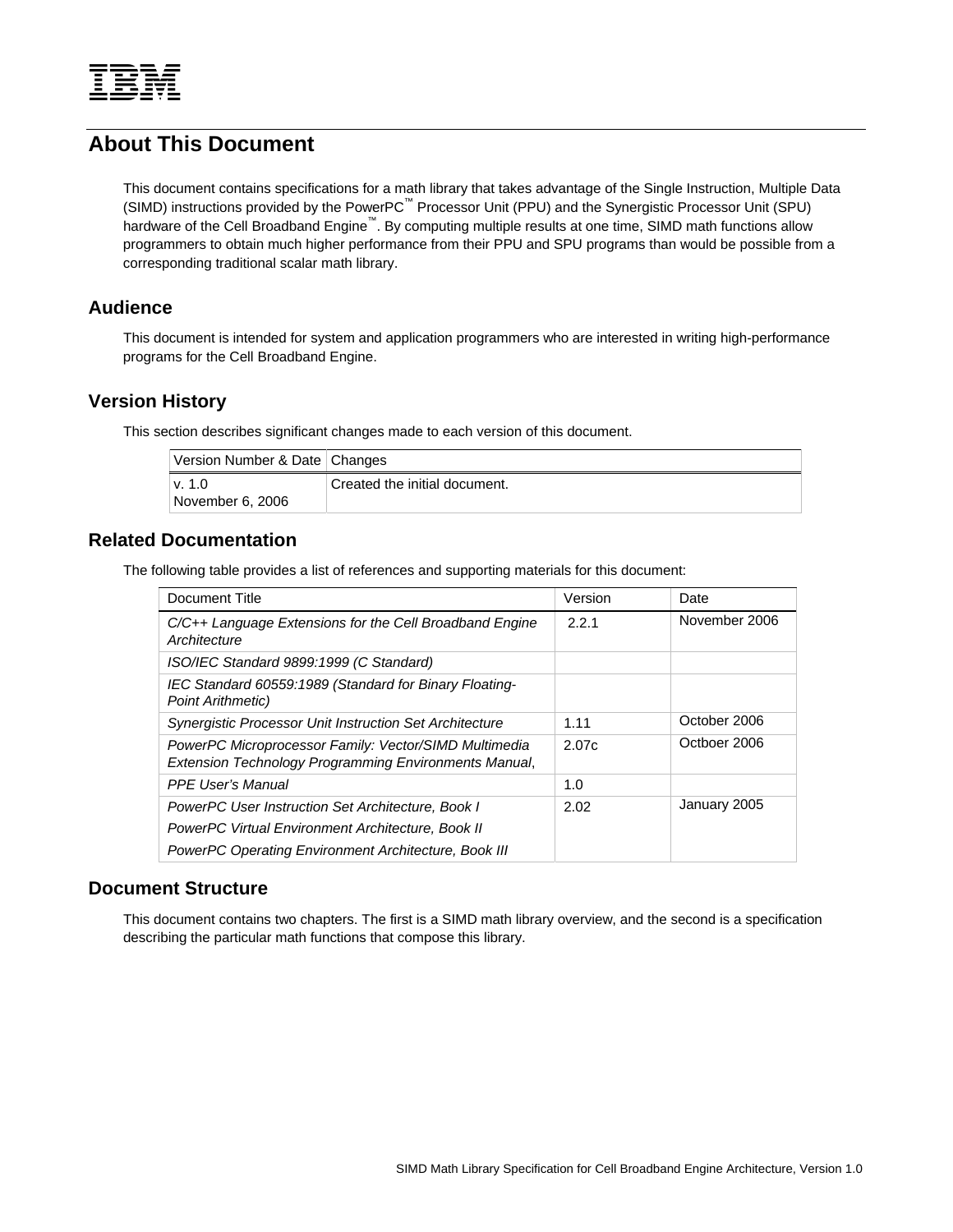

# <span id="page-7-0"></span>**Bit Notation**

Standard bit notation is used throughout this document. Bits and bytes are numbered in ascending order from left to right. Thus, for a 4-byte word, bit 0 is the most significant bit and bit 31 is the least significant bit, as shown in the following figure:



# MSB = Most significant bit

LSB = Least significant bit

Notation for bit encoding is as follows:

- Hexadecimal values are preceded by  $0x$ . For example:  $0x0A00$ .
- Binary values in sentences appear in single quotation marks. For example: '1010'.

# <span id="page-7-1"></span>**Byte Ordering and Element Numbering**

As shown in [Figure 1,](#page-7-1) byte ordering and element/slot numbering is always displayed in big endian order.

# Figure 1: Big-Endian Byte/Element Ordering for Vector Types

| Byte $0$<br>(MSB) | Byte $1$   | Byte 2     |       | Byte 3   Byte 4   Byte 5   Byte 6   Byte 7   Byte 8 |              |                          |            |  |            | Byte 9 Byte 10 Byte 11 Byte 12 Byte 13 Byte 14 Byte 15                               |  |            |        | (LSB)      |
|-------------------|------------|------------|-------|-----------------------------------------------------|--------------|--------------------------|------------|--|------------|--------------------------------------------------------------------------------------|--|------------|--------|------------|
| doubleword 0      |            |            |       |                                                     | doubleword 1 |                          |            |  |            |                                                                                      |  |            |        |            |
|                   |            | word 0     |       |                                                     | word 1       |                          |            |  |            | word 2                                                                               |  |            | word 3 |            |
|                   | halfword 0 | halfword 1 |       | halfword 2                                          |              |                          | halfword 3 |  | halfword 4 | halfword 5                                                                           |  | halfword 6 |        | halfword 7 |
| char 0            | char 1     | char 2     | char3 |                                                     |              | char 4   char 5   char 6 |            |  |            | char 7   char 8   char 9   char 10   char 11   char 12   char 13   char 14   char 15 |  |            |        |            |

# **Typographic Conventions**

In addition to bit notation, the following typographic conventions are used throughout this document:

| Convention                          | Meaning                                                                                                                                                                                                                                                                           |
|-------------------------------------|-----------------------------------------------------------------------------------------------------------------------------------------------------------------------------------------------------------------------------------------------------------------------------------|
| courier                             | Indicates programming code, processing instructions, register names,<br>data types, events, file names, and other literals. Also indicates function<br>and macro names. This convention is used only where it facilitates<br>comprehension, especially in narrative descriptions. |
| courier +<br>italics                | Indicates arguments, parameters and variables, including variables of<br>type const. This convention is used only where it facilitates<br>comprehension, especially in narrative descriptions.                                                                                    |
| <i>italics (without</i><br>courier) | Indicates emphasis. Except when hyperlinked, book references are in<br>italics. When a term is first defined, it is likely to be in italics.                                                                                                                                      |
| <b>Blue</b>                         | Indicates a hyperlink (color printers or online only).                                                                                                                                                                                                                            |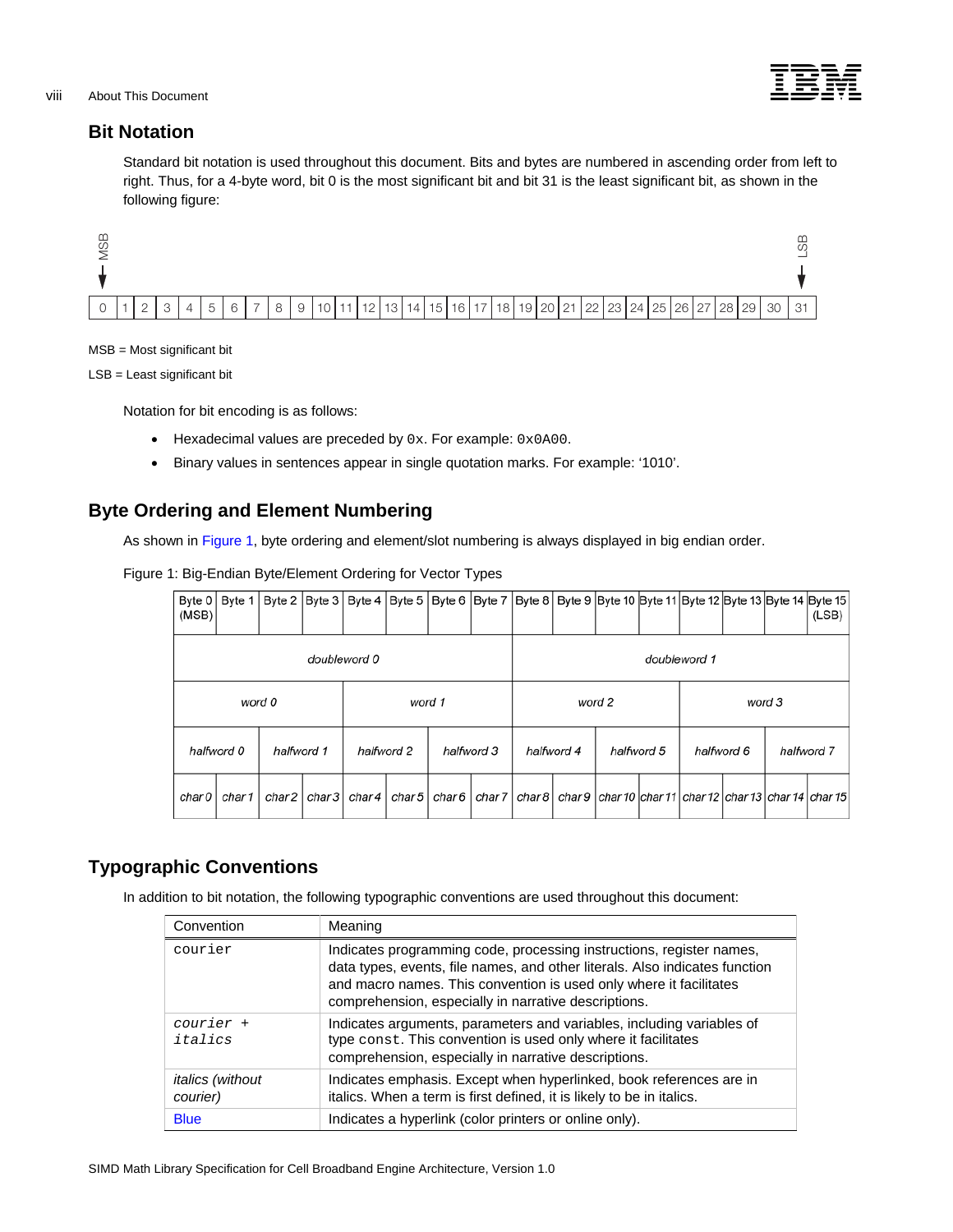<span id="page-8-0"></span>

# **1. Overview of the SIMD Math Library**

The PPU and SPU instruction sets include Single Instruction, Multiple Data (SIMD) instructions, which are similar to normal instructions but operate on more than one input simultaneously. Traditional math functions operate on a single input and are unable to take advantage of the speed and power of SIMD instructions. The SIMD Math Library contains SIMD versions of the scalar math functions described in the C99 standard, or *ISO/IEC Standard 9899:1999 (C Standard)*. This chapter provides specifications for these special PPU and SPU SIMD libraries.

# **1.1. Library and Header Files**

The name of the SIMD library will contain the string simdmath. For example, on GNU/Linux the library will be called libsimdmath.a, or libsimdmath.so (for the shared library version). The simdmath.h system header file will contain type declarations and prototypes for the SIMD math functions.

# **1.2. Functions Overview**

The functions that comprise the PPU and SPU SIMD math libraries are listed in [Table 1](#page-8-1). The functions that are listed as "non-standard" have no C99 counterpart.

Names of the SIMD math functions are differentiated from their scalar counterparts by a vector type suffix appended to the standard scalar function name. For example, the SIMD version of fabsf(), which acts on a vector float, is called  $fabsf4()$ . Similarly, a SIMD version of a standard scalar function that acts on a vector double will have d2 appended to the name.

| <b>Function Name</b> | C99 Name  | Function<br>Category | Precision | SPU/PPU     |
|----------------------|-----------|----------------------|-----------|-------------|
| absi4                | abs       | integer              | word      | <b>Both</b> |
| acosd <sub>2</sub>   | acos      | trig                 | double    | SPU         |
| acosf4               | acosf     | trig                 | single    | <b>Both</b> |
| acoshd2              | acosh     | trig                 | double    | SPU         |
| acoshf4              | acoshf    | trig                 | single    | <b>Both</b> |
| asind <sub>2</sub>   | asin      | trig                 | double    | SPU         |
| asinf4               | asinf     | trig                 | single    | <b>Both</b> |
| asinhd <sub>2</sub>  | asinh     | trig                 | double    | SPU         |
| asinhf4              | asinhf    | trig                 | single    | <b>Both</b> |
| atan2d2              | atan2     | trig                 | double    | SPU         |
| atan2f4              | atan2f    | trig                 | single    | <b>Both</b> |
| atand <sub>2</sub>   | atan      | trig                 | double    | SPU         |
| atanf4               | atanf     | trig                 | single    | <b>Both</b> |
| atanhd <sub>2</sub>  | atanh     | trig                 | double    | SPU         |
| atanhf4              | atanhf    | trig                 | single    | <b>Both</b> |
| cbrtd <sub>2</sub>   | cbrt      | power                | double    | SPU         |
| cbrtf4               | cbrtf     | power                | single    | <b>Both</b> |
| ceild <sub>2</sub>   | ceil      | rounding             | double    | SPU         |
| ceilf4               | ceilf     | rounding             | single    | <b>Both</b> |
| copysignd2           | copysign  | other                | double    | SPU         |
| copysignf4           | copysignf | other                | single    | <b>Both</b> |

<span id="page-8-1"></span>Table 1: SIMD Math Functions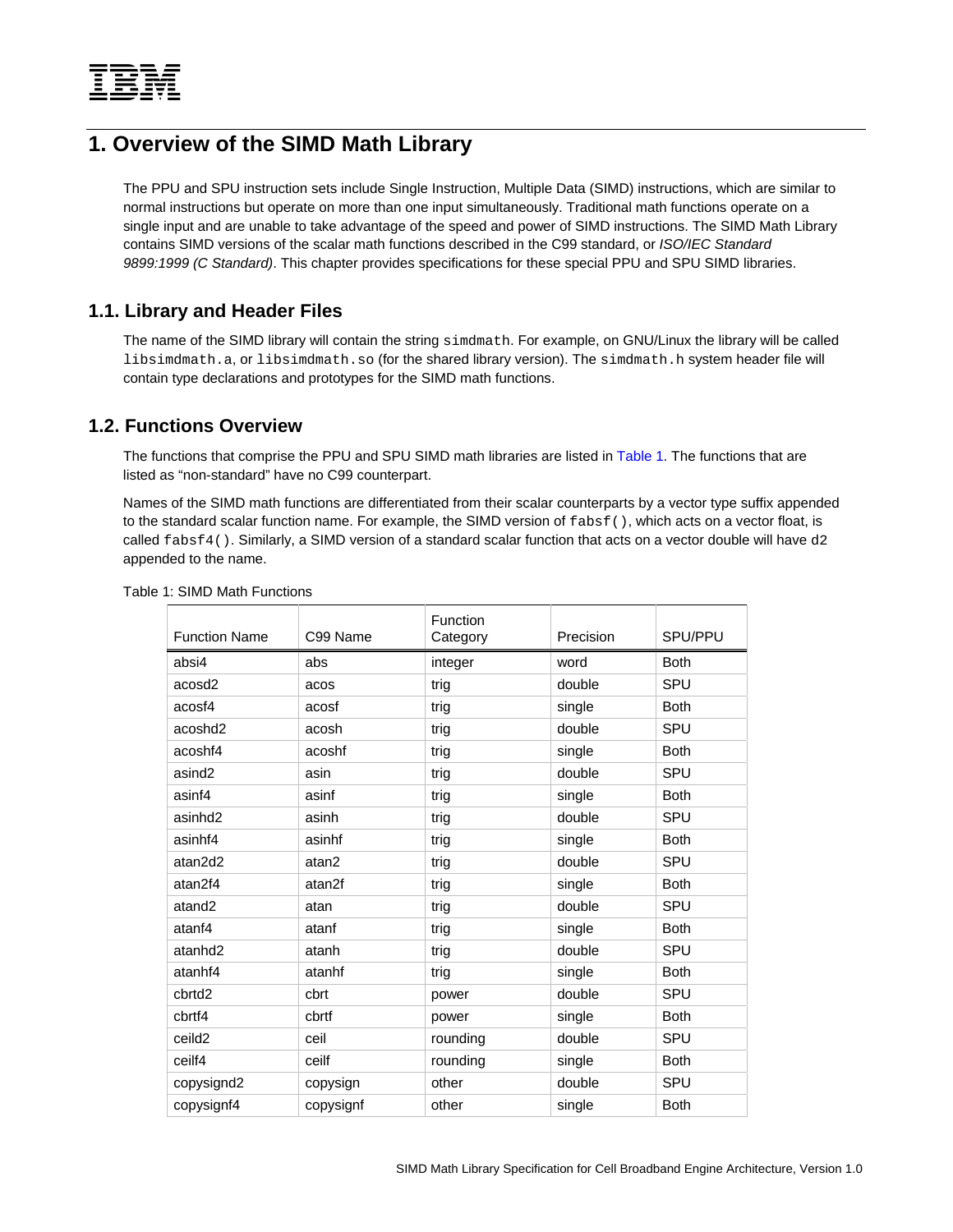

| <b>Function Name</b> | C99 Name     | Function<br>Category | Precision        | SPU/PPU     |
|----------------------|--------------|----------------------|------------------|-------------|
| cosd <sub>2</sub>    | cos          | trig                 | double           | SPU         |
| cosf4                | cosf         | trig                 | single           | <b>Both</b> |
| coshd <sub>2</sub>   | cosh         | trig                 | double           | SPU         |
| coshf4               | coshf        | trig                 | single           | <b>Both</b> |
| divd <sub>2</sub>    | non-standard | divide               | double           | SPU         |
| divf4                | non-standard | divide               | single           | <b>Both</b> |
| divi4                | div          | integer              | word             | <b>Both</b> |
| divu4                | non-standard | integer              | word             | <b>Both</b> |
| erfcd2               | erfc         | error function       | double           | SPU         |
| erfcf4               | erfcf        | error function       | single           | <b>Both</b> |
| erfd <sub>2</sub>    | erf          | error function       | double           | SPU         |
| erff4                | erff         | error function       | single           | <b>Both</b> |
| exp2d2               | exp2         | exp                  | double           | SPU         |
| exp2f4               | exp2f        | exp                  | single           | <b>Both</b> |
| expd2                | exp          | exp                  | double           | SPU         |
| expf4                | expf         | exp                  | single           | <b>Both</b> |
| expm1d2              | expm1        |                      | double           | SPU         |
| expm1f4              | expm1f       | exp                  | single           | <b>Both</b> |
| fabsd2               | fabs         | exp<br>abs           | double           | SPU         |
| fabsf4               | fabsf        | abs                  |                  | <b>Both</b> |
| fdimd <sub>2</sub>   | fdim         | other                | single<br>double | SPU         |
| fdimf4               | fdimf        | other                |                  | <b>Both</b> |
| floord <sub>2</sub>  | floor        |                      | single<br>double | SPU         |
| floorf4              | floorf       | rounding             |                  | <b>Both</b> |
| fmad <sub>2</sub>    |              | rounding<br>other    | single<br>double | SPU         |
|                      | fma          |                      |                  |             |
| fmaf4                | fmaf<br>fmax | other                | single           | <b>Both</b> |
| fmaxd2               |              | minmax               | double           | SPU         |
| fmaxf4               | fmaxf        | minmax               | single           | <b>Both</b> |
| fmind <sub>2</sub>   | fmin         | minmax               | double           | SPU         |
| fminf4               | fminf        | minmax               | single           | <b>Both</b> |
| fmodd2               | fmod         | modrem               | double           | SPU         |
| fmodf4               | fmodf        | modrem               | single           | <b>Both</b> |
| fpclassifyd2         | fpclassify   | comparison           | double           | SPU         |
| fpclassifyf4         | fpclassify   | comparison           | single           | <b>Both</b> |
| frexpd2              | frexp        | other                | double           | SPU         |
| frexpf4              | frexpf       | other                | single           | <b>Both</b> |
| hypotd2              | hypot        | other                | double           | SPU         |
| hypotf4              | hypotf       | other                | single           | <b>Both</b> |
| ilogbd2              | ilogb        | log                  | double           | SPU         |
| ilogbf4              | ilogbf       | log                  | single           | <b>Both</b> |
| irintf4              | non-standard | other                | single           | <b>Both</b> |
| iroundf4             | non-standard | rounding             | single           | <b>Both</b> |
| is0denormf4          | non-standard | comparison           | single           | <b>Both</b> |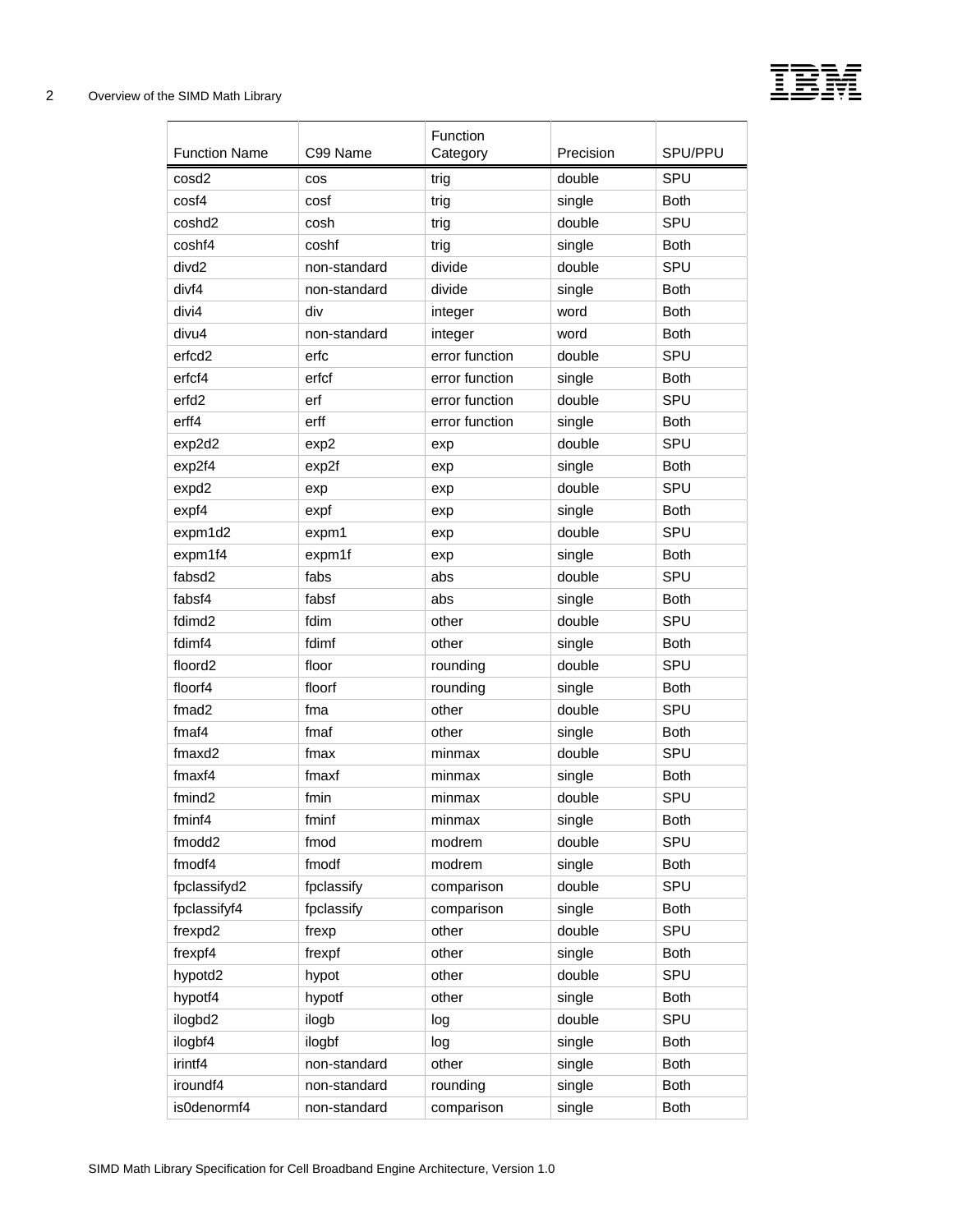# I

| <b>Function Name</b> | C99 Name         | Function<br>Category | Precision   | SPU/PPU     |
|----------------------|------------------|----------------------|-------------|-------------|
| is0denormd2          | non-standard     | comparison           | double      | <b>SPU</b>  |
| isequald2            | non-standard     | comparison           | double      | SPU         |
| isequalf4            | non-standard     | comparison           | single      | <b>Both</b> |
| isfinited2           | isfinite         | comparison           | double      | <b>SPU</b>  |
| isfinitef4           | isfinite         | comparison           | single      | <b>Both</b> |
| isgreaterd2          | isgreater        | comparison           | double      | SPU         |
| isgreaterf4          | isgreater        | comparison           | single      | <b>Both</b> |
| isgreaterequald2     | isgreaterequal   | comparison           | double      | SPU         |
| isgreaterequalf4     | isgreaterequal   | comparison           | single      | <b>Both</b> |
| islessd2             | isless           | comparison           | double      | SPU         |
| islessf4             | isless           | comparison           | single      | <b>Both</b> |
| islessequald2        | islessequal      | comparison           | double      | <b>SPU</b>  |
| islessequalf4        | islessequal      | comparison           | single      | <b>Both</b> |
| islessgreaterd2      | islessgreater    | comparison           | double      | <b>SPU</b>  |
| islessgreaterf4      | islessgreater    | comparison           | single      | <b>Both</b> |
| isunorderedd2        | isunordered      | comparison           | double      | SPU         |
| isunorderedf4        | isunordered      | comparison           | single      | <b>Both</b> |
| isinfd <sub>2</sub>  | isinf            | comparison           | double      | SPU         |
| isinff4              | isinf            | comparison           | single      | <b>Both</b> |
| isnand <sub>2</sub>  | isnan            | comparison           | double      | <b>SPU</b>  |
| isnanf4              | isnan            | comparison           | single      | <b>Both</b> |
| isnormald2           | isnormal         | comparison           | double      | <b>SPU</b>  |
| isnormalf4           | isnormal         | comparison           | single      | <b>Both</b> |
| Idexpd2              | Idexp            | other                | double      | SPU         |
| Idexpf4              | Idexpf           | other                | single      | <b>Both</b> |
| Igammad2             | Igamma           | gamma                | double      | SPU         |
| Igammaf4             | Igammaf          | gamma                | single      | <b>Both</b> |
| llabsi2              | <b>Ilabs</b>     | integer              | double word | SPU         |
| Ildivi2              | Ildiv            | integer              | double word | SPU         |
| Ildivu <sub>2</sub>  | non-standard     | integer              | double word | SPU         |
| llrintd <sub>2</sub> | <b>Ilrint</b>    | rounding             | double      | SPU         |
| Ilrintf4             | <b>Ilrintf</b>   | rounding             | single      | SPU         |
| llroundd2            | Ilround          | rounding             | double      | SPU         |
| llroundf4            | <b>Ilroundf</b>  | rounding             | single      | SPU         |
| log10d2              | log10            | log                  | double      | SPU         |
| log10f4              | log10f           | log                  | single      | Both        |
| log1pd2              | log1p            | log                  | double      | SPU         |
| log1pf4              | log1pf           | log                  | single      | Both        |
| log2d2               | log <sub>2</sub> | log                  | double      | SPU         |
| log2f4               | log2f            | log                  | single      | Both        |
| logbd2               | logb             | log                  | double      | SPU         |
| logbf4               | logbf            | log                  | single      | Both        |
| logd <sub>2</sub>    | log              | log                  | double      | SPU         |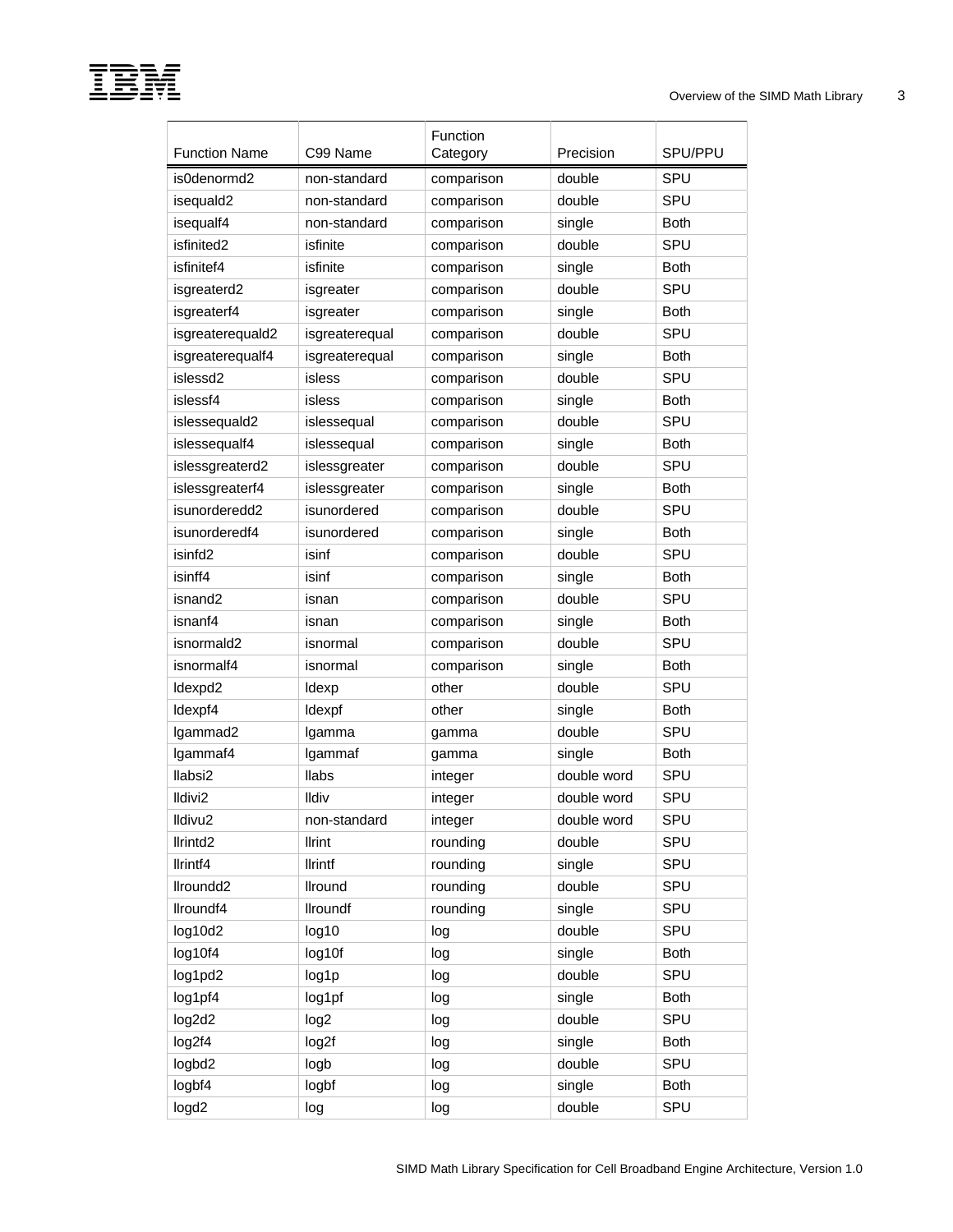

| <b>Function Name</b> | C99 Name     | Function<br>Category | Precision   | SPU/PPU     |
|----------------------|--------------|----------------------|-------------|-------------|
| logf4                | logf         | log                  | single      | <b>Both</b> |
| modfd <sub>2</sub>   | modf         | modrem               | double      | SPU         |
| modff4               | modff        | modrem               | single      | <b>Both</b> |
| nearbyintd2          | nearbyint    | rounding             | double      | SPU         |
| nearbyintf4          | nearbyintf   | rounding             | single      | <b>Both</b> |
| negated2             | non-standard | other                | double      | SPU         |
| negatef4             | non-standard | other                | single      | <b>Both</b> |
| negatei4             | non-standard | integer              | word        | <b>Both</b> |
| negatell2            | non-standard | integer              | double word | SPU         |
| nextafterd2          | nextafter    | rounding             | double      | SPU         |
| nextafterf4          | nextafterf   | rounding             | single      | <b>Both</b> |
| powd2                | pow          | power                | double      | SPU         |
| powf4                | powf         | power                | single      | <b>Both</b> |
| recipd2              | non-standard | recip                | double      | SPU         |
| recipf4              | non-standard | recip                | single      | <b>Both</b> |
| remainderd2          | remainder    | modrem               | double      | SPU         |
| remainderf4          | remainderf   | modrem               | single      | <b>Both</b> |
| remquod2             | remquo       | modrem               | double      | SPU         |
| remquof4             | remquof      | modrem               | single      | <b>Both</b> |
| rintd <sub>2</sub>   | rint         | rounding             | double      | SPU         |
| rintf4               | rintf        | rounding             | single      | <b>Both</b> |
| roundd <sub>2</sub>  | round        | rounding             | double      | SPU         |
| roundf4              | roundf       | rounding             | single      | <b>Both</b> |
| rsqrtd2              | non-standard | sqrt                 | double      | SPU         |
| rsqrtf4              | non-standard | sqrt                 | single      | <b>Both</b> |
| scalbllnd2           | non-standard | other                | double      | SPU         |
| scalbnf4             | scalbnf      | other                | single      | <b>Both</b> |
| signbitf4            | signbit      | comparison           | single      | <b>Both</b> |
| signbitd2            | signbit      | comparison           | double      | SPU         |
| sincosd2             | non-standard | trig                 | double      | SPU         |
| sincosf4             | non-standard | trig                 | single      | <b>Both</b> |
| sind2                | sin          | trig                 | double      | SPU         |
| sinf4                | sinf         | trig                 | single      | Both        |
| sinhd <sub>2</sub>   | sinh         | trig                 | double      | SPU         |
| sinhf4               | sinhf        | trig                 | single      | <b>Both</b> |
| sqrtd2               | sqrt         | sqrt                 | double      | SPU         |
| sqrtf4               | sqrtf        | sqrt                 | single      | Both        |
| tand <sub>2</sub>    | tan          | trig                 | double      | SPU         |
| tanf4                | tanf         | trig                 | single      | <b>Both</b> |
| tanhd <sub>2</sub>   | tanh         | trig                 | double      | SPU         |
| tanhf4               | tanhf        | trig                 | single      | Both        |
| tgammad2             | tgamma       | gamma                | double      | SPU         |
| tgammaf4             | tgammaf      | gamma                | single      | <b>Both</b> |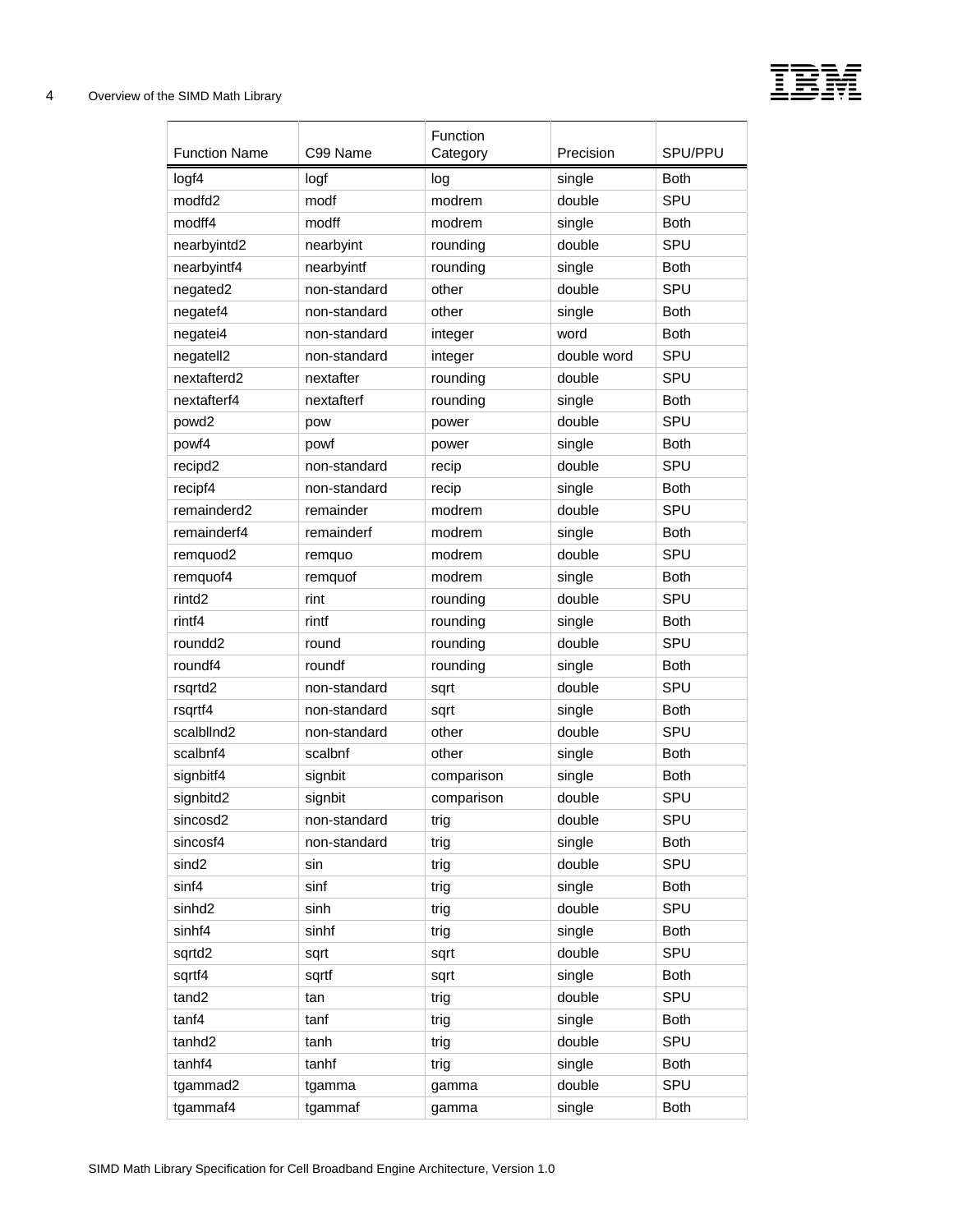<span id="page-12-0"></span>

| <b>Function Name</b> | C99 Name | Function<br>Category | Precision | SPU/PPU     |
|----------------------|----------|----------------------|-----------|-------------|
| truncd2              | trunc    | rounding             | double    | SPU         |
| truncf4              | truncf   | rounding             | single    | <b>Both</b> |

# **1.3. Special Cases**

Unless otherwise specified, each element of a SIMD result will adhere to either the C99 standard or the *IEC 60559:1989* standard.

# **1.3.1. Rounding**

On the SPU, the full range of IEEE rounding modes is supported for double precision, but only round-toward-zero is supported for single precision. On the PPU, SIMD operations always use IEEE round-to-nearest mode.

The mathematical accuracy of the SIMD functions assumes the default rounding mode. Accuracy may be compromised if the functions are called in another rounding mode.

# **1.3.2. Special Operands**

On the PPU , NaN and Inf are recognized as special operands.

On the SPU, all values passed to single-precision functions are treated as ordinary operands. NaN and Inf are not recognized as special single-precision operands; however, they are recognized as special double-precision operands, and SIMD functions check for them, as described in C99, *IEC 60559:1989* and the SIMD function specifications. See *Synergistic Processor Unit Instruction Set Architecture* for details.

On both the PPU and the SPU, single precision floating-point denormal inputs are coerced to zero unless otherwise noted.

# **1.3.3. Error Conditions**

A *domain error* occurs if an input argument is outside the domain over which the mathematical function is defined. The description of each function lists any required domain errors. The resulting vector element is undefined for all corresponding element input arguments which contain a domain error and no exception or error is reported.

A *range error* occurs when the mathematical result cannot be represented in an object of the specified type. When a range error occurs, the resulting vector element is either HUGE\_VAL (for double precision results) or HUGE\_VALF (for single precision results). Integer arithmetic function results are undefined when they cannot be represented.

# **1.3.4. Exceptions**

The SIMD library functions have an undefined effect on the exception flags in the SPU floating-point status and control register (FPSCR). SPU functions on double precision arguments set exception bits in the FPSCR that can be tested by calling the routine fegetexcept, as documented in fenv.h.

The SPU does not raise hardware traps for single-precision fp exceptions; PPU SIMD operations do have hardware support for a subset of the C99 fp exceptions.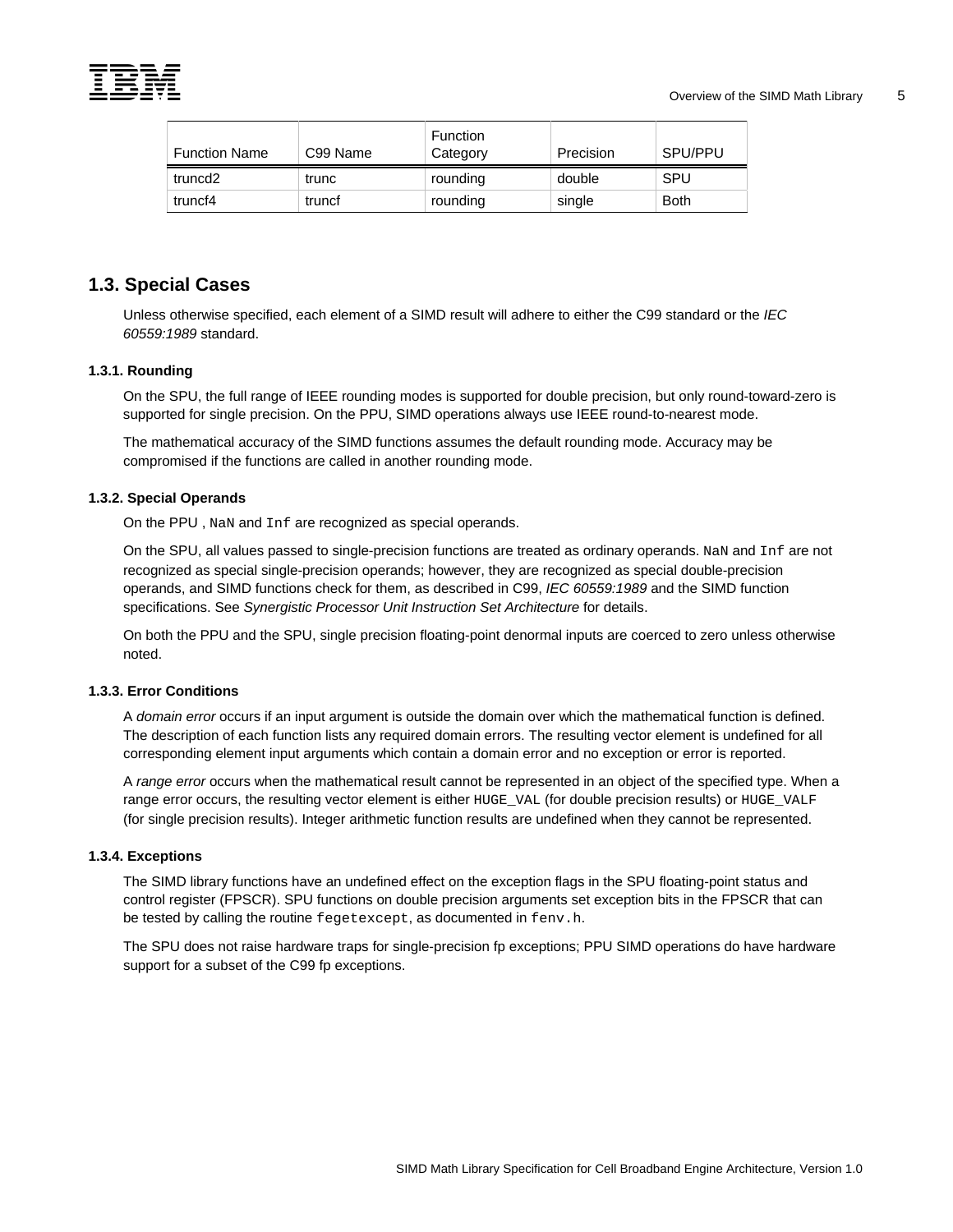<span id="page-13-0"></span>

# **2. SIMD Function Specifications**

This chapter contains descriptions of the SIMD math functions, their arguments, and their return values. Where necessary, accuracy information is provided to clarify expected specific behavior. All functions are available on both the PPU and SPU unless otherwise noted.

# **2.1. Type Definitions**

The following type definitions are used for function return values:

# **divi4\_t: Remainder/Quotient Struct for Vector Signed Int**

```
typedef struct divi4_s { 
   vector signed int quot; 
    vector signed int rem; 
} divi4_t;
```
Structures of this type are used to hold the return value of divi4(). The member *quot* contains the quotient and the member *rem* contains the remainder of the division.

## **divu4\_t: Remainder/Quotient Struct for Vector Unsigned Int**

```
typedef struct divu4_s { 
    vector unsigned int quot; 
    vector unsigned int rem; 
} divu4_t;
```
Structures of this type are used to hold the return value of divu4().The member *quot* contains the quotient and the member *rem* contains the remainder of the division.

# **lldivi2\_t: Remainder/Quotient Struct for Vector Signed Long Long (SPU Only)**

```
typedef struct lldivi2_s { 
    vector signed long long quot; 
    vector signed long long rem; 
} lldivi2_t;
```
Structures of this type are used to hold the return value of lldivi2().The member *quot* contains the quotient and the member *rem* contains the remainder of the division.

## **lldivu2\_t: Remainder/Quotient Struct for Vector Unsigned Long Long (SPU Only)**

```
typedef struct lldivu2_s { 
    vector unsigned long long quot; 
    vector unsigned long long rem; 
} lldivu2_t;
```
Structures of this type are used to hold the return value of lldivu2().The member *quot* contains the quotient and the member *rem* contains the remainder of the division.

# **llroundf4\_t: Vector of Four Long Long (SPU Only)**

```
typedef struct llroundf4_s { 
    vector signed long long vll[2]; 
} llroundf4_t;
```
Structures of this type are used to hold signed long long data corresponding to a vector of four elements.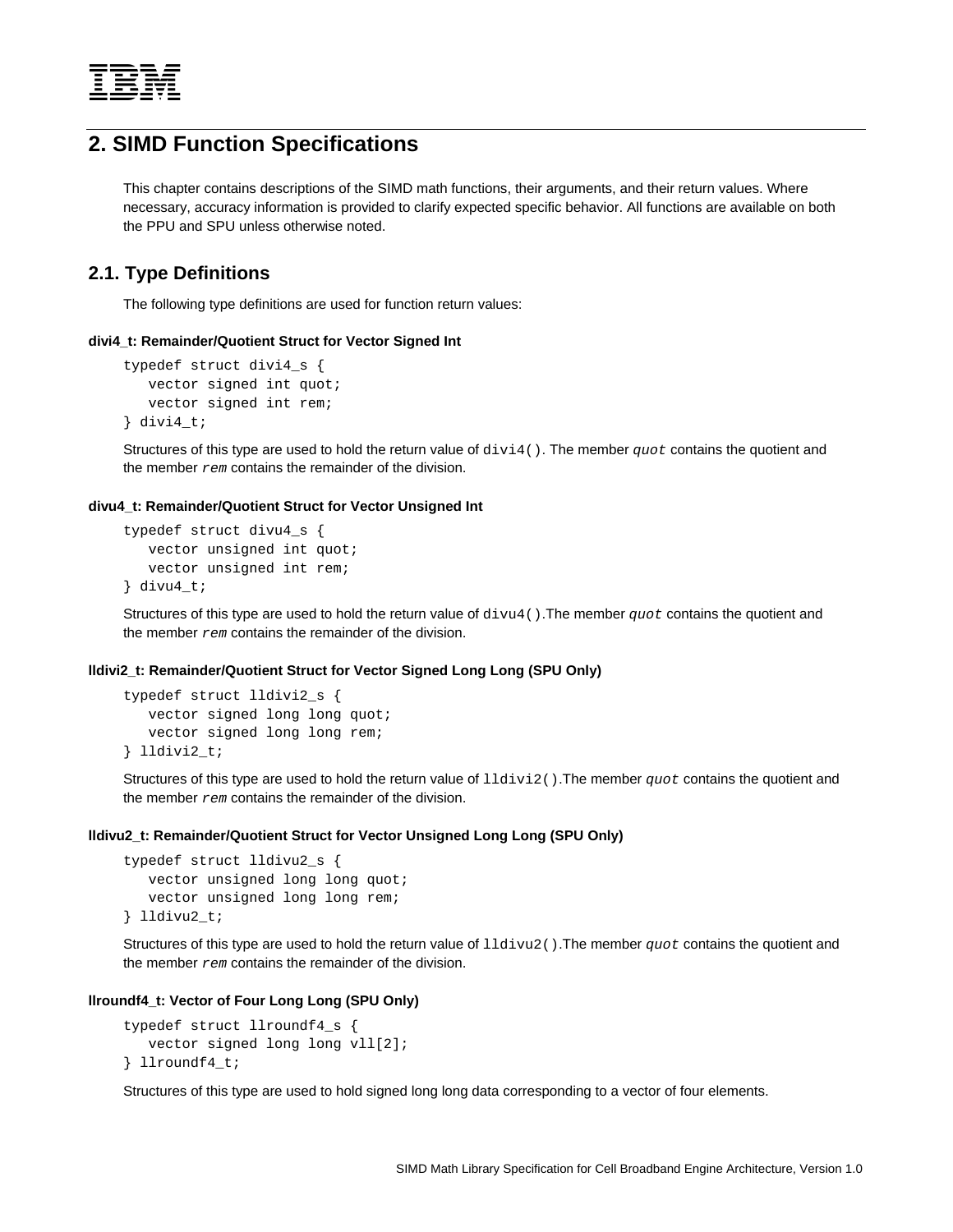<span id="page-14-0"></span>

# **2.2. Function Descriptions**

In the function descriptions that follow, a subscript is used to indicate a vector element. For example, element *i* of vector  $x$  is shown as  $x_i$ .

# **absi4: Absolute Value of Integer**

(vector signed int) absi4 (vector signed int x)

A vector signed int is returned that contains the absolute value of each corresponding element of vector signed int *x*.

If the absolute value of *x*i cannot be represented, the corresponding result is undefined and no error is reported.

#### **acosd2: Arccosine of Double (SPU Only)**

(vector double) acosd2 (vector double x);

A vector double is returned that contains the angles whose cosines correspond to the respective elements in vector double *x*. Each element in the result is in the range [0, pi] radians.

If the absolute value of *x*i is greater than 1, the corresponding result is undefined and no error is reported.

#### **acosf4: Arccosine of Float**

(vector float) acosf4 (vector float x);

A vector float is returned that contains the angles whose cosines correspond to the respective elements in vector float *x*. Each element in the result is in the range [0, pi] radians.

If the absolute value of *x*i is greater than 1, the corresponding result is undefined and no error is reported.

#### **acoshd2: Hyperbolic Arccosine of Double (SPU Only)**

(vector double) acoshd2 (vector double x)

A vector double is returned that contains the nonnegative hyperbolic arccosines of the corresponding elements of vector double *x*.

If the value of  $x_i$  is less than 1, the corresponding result is undefined and no error is reported.

#### **acoshf4: Hyperbolic Arccosine of Float**

(vector float) acoshf4 (vector float x)

A vector float is returned that contains the nonnegative hyperbolic arccosines of the corresponding elements of vector float *x*.

If the value of *x*i is less than 1, the corresponding result is undefined and no error is reported.

#### **asind2: Arcsine of Double (SPU Only)**

(vector double) asind2 (vector double x);

A vector double is returned that contains the angles whose sines correspond to the respective elements in vector double *x*. Each element in the result is in the range [-pi/2, +pi/2] radians.

If the absolute value of  $x_i$  is greater than 1, the corresponding result is undefined and no error is reported.

#### **asinf4: Arcsine of Float**

(vector float) asinf4 (vector float x);

A vector float is returned that contains the angles whose sines correspond to the respective elements in vector float *x*. Each element in the result is in the range [-pi/2, +pi/2] radians.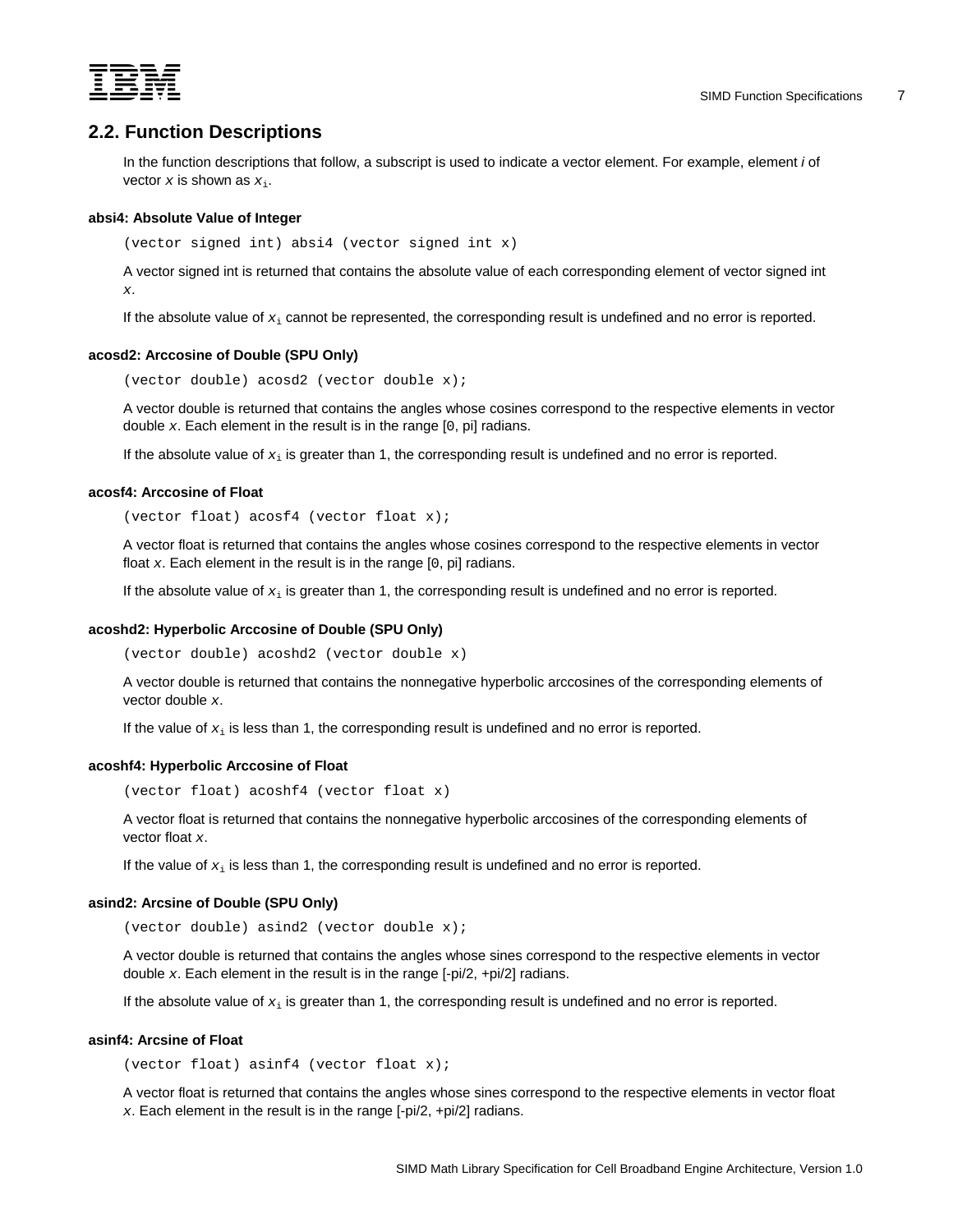

<span id="page-15-0"></span>If the absolute value of  $x_i$  is greater than 1, the corresponding result is undefined and no error is reported.

#### **asinhd2: Hyperbolic Arcsine of Double (SPU Only)**

```
(vector double) asinhd2 (vector double x)
```
A vector double is returned that contains the nonnegative hyperbolic arcsines of the corresponding elements of vector double *x*.

#### **asinhf4: Hyperbolic Arcsine of Float**

(vector float) asinhf4 (vector float x)

A vector float is returned that contains the nonnegative hyperbolic arcsines of the corresponding elements of vector float *x*.

#### **atand2: Tangent of Double (SPU Only)**

(vector double) atand2 (vector double x);

A vector double is returned that contains the angles whose tangents correspond to the respective elements of vector double *x*. Each element in the result is in the range [-pi/2, +pi/2] radians.

#### **atanf4: Tangent of Float**

(vector float) atanf4 (vector float x);

A vector float is returned that contains the angles whose tangents correspond to the respective elements of vector float *x*. Each element in the result is in the range [-pi/2, +pi/2] radians.

#### **atanhd2: Hyperbolic Arctangent of Double (SPU Only)**

(vector double) atanhd2 (vector double x)

A vector double is returned that contains the nonnegative hyperbolic arctangents of the corresponding elements of vector double *x*.

If the absolute value of  $x_i$  is greater than 1, the corresponding result is undefined and no error is reported.

# **atanhf4: Hyperbolic Arctangent of Float**

(vector float) atanhf4 (vector float x)

A vector float is returned that contains the nonnegative hyperbolic arctangents of the corresponding elements of vector float *x*.

If the absolute value if *x*i is greater than 1, the corresponding result is undefined and no error is reported.

On the SPU, if the absolute value of *x*i is equal to 1, the corresponding element of the result will be returned as HUGE\_VALF and no error is reported.

#### **atan2d2: Arctangent of Double Quotient (SPU Only)**

(vector double) atan2d2 (vector double y, vector double x);

A vector double is returned that contains the angles whose tangents are  $y_i/x_i$  for corresponding elements of vector double  $y$  and vector double  $x$ . Each element in the result is within the range  $[-pi]$ ,  $+pi]$  radians.

If *x*i and *y*i are zero, the corresponding element of the result is undefined and no error is reported.

### **atan2f4: Arctangent of Float Quotient**

```
(vector float) atan2f4 (vector float y, vector float x);
```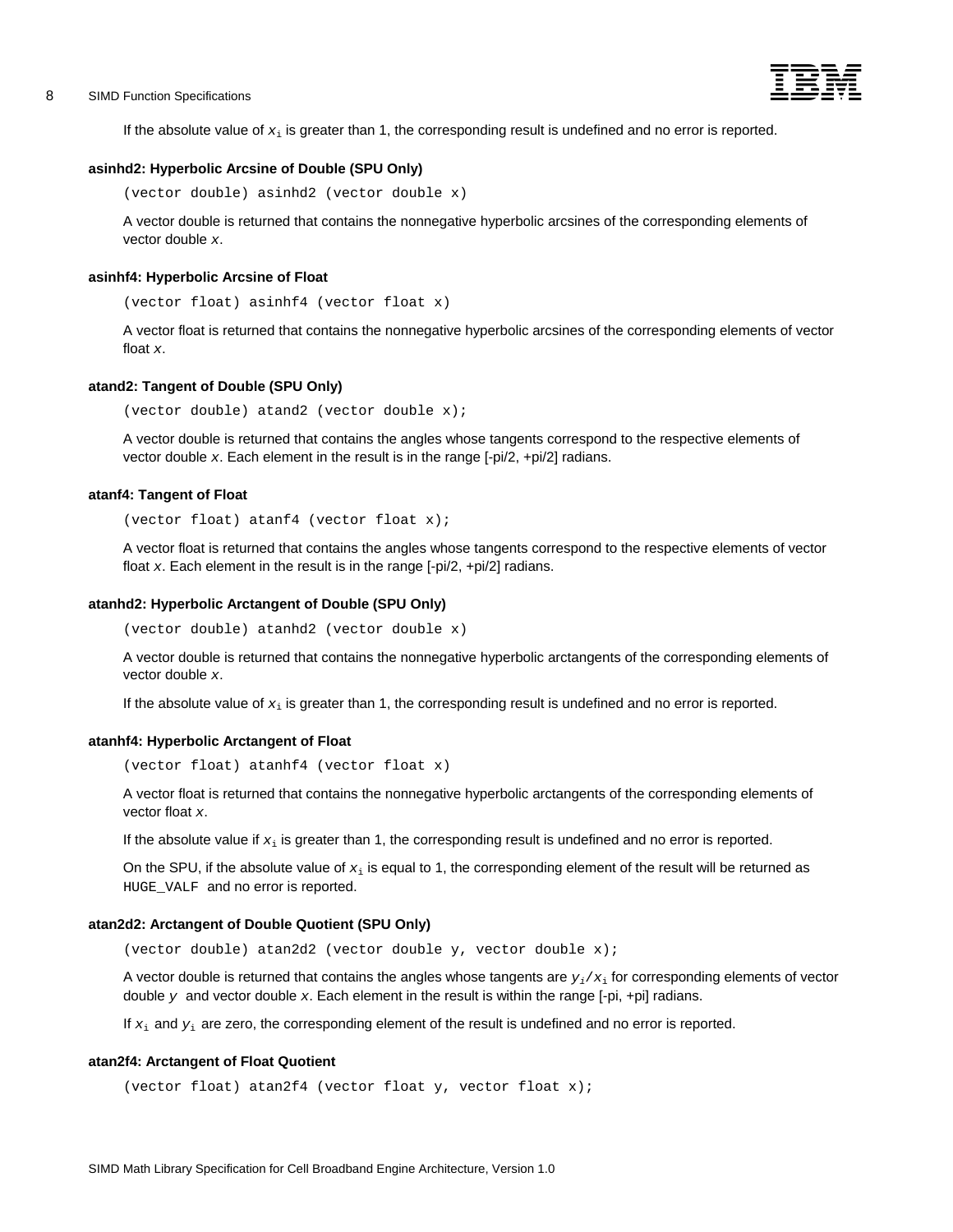<span id="page-16-0"></span>

A vector float is returned that contains the angles whose tangents are  $y_i/x_i$  for corresponding elements of vector float  *and vector float*  $*x*$ *. Each element in the result is within the range*  $[-pi, +pi]$  *radians.* 

If  $x_i$  and  $y_i$  are zero, the corresponding element of the result is undefined, and no error is reported.

## **cbrtd2: Cube Root of Double (SPU Only)**

(vector double) cbrtd2 (vector double x);

A vector double is returned that contains the real cube roots,  $x_1^{1/3}$  of the corresponding elements of vector double *x*.

#### **cbrtf4: Cube Root of Float**

(vector float) cbrtf4 (vector float x);

A vector float is returned that contains the real cube roots,  $x_1^{1/3}$  of the corresponding elements of vector float  $x$ .

# **ceild2: Ceiling of Double (SPU Only)**

(vector double) ceild2 (vector double x);

A vector double is returned that contains the smallest integer values, expressed as floating-point numbers, that are not less than the corresponding elements of vector double *x*.

# **ceilf4: Ceiling of Float**

(vector float) ceilf4 (vector float x);

A vector float is returned that contains the smallest integer values, expressed as floating-point numbers, that are not less than the corresponding elements of vector float *x*.

#### **copysignd2: Copy Sign of Double (SPU Only)**

(vector double) copysignd2 (vector double x, vector double y);

A vector double is returned that contains the magnitude of the corresponding element of vector double *x* and the sign of the corresponding element of vector double *y*.

# **copysignf4: Copy Sign of Float**

(vector float) copysignf4 (vector float x, vector float y);

A vector float is returned that contains the magnitude of the corresponding element of vector float *x* and the sign of the corresponding element of vector float *y*.

# **cosd2: Cosine of Double (SPU Only)**

(vector double) cosd2 (vector double x);

A vector double is returned that contains the cosines of the corresponding elements of vector double *x*.

The results of cosd2() may not be accurate for very large values of *x*, but no error is reported. Implementations should document the point at which accuracy is lost.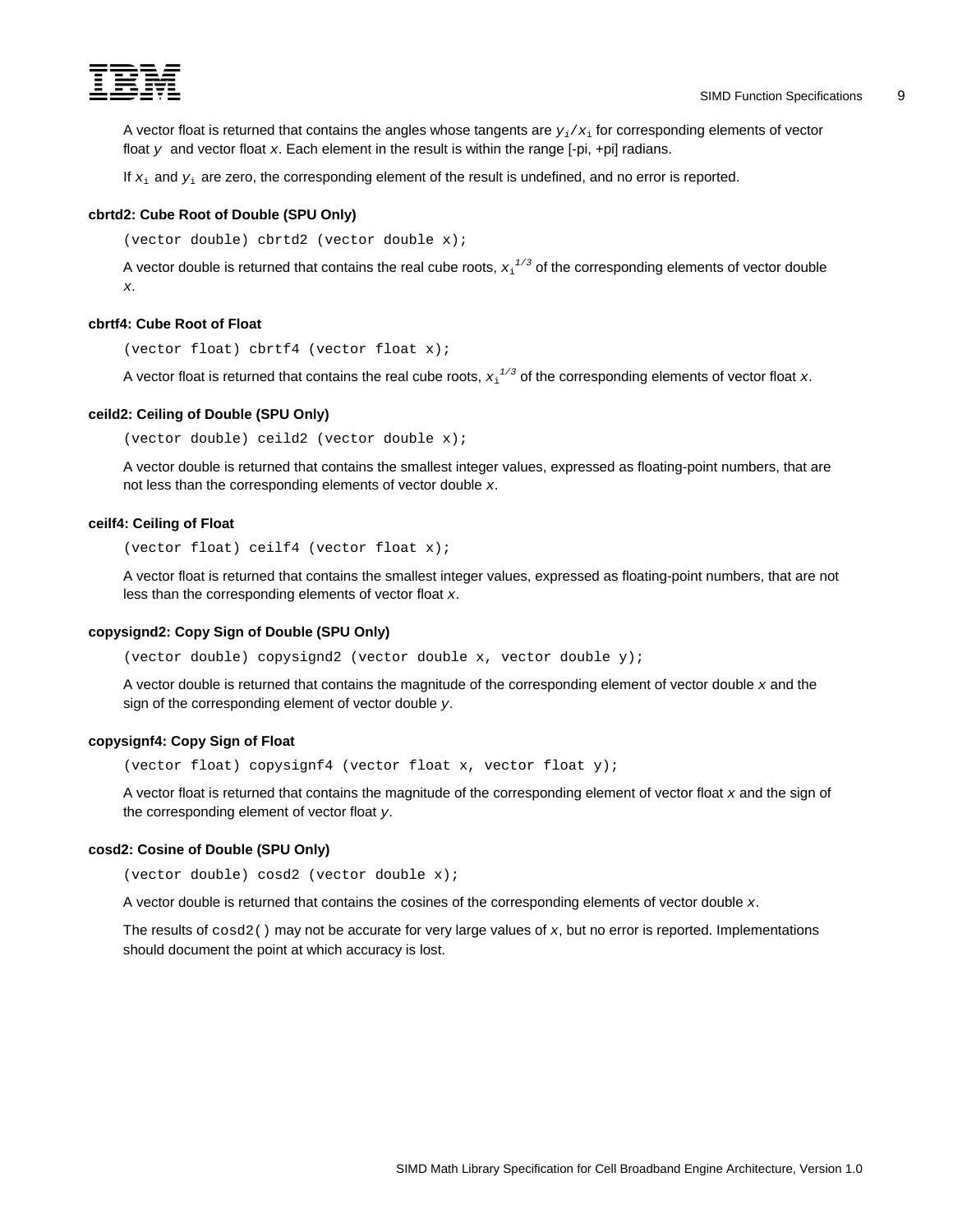# <span id="page-17-0"></span>10 SIMD Function Specifications -



#### **cosf4: Cosine of Float**

(vector float) cosf4 (vector float x);

A vector float is returned that contains the cosines of the corresponding elements of vector float *x*.

The results of cosf4() are may not be accurate for very large values, but no error is reported. Implementations should document the point at which accuracy is lost.

# **coshd2: Hyperbolic Cosine of Double (SPU Only)**

(vector double) coshd2 (vector double x)

A vector double is returned that contains the hyperbolic cosines of the corresponding elements of vector double *x*.

### **coshf4: Hyperbolic Cosine of Float**

(vector float) coshf4 (vector float x)

A vector float is returned that contains the hyperbolic cosines of the corresponding elements of vector float *x*.

On the SPU, element values of the result that are greater than HUGE\_VALF are returned as HUGE\_VALF, and no error is reported.

#### **divd2: Divide Doubles (SPU Only)**

(vector double) divd2 (vector double x, vector double y);

A vector double is returned that contains the quotient *x*i/*y*i, for the corresponding elements of vector double *x* and vector double *y*. This function handles special cases as follows:

- If either input is NaN, the result is NaN.
- For Inf/Inf or 0/0, the result is NaN.
- For finite/0, the result is  $Inf$  with sign =  $sign(x)/sign(y)$ .
- For finite/ $\pm$ Inf, the result is 0 with sign =  $sign(x)/sign(y)$ .

# **divf4: Divide Floats**

(vector float) divf4 (vector float x, vector float y);

A vector float is returned that contains the quotients *x*i*/y*i, for the corresponding elements of vector float *x* and vector float *y*. This function handles special cases as follows:

- If either input is NaN, the result is NaN.
- For  $Inf/Inf$  or 0/0, the result is NaN.
- For finite/0, the result is  $Inf$  with sign =  $sign(x)/sign(y)$ .
- For finite/ $\pm$ Inf, the result is 0 with sign = sign(x)/sign(y).

On the SPU, if  $y_i$  is zero, the result is  $H \cup G = \text{VALF}$  with sign = sign(x)/sign(y).

#### **divi4: Divide Integer**

 $(divi4_t)$  divi4 (vector signed int x, vector signed int y)

Each element of vector signed int *x* is divided by the corresponding element of vector signed int *y*, and the result is returned in a structure of type  $div4_t$  ) that contains a vector of corresponding quotients and a vector of corresponding remainders.

Each element in the structure member *quot* is the algebraic quotient truncated towards zero. Each element in the structure member *rem* is the corresponding remainder, such that  $x_i = q u \circ t * y_i + r e m$ .

If  $y_i$  is zero, the corresponding element of the resulting quotient is zero.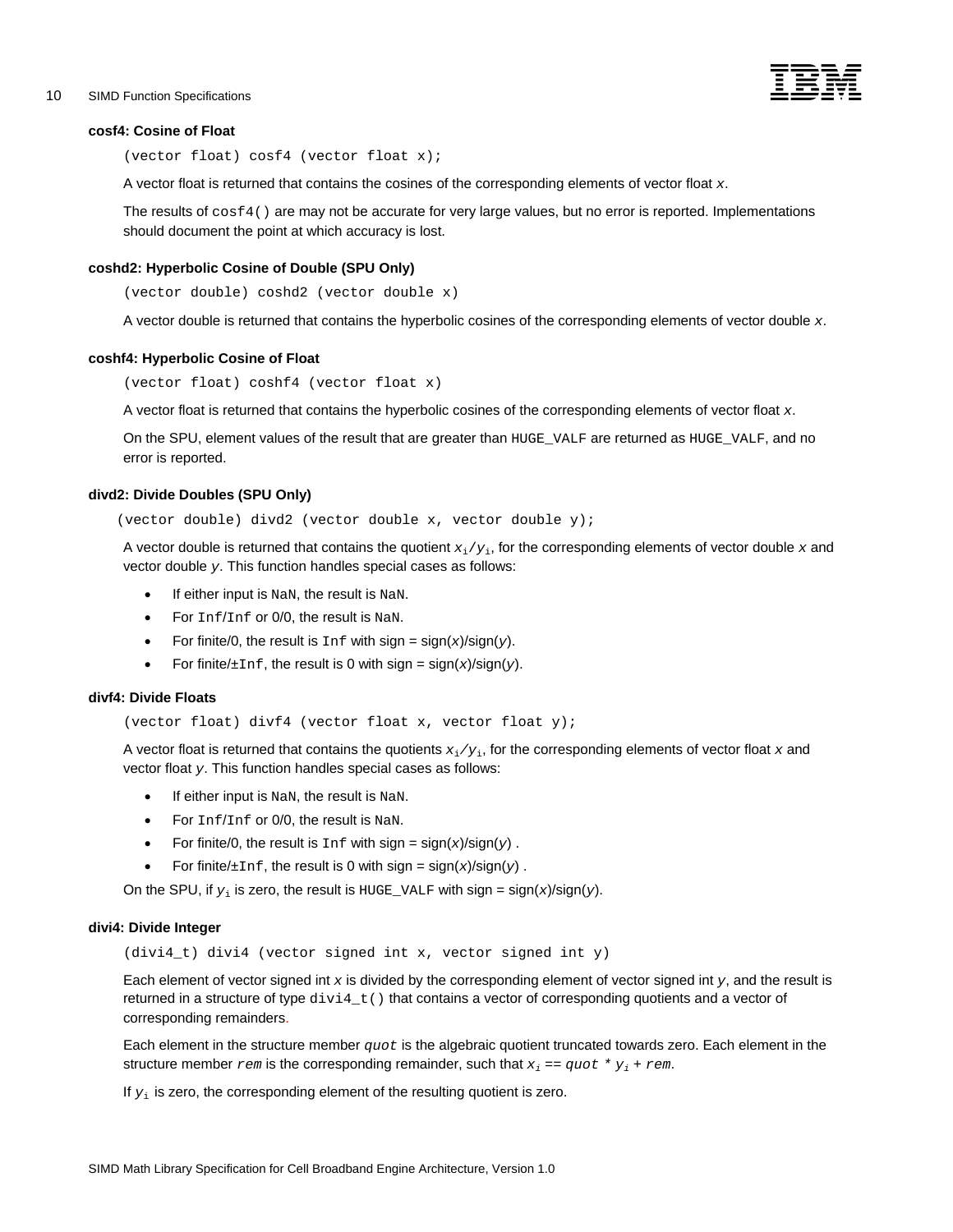<span id="page-18-0"></span>

# **divu4: Divide Unsigned Integer**

(divu4\_t) divu4 (vector unsigned int x, vector unsigned int y)

Each element of vector unsigned int *x* is divided by the corresponding element of vector unsigned int *y*, and the result is returned in a structure of type  $divu_4$   $t$  () that contains a vector of corresponding quotients and a vector of corresponding remainders.

Each element in the structure member *quot* is the algebraic quotient truncated towards zero. Each element in the structure member  $x$ em is the corresponding remainder, such that  $x_i = q u \circ t * y_i + r e m$ .

If  $y_i$  is zero, the corresponding element of the resulting quotient is zero.

# **erfcd2: Complementary Error Function Double (SPU Only)**

(vector double) erfcd2 (vector double x)

A vector double is returned that contains the complementary error functions of the corresponding elements of vector double *x*.

#### **erfcf4: Complementary Error Function Float**

(vector float) erfcf4 (vector float x)

A vector float is returned that contains the complementary error functions of the corresponding elements of vector float *x*.

# **erfd2: Error Function Double (SPU Only)**

(vector double) erfd2 (vector double x)

A vector double is returned that contains the error functions of the corresponding elements of vector double *x*.

# **erff4: Error Function Float**

(vector float) erff4 (vector float x)

A vector float is returned that contains the error functions of the corresponding elements of vector float *x*.

# **expd2:** *e* **Raised to the Power of Double (SPU Only)**

(vector double) expd2 (vector double x);

A vector double is returned that contains the corresponding exponentials *e<sup>x</sup> <sup>i</sup>* for each element of vector double *x*.

# **expf4:** *e* **Raised to the Power of Float**

(vector float) expf4 (vector float x);

A vector float is returned that contains the corresponding exponentials  $e^x$ <sub>i</sub> for each element of vector float x.

On the SPU, element values of the result that are greater than HUGE\_VALF are returned as HUGE\_VALF, and no error is reported.

# **exp2d2: 2 Raised to the Power of Double (SPU Only)**

(vector double) exp2d2 (vector double x);

A vector double is returned that contains the corresponding exponentials  $2^x{}_i$ , for each element of vector double  $x$ .

#### **exp2f4: 2 Raised to the Power of Float**

(vector float) exp2f4 (vector float x);

A vector float is returned that contains the corresponding exponentials  $2^x{}_i$ , for each element of vector float  $x$ .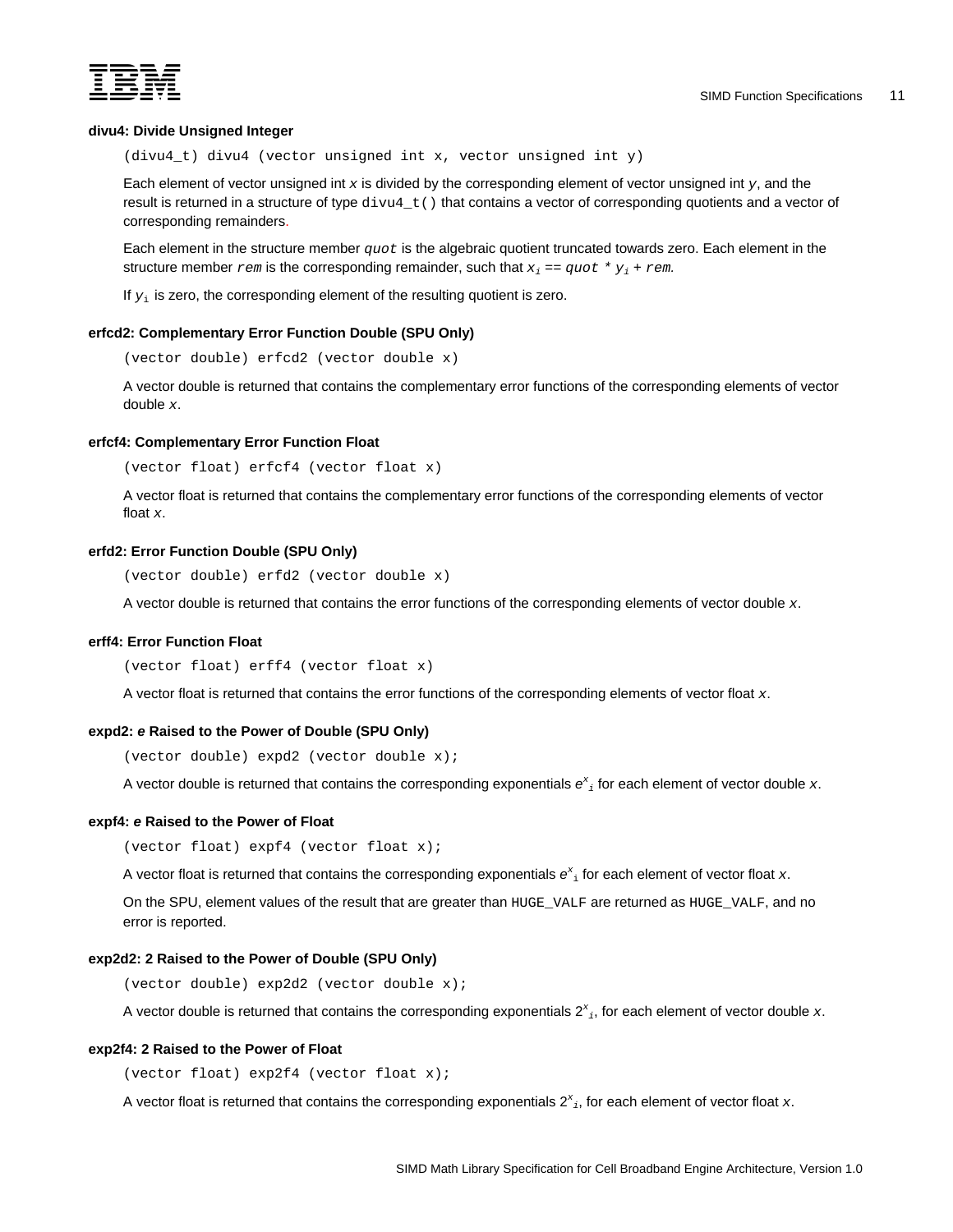# <span id="page-19-0"></span>12 SIMD Function Specifications -



On the SPU, element values of the result that are greater than HUGE\_VALF are returned as HUGE\_VALF and no error is reported.

# **expm1d2:** *e* **Raised to the Power of Double Minus 1 (SPU Only)**

(vector double) expm1d2 (vector double x);

A vector double is returned that contains the exponential minus 1, e<sup>x</sup><sub>i</sub> – 1, for corresponding elements of vector double *x*.

This function returns mathematically accurate values, even when  $x_i$  is near 0, or when  $\exp(x_i) - 1.0$  would return bad values due to floating-point cancellation errors.

## **expm1f4:** *e* **Raised to the Power of Float Minus 1**

(vector float) expm1f4 (vector float x);

A vector float is returned that contains the exponential minus 1,  $e^x{}_i$  – 1, for corresponding elements of vector float *x*.

This function returns mathematically accurate values, even when an element of  $x_i$  is near 0, or when  $\exp f(x_i)$  -1.*0*f would return bad values due to floating-point cancellation errors.

## **fabsd2: Absolute Value Double (SPU Only)**

(vector double) fabsd2 (vector double x);

A vector double is returned that contains the absolute values, *|x*i*|*, for corresponding elements of vector double *x*.

#### **fabsf4: Absolute Value Float**

(vector float) fabsf4 (vector float x);

A vector float is returned that contains the absolute values, *|x*i*|*, for corresponding elements of vector float *x*.

## **fdimd2: Subtract Staying Non-Negative Double (SPU Only)**

(vector double) fdimd2 (vector double x, vector double y);

A vector double is returned that contains the larger of (*xi*-*yi*) and zero, for corresponding elements of vector double *x* and vector double *y*.

#### **fdimf4: Subtract Staying Non-Negative Float**

(vector float) fdimf4 (vector float x, vector float y);

A vector float is returned that contains the larger of (*xi*-*yi*) and zero, for corresponding elements of vector float *x* and vector float *y*.

#### **floord2: Floor Double (SPU Only)**

(vector double) floord2 (vector double x);

A vector double is returned that contains the largest integer values, expressed as floating-point numbers, that are not greater than the corresponding elements of vector double *x*.

#### **floorf4: Floor Float**

(vector float) floorf4 (vector float x);

A vector float is returned that contains the largest integer values, expressed as floating-point numbers, that are not greater than the corresponding elements of vector float *x*.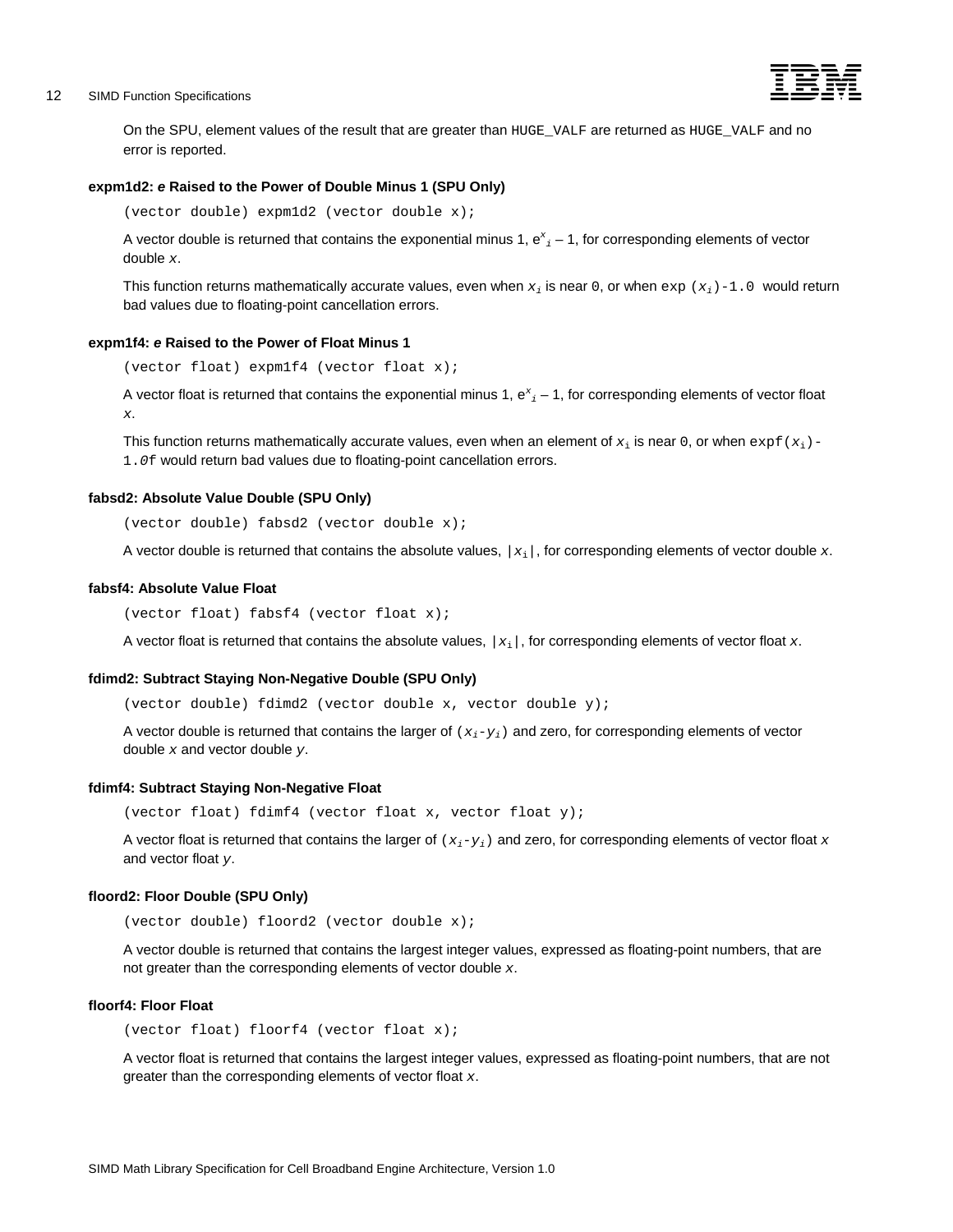<span id="page-20-0"></span>

# **fmad2: Fused Multiply and Add Double (SPU Only)**

(vector double) fmad2 (vector double x, vector double y, vector double z);

A vector double is returned that contains the results of the calculation of  $(x_i * y_j + z_j)$ , for the corresponding elements of vector double *x*, vector double *y*, and vector double *z*. Intermediate results are of arbitrary precision.

#### **fmaf4: Fused Multiply and Add Float**

(vector float) fmaf4 (vector float x, vector float y, vector float z);

A vector float is returned that contains the results of the calculation of  $(x_i * y_i + z_i)$ , for the corresponding elements of vector float *x*, vector float *y*, and vector float *z*. Intermediate results are of arbitrary precision.

# **fmaxd2: Maximum Double (SPU Only)**

(vector double) fmaxd2 (vector double x, vector double y);

A vector double is returned that contains the larger (more positive) of *x*i and *yi*, for corresponding elements of vector double *x* and vector double *y*.

# **fmaxf4: Maximum Float**

(vector float) fmaxf4 (vector float x, vector float y);

A vector float is returned that contains the larger (more positive) of *xi* and *yi*, for corresponding elements of vector float *x* and vector float *y*.

On the SPU, this function does not coerce denormals to zero. Instead, it compares them as normal values even though the SPU's floating-point instructions do not.

# **fmind2: Minimum Double (SPU Only)**

(vector double) fmind2 (vector double x, vector double y);

A vector double is returned that contains the smaller (more negative) of *xi* and *yi*, for corresponding elements of vector double *x* and vector double *y*.

#### **fminf4: Minimum Float**

(vector float) fminf4 (vector float x, vector float y);

A vector float is returned that contains the smaller (more negative) of *xi* and *yi*, for corresponding elements of vector float *x* and vector float *y*.

On the SPU, this function does not coerce denormals to zero. Instead, it compares them as normal values even though the SPU's floating-point instructions do not.

#### **fmodd2: Modulus Double (SPU Only)**

(vector double) fmodd2 (vector double x, vector double y);

A vector double is returned that contains the remainder of *xi*/*yi*, for corresponding elements of vector double *x* and vector double *y*, as described below:

- If  $y_i$  is 0, the result is 0
- Otherwise, the function determines the unique signed integer value *i* such that the returned element is *xi*  $i * y_i$  with the same sign as  $x_i$  and magnitude less than  $|y_i|$

# **fmodf4: Modulus Float**

(vector float) fmodf4 (vector float x, vector float y);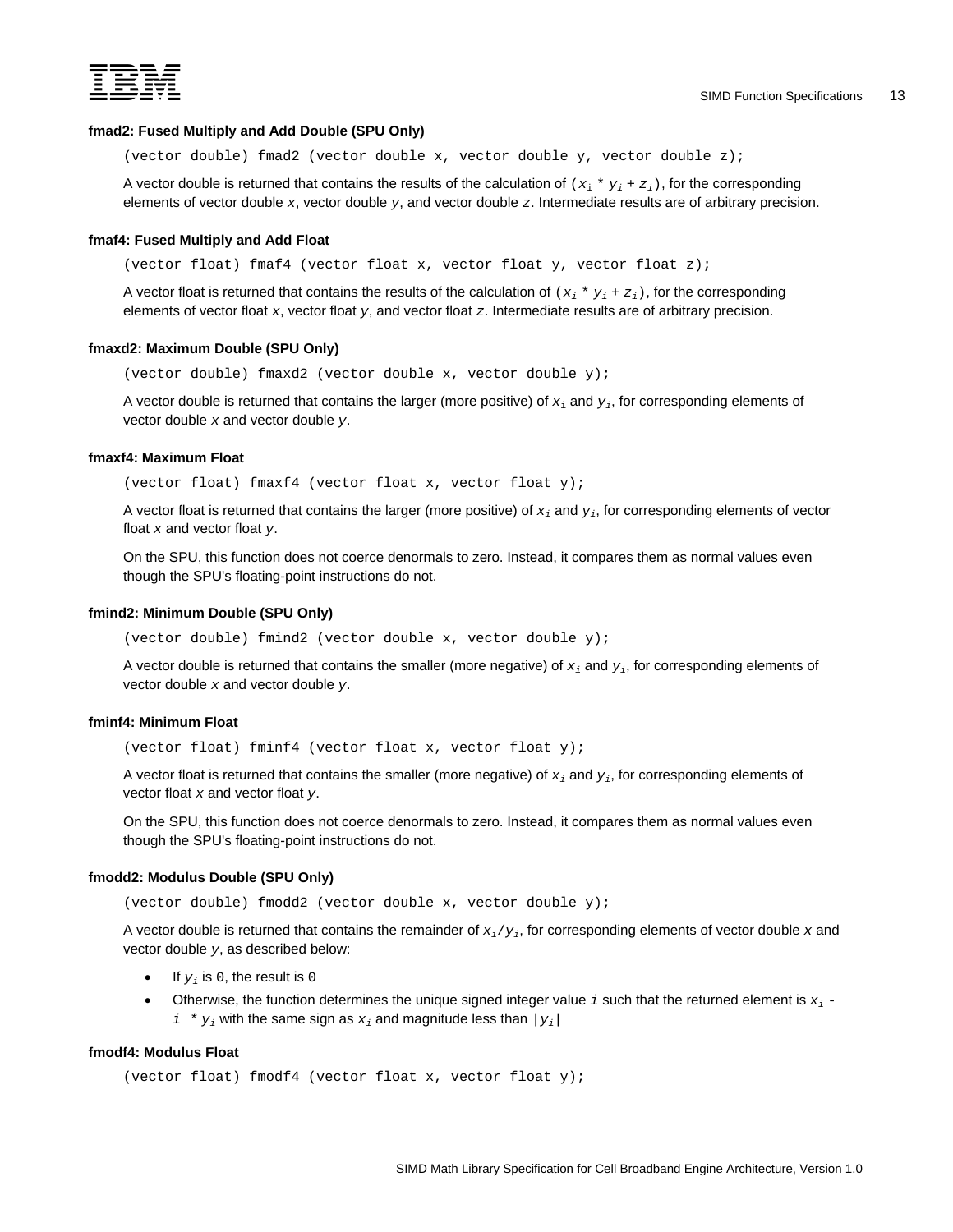# <span id="page-21-0"></span>14 SIMD Function Specifications -



A vector float is returned that contains the remainder of *xi*/*yi*, for corresponding elements of vector float *x* and vector float *y*, as defined below:

- If  $y_i$  is 0, the result is 0
- Otherwise,  $f_{mod}f_{4}$  () determines the unique signed integer value *i* such that the returned element is  $x_{i}$   $i * y_i$  with the same sign as  $x_i$  and magnitude less than  $|y_i|$

# **fpclassifyd2: Classify Double (SPU Only)**

(vector signed long long) fpclassifyd2 (vector double x)

A vector signed long long is returned that contains the floating-point classifications for corresponding elements of vector double x. The classifications, which are defined in math.h, are FP\_NAN, FP\_INFINITE, FP\_NORMAL, FP\_SUBNORMAL, and FP\_ZERO.

# **fpclassifyf4: Classify Float**

(vector signed int) fpclassifyf4 (vector float x)

A vector signed int is returned that contains the floating-point classifications for corresponding elements of vector float x. The classifications, which are defined in math.h, are FP\_NAN, FP\_INFINITE, FP\_NORMAL, FP\_SUBNORMAL, and FP\_ZERO.

On the SPU, the resulting vector will never contain FP\_NAN or FP\_INFINITE.

# **frexpd2: Represent Double as Fraction and Exponent (SPU Only)**

(vector double) frexpd2 (vector double x, vector signed long long \*pexp);

A vector double is returned that contains normalized fractions, and a vector signed long long is stored in *\*pexp* that contains exponent integers. Each fraction element *frac* and each exponent integer element *exp* represents the value of the corresponding element of *x*, such that:

- Every element of *|frac|* is in the interval [1/2, 1) or is zero.
- $x_i = \text{frac} * 2^{\text{exp}}$ .
- If  $x_i$  is 0, the corresponding element of  $*_{p \in x}$  is also zero.
- $\bullet$  If  $x_i$  is NaN, the corresponding result is NaN and the corresponding element of  $*_{pexp}$  is undefined.
- $\bullet$  If  $x_i$  is infinite, the corresponding result is infinite and the corresponding element of  $*_{pexp}$  is undefined.

## **frexpf4: Represent Float as Fraction and Exponent**

(vector float) frexpf4 (vector float x, vector signed int \*pexp);

A vector float is returned that contains normalized fractions, and a vector signed int is stored in *\*pexp* that contains exponent integers. Each fraction element *frac* and each exponent integer element *exp* represents the value of the corresponding element of *x*, such that:

- Every element of *|frac|* is in the interval [1/2, 1) or is zero.
- $x_i = \text{frac} * 2^{\text{exp}}$ .
- If  $x_i$  is 0, the corresponding element of  $*_{p \in x}$  is also zero.
- $\bullet$  If  $x_i$  is NaN, the corresponding result is NaN and the corresponding element of  $*_{pexp}$  is undefined.
- If *xi* is infinite, the corresponding result is infinite and the corresponding element of *\*pexp* is undefined.

# **hypotd2: Hypotenuse Double (SPU Only)**

```
(vector double) hypotd2 (vector double x, vector double y);
```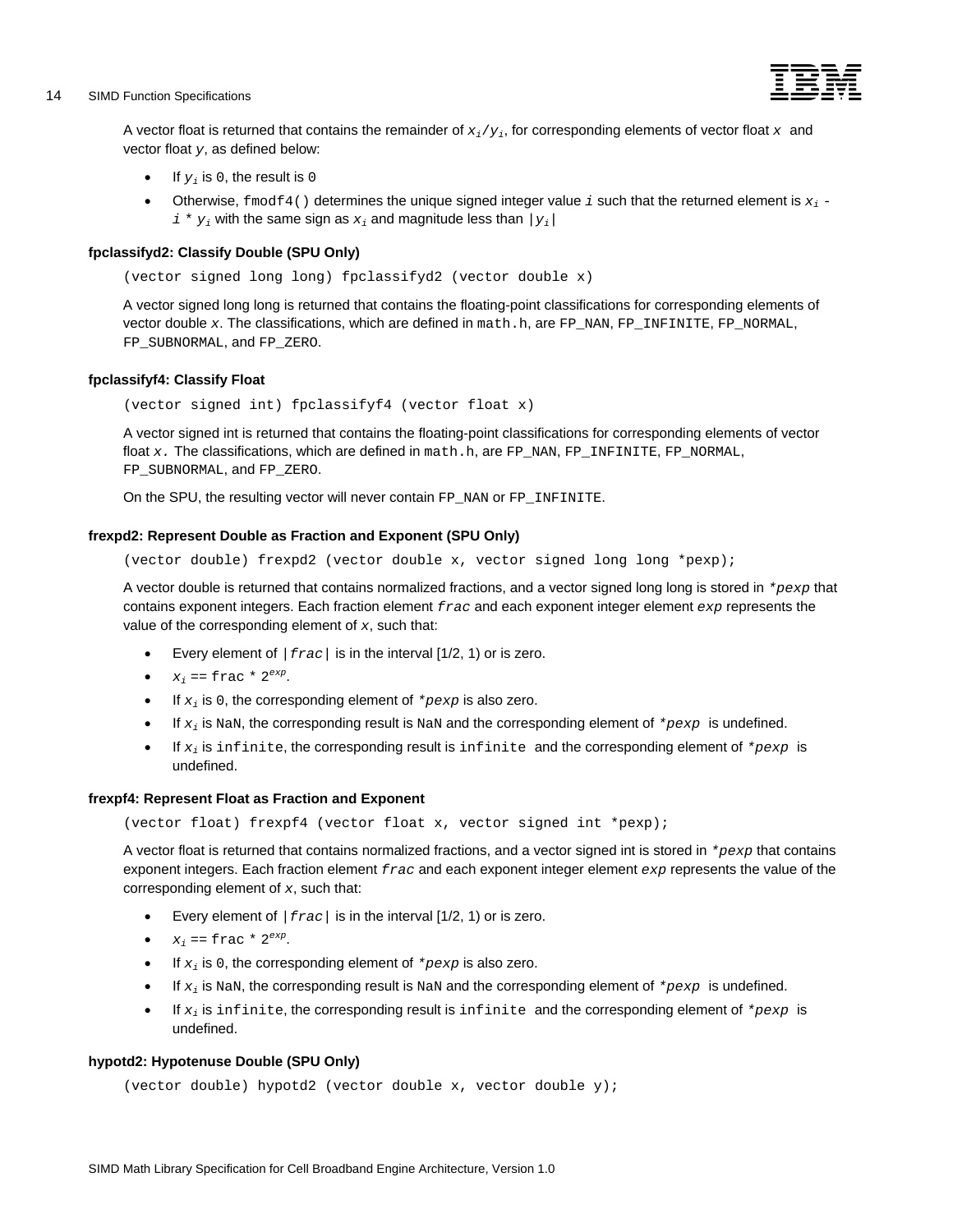<span id="page-22-0"></span>

A vector double is returned that contains the square root of  $x^2{}_i + y^2{}_i$  without undue overflow or underflow, for corresponding elements of vector double *x* and vector double *y*.

# **hypotf4: Hypotenuse Float**

(vector float) hypotf4 (vector float x, vector float y);

A vector float is returned that contains the square root of  $x^2{}_i + y^2{}_i$  without undue overflow or underflow, for corresponding elements of vector float *x* and vector float *y*.

# **ilogbd2: Integer Exponent of Double (SPU Only)**

(vector signed long long) ilogbd2 (vector double x);

A vector signed long long is returned that contains the elements defined below, for corresponding elements of vector double *x*.

- If  $x_i$  is not-a-number (NaN), the value is the macro  $FP\_ILOGBNAN$ .
- If  $x_i$  is equal to zero, the value is the macro  $FP\_ILOGBO$ .
- If  $x_i$  *i*s equal to positive or negative Inf, the value is the macro FP\_ILOGB0.
- Otherwise, the result is  $(int)logb(x_i)$ .

# **ilogbf4: Integer Exponent of Float**

```
(vector signed int) ilogbf4 (vector float x);
```
A vector signed int is returned that contains the elements defined below, for corresponding elements of vector float *x*.

- If  $x_i$  is not-a-number (NaN), the value is the macro  $FP\_ILOGBNAN$ .
- If  $x_i$  is equal to 0, the value is the macro  $FP\_ILOGBO$ .
- If  $x_i$  is equal to positive or negative  $Inf$ , the value is the macro  $FP$  ILOGB0.
- Otherwise, the result is  $(int)logb(x_i)$ .

Because the SPU treats single-precision Inf and NaN codes as regular floating-point numbers, ilogbf4 returns a result of 128 for these numbers. For compatibility with the double function ilogb(), FP\_ILOGBNAN is set to INT\_MAX.

## **irintf4: Nearest Integer Float**

(vector signed int) irintf4 (vector float x)

A vector signed int is returned that contains the nearest integer to the corresponding element of vector float *x*, consistent with the current rounding mode. If the rounded value is outside the range of the return type, the numeric result is unspecified.

On the SPU, the rounding mode for floats is always towards zero.

# **iroundf4: Round Float to Nearest Integer**

(vector signed int) iroundf4 (vector float x)

A vector signed int is returned that contains the rounded integer value of the corresponding element of vector float *x*.

Elements are rounded to the nearest value; halfway cases are rounded away from zero, regardless of the current rounding direction.

If the rounded value is outside the range of the return type, the numeric result is unspecified.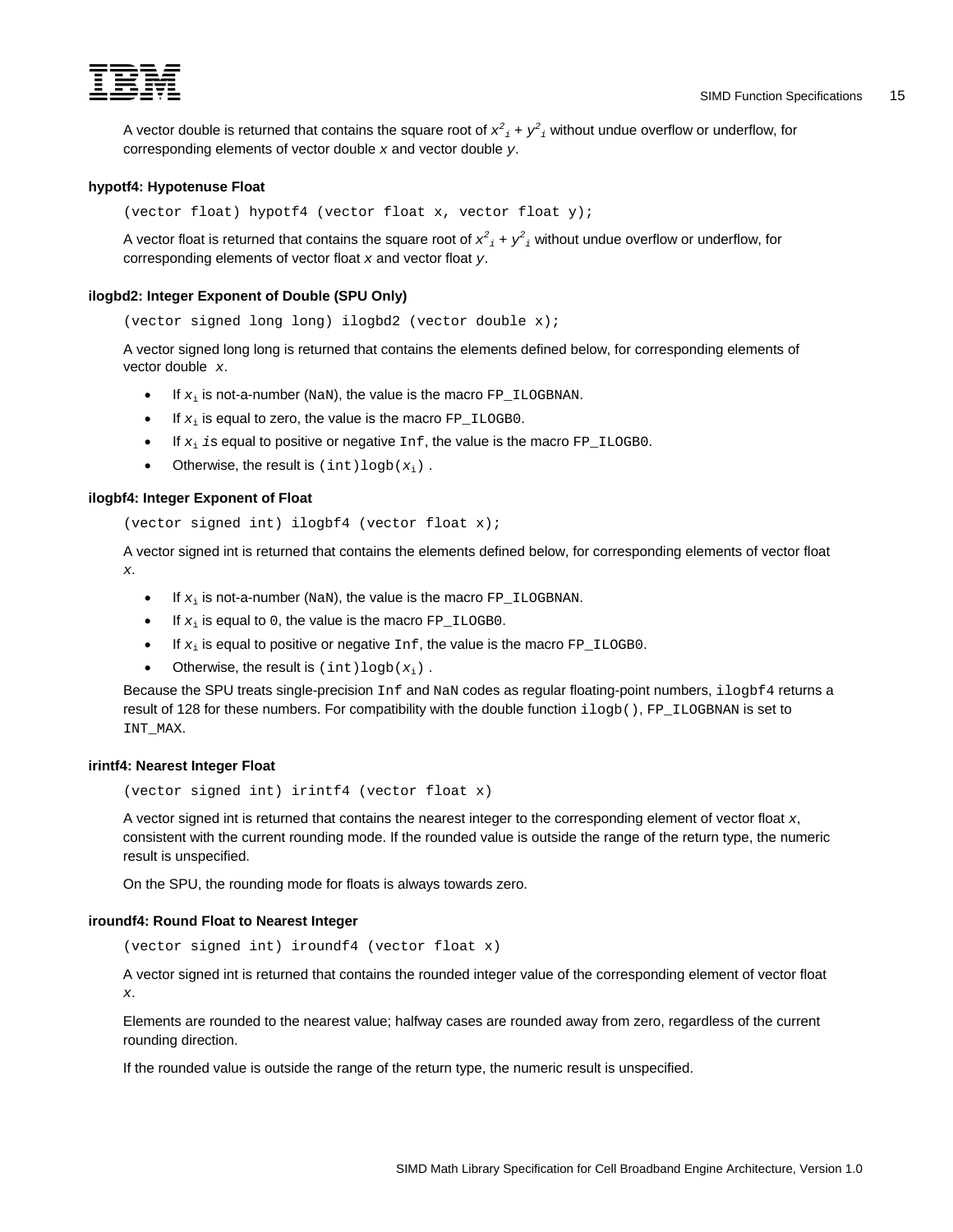

# <span id="page-23-0"></span>**is0denormd2: 0 or Denormalized Double (SPU Only)**

```
(vector unsigned long long) is0denormd2 (vector double x);
```
A vector unsigned long long is returned that contains the elements defined below for corresponding elements of vector double *x*.

- All bits of the resulting element are set to 1 if  $x_i$  is a denormalized value or zero.
- Zero otherwise.

# **is0denormf4: 0 or Denormalized Float**

(vector unsigned int) is0denormf4 (vector float x);

A vector unsigned int is returned that contains the elements defined below for corresponding elements of vector float *x*.

- All bits of the resulting element are set to 1 if  $x_i$  is a denormalized value or zero.
- Zero otherwise.

# **isequald2: Compare Equal Double (SPU Only)**

(vector unsigned long long) isequald2 (vector double x, vector double y);

A vector unsigned long long is returned that contains the elements defined below for corresponding elements of vector double x and vector double *y*.

- All bits of the resulting element are set to  $1$  if  $x_i$  and  $y_i$  are equal.
- Zero otherwise.

The function correctly compares denormalized numbers. If either input is NaN, the comparison result is false (zero). If both inputs are Inf with same sign, the inputs are considered equal. The values 0 and -0 are considered equal.

## **isequalf4: Compare Equal Float**

(vector unsigned int) isequalf4 (vector float x, vector float y);

A vector unsigned int is returned that contains the elements defined below for corresponding elements of vector float *x* and vectory float *y*.

- All bits of the resulting element are set to  $1$  if  $x_i$  and  $y_i$  are equal.
- Zero otherwise.

The function correctly compares denormalized numbers. If either input is NaN, the comparison is false (zero). If both inputs are Inf with same sign, the inputs are considered equal. The values 0 and -0 are considered equal.

# **isfinited2: Double is Finite (SPU Only)**

(vector unsigned long long) isfinited2 (vector double x)

A vector unsigned long long is returned that contains the elements defined below for corresponding elements of vector double *x*.

- All bits of the resulting element are set to  $1$  if  $x_i$  is finite.
- Zero otherwise.

# **isfinitef4: Float is Finite**

```
(vector unsigned int) isfinitef4 (vector float x)
```
A vector unsigned int is returned that contains elements defined below for corresponding elements of vector float *x*.

- All bits of the resulting element are set to 1 if  $x_i$  is finite.
- Zero otherwise.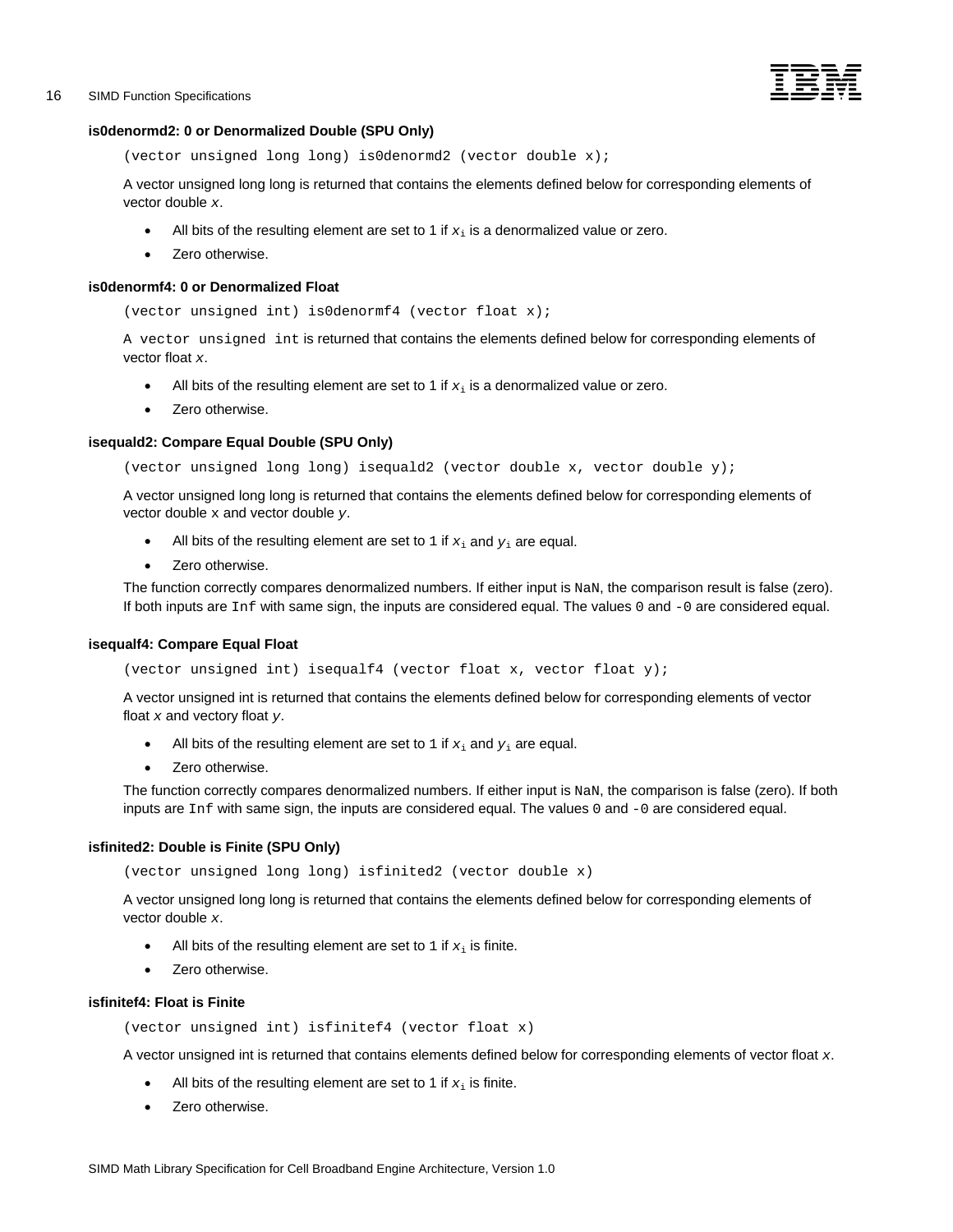<span id="page-24-0"></span>

On the SPU, infinite values are not representable in single precision. Therefore, all bits of the resulting element are set to 1 regardless of the value of *x*i.

# **isgreaterequald2: Greater or Equal Double (SPU Only)**

(vector unsigned long long) isgreaterequald2 (vector double x, vector double y);

A vector unsigned long long is returned that contains elements defined below for corresponding elements of vector double x and vector double *y*.

- All bits of the resulting element are set to 1 if  $x_i$  equals to or greater than  $y_i$ .
- Zero otherwise.

The function correctly compares denormalized numbers. If either element of the input is NaN, the comparison is false. If both elements of the inputs are  $Inf$  with the same sign, the inputs are considered equal. The values 0 and -0 are considered equal.

# **isgreaterequalf4: Greater or Equal Float**

(vector unsigned int) isgreaterequalf4 (vector float x, vector float y);

A vector unsigned int is returned that contains elements defined below for corresponding elements of vector float *x* and vector float *y*.

- All bits of the resulting element are set to 1 if  $x_i$  equals to or greater than  $y_i$ .
- Zero otherwise.

The function correctly compares denormalized numbers. If either element of the input is NaN, the comparison is false. If both elements of the inputs are  $Inf$  with the same sign, the inputs are considered equal. The values 0 and -0 are considered equal.

#### **isgreaterd2: Greater than Double (SPU Only)**

(vector unsigned long long) isgreaterd2 (vector double x, vector double y);

A vector unsigned long long is returned that contains elements defined below for corresponding elements of vector double *x* and vector double *y*.

- All bits of the resulting element are set to 1 if  $x_i$  greater than  $y_i$ .
- Zero otherwise.

The function correctly compares denormalized numbers.

# **isgreaterf4: Greater than Float**

(vector unsigned int) isgreaterf4 (vector float x, vector float y);

A vector unsigned int is returned that contains elements defined below for corresponding elements of vector float *x* and vector float *y*.

- All bits of the resulting element are set to 1 if  $x_i$  greater than  $y_i$ .
- Zero otherwise.

The function correctly compares denormalized numbers.

# **isinfd2: Double is Infinity (SPU Only)**

(vector unsigned long long) isinfd2 (vector double x)

A vector unsigned long long is returned that contains elements defined below, for corresponding elements of vector double *x*.

- All bits of the resulting element are set to 1 if  $x_i$  is infinite.
- Zero otherwise.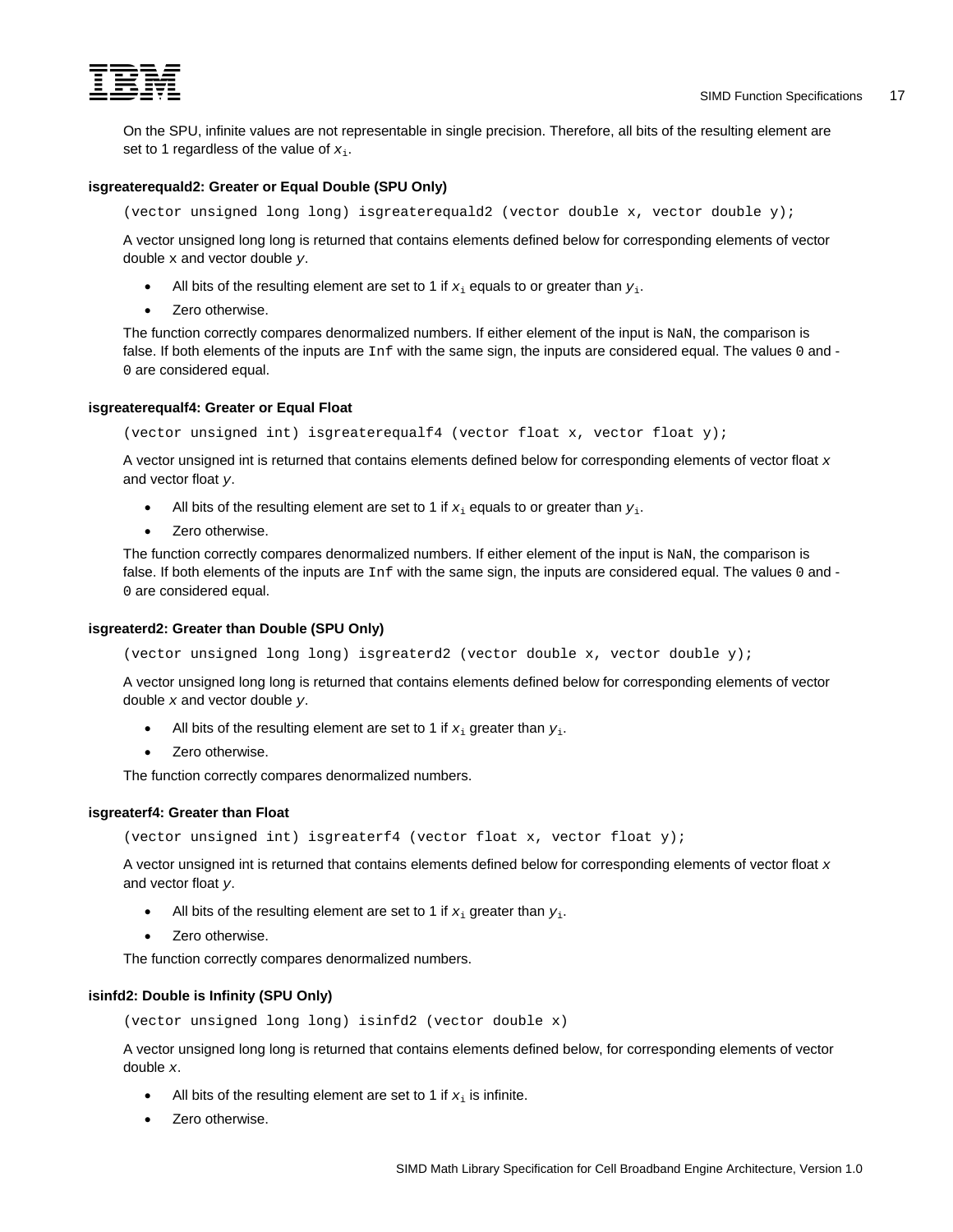# <span id="page-25-0"></span>18 SIMD Function Specifications -



#### **isinff4: Float is Infinity**

(vector unsigned int) isinff4 (vector float x)

A vector unsigned long int is returned that contains elements defined below for corresponding elements of vector float x.

- All bits of the resulting element are set to 1 if  $x_i$  is infinite.
- Zero otherwise.

On the SPU, infinite values are not representable in single precision. Therefore, all bits of the resulting element are set to zero, regardless of the value of *x*i.

# **islessd2: Double is Less Than (SPU Only)**

(vector unsigned long long) islessd2 (vector double x, vector double y)

A vector unsigned long long is returned that contains elements defined below, for corresponding elements of vector double *x* and vector double *y*.

- All bits of the resulting element are set to 1 if  $x_i$  less than  $y_i$ .
- Zero otherwise.

The function correctly compares denormalized numbers.

# **islessequald2: Double is Less Than or Equal To (SPU Only)**

(vector unsigned long long) islessequald2 (vector double x, vector double y)

A vector unsigned long long is returned that contains elements defined below for corresponding elements of vector double  $x$  and vector double  $y$ .

- All bits of the resulting element are set to 1 if  $x_i$  less than or equal  $y_i$ .
- Zero otherwise.

The function correctly compares denormalized numbers.

## **islessequalf4: Float is Less Than or Equal To**

(vector unsigned int) islessequalf4 (vector float x, vector float y)

A vector unsigned int is returned that contains elements defined below for corresponding elements of vector float *x* and vector float *y*.

- All bits of the resulting element are set to 1 if  $x_i$  less than or equal  $y_i$ .
- Zero otherwise.

The function correctly compares denormalized numbers.

## **islessf4: Float is Less Than**

(vector unsigned int) islessf4 (vector float x, vector float y)

A vector unsigned int is returned that contains elements defined below for corresponding elements of vector float *x* and vector float *y*.

- All bits of the resulting element are set to 1 if  $x_i$  less than  $y_i$ .
- Zero otherwise.

The function correctly compares denormalized numbers.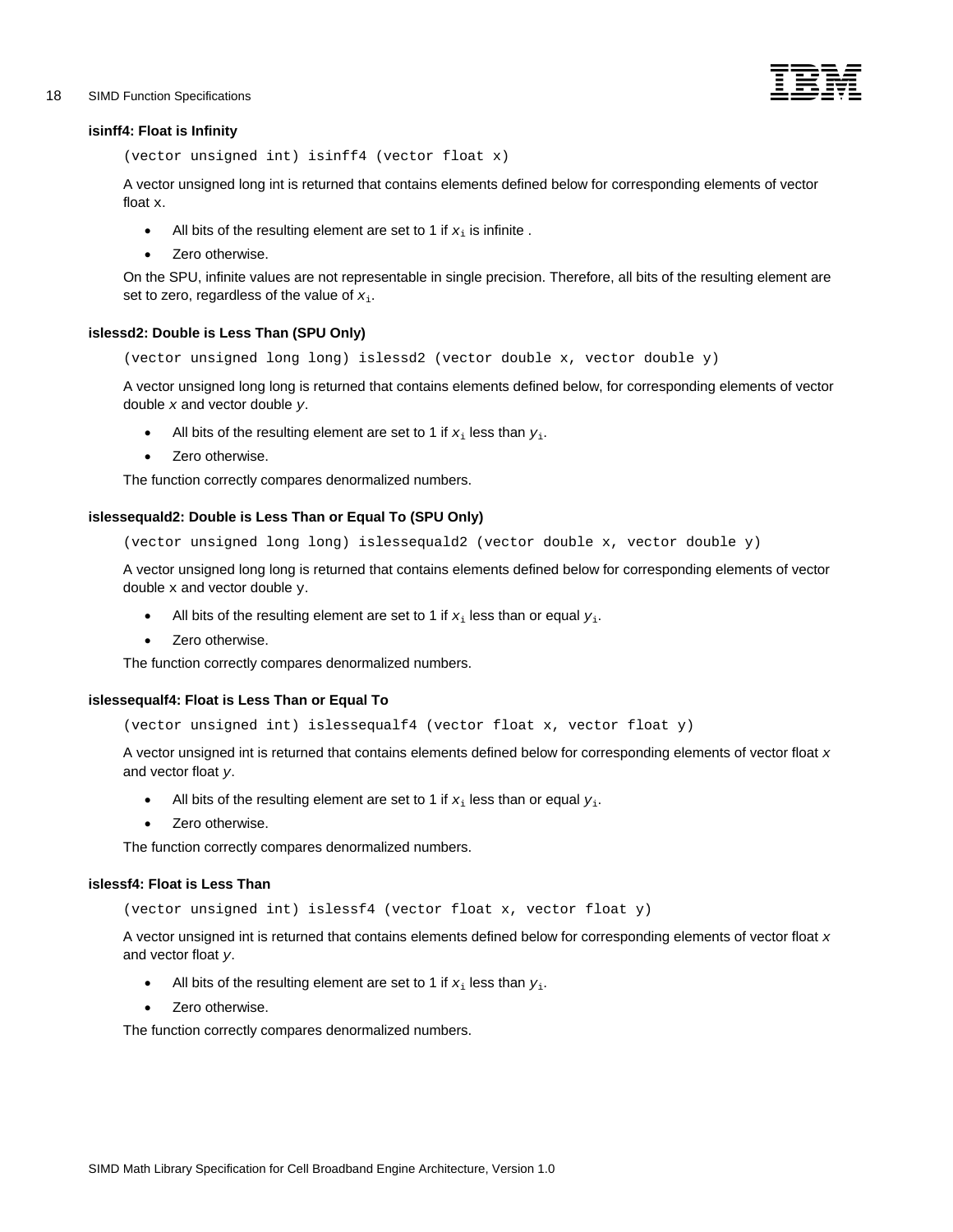<span id="page-26-0"></span>

# **islessgreaterd2: Double is Less Than or Greater Than (SPU Only)**

(vector unsigned long long) islessgreaterd2 (vector double x, vector double y)

A vector unsigned long long is returned that contains elements defined below for corresponding elements of vector double *x* and vector double *y*.

- All bits of the resulting element are set to 1 if  $x_i$  less than or greater than  $y_i$ .
- Zero otherwise.

The function correctly compares denormalized numbers.

## **islessgreaterf4: Float is Less Than or Greater Than**

(vector unsigned int) islessgreaterf4 (vector float x, vector float y)

A vector unsigned int is returned that contains elements defined below, for corresponding elements of vector float *x* and vector float *y*.

- All bits of the resulting element are set to 1 if  $x_i$  less than or greater than  $y_i$ .
- Zero otherwise.

The function correctly compares denormalized numbers.

# **isnand2: Double is NaN (SPU Only)**

(vector unsigned long long) isnand2 (vector double x)

A vector unsigned long long is returned that contains elements defined below for corresponding elements of vector double *x*.

- All bits of the resulting element are set to 1 if  $x_i$  is a NaN.
- Zero otherwise.

#### **isnanf4: Float is NaN**

```
(vector unsigned int) isnanf4 (vector float x)
```
A vector unsigned int is returned that contains elements defined below, for corresponding elements of vector float *x*.

- All bits of the resulting element are set to 1 if  $x_i$  is a NaN.
- Zero otherwise.

On the SPU, NaN is not representable in single precision. Therefore, all bits of the resulting element are set to zero, regardless of the value of  $x_i$ .

#### **isnormald2: Double is Normal (SPU Only)**

(vector unsigned long long) isnormald2 (vector double x)

A vector unsigned long long is returned that contains elements defined below for corresponding elements of vector double *x*.

- All bits of the resulting element are set to 1 if  $x_i$  is normal, not a NaN, or an infinity.
- Zero otherwise.

# **isnormalf4: Float is Normal**

(vector unsigned int) isnormalf4 (vector float x)

A vector unsigned int is returned that contains elements defined below for corresponding elements of vector float *x*.

- all bits of the resulting element are set to 1 if  $x_i$  is normal, not a NaN, or an infinity.
- Zero otherwise.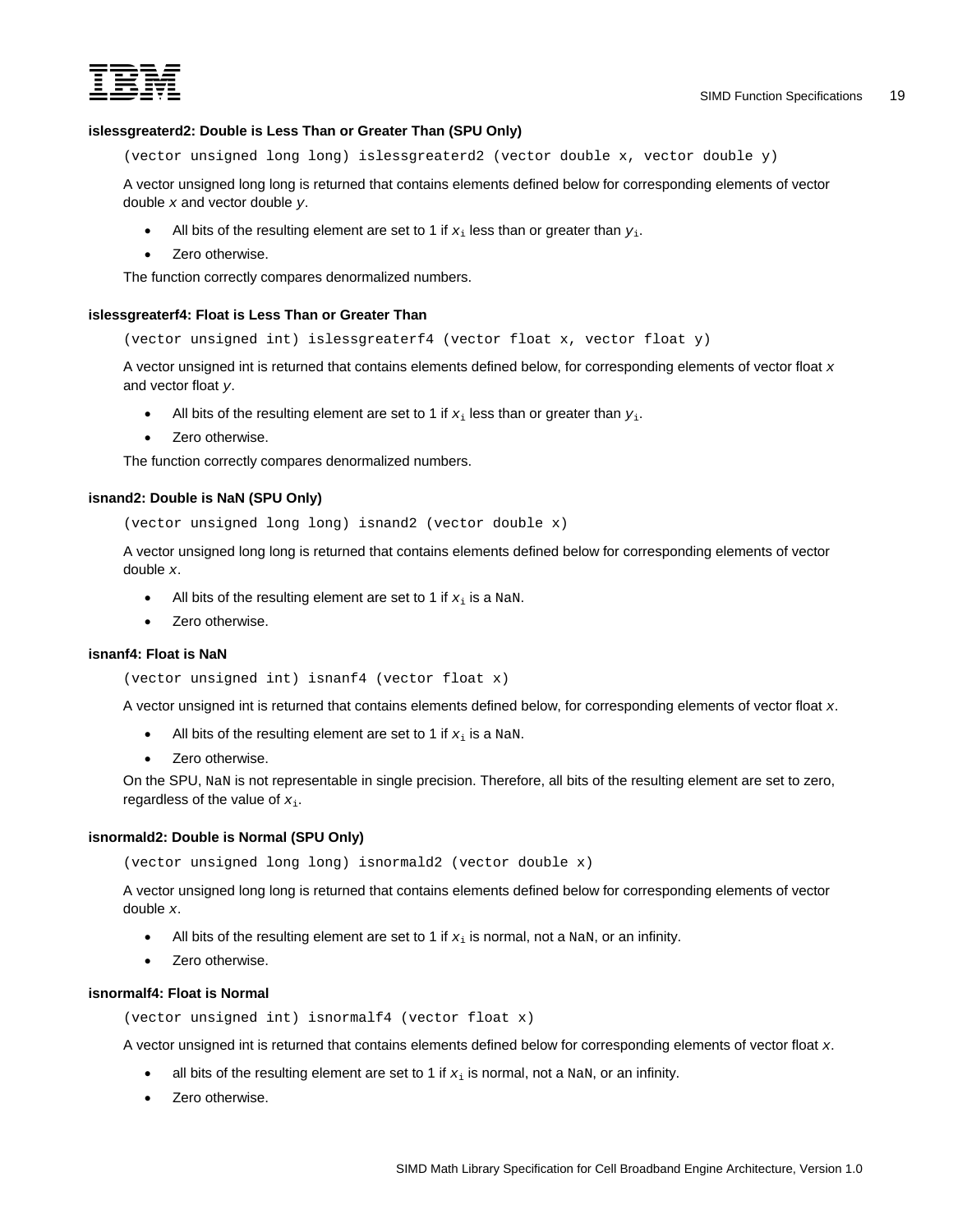

# <span id="page-27-0"></span>**isunorderedd2: Double is Unordered (SPU Only)**

(vector unsigned long long) isunorderedd2 (vector double x, vector double y)

A vector unsigned long long is returned that contains elements defined below for corresponding elements of vector double *x* and vector double *y*.

- All bits of the resulting element are set to 1 if  $x_i$  is unordered to the element of  $y_i$ .
- Zero otherwise.

NaN is unordered to any operand, including NaN itself.

## **isunorderedf4: Float is Unordered**

(vector unsigned int) isunorderedf4 (vector float x, vector float y)

A vector unsigned int is returned that contains elements defined below for corresponding elements of vector float  $x$ and vector float y.

- All bits of the resulting element are set to 1 if  $x_i$  is unordered to  $y_i$ .
- Zero otherwise.

NaN is unordered to any operand, including NaN itself. On the SPU, NaN does not exist in single precision. Therefore, this function will always return zero.

#### **ldexpd2: Multiply Double by 2 Raised to its Power (SPU Only)**

(vector double) ldexpd2 (vector double x, vector signed long long ex);

A vector double is returned that contains  $x_i * 2^{ex_i}$  for the corresponding elements of vector double x and vector signed long long *ex*. For large elements of *ex*i (overflow), the element in the result saturates to HUGE\_VAL with an appropriate sign. For small elements of *ex* (underflow), the corresponding element of the result is 0.

#### **ldexpf4: Multiply Float by 2 Raised to its Power**

(vector float) ldexpf4 (vector float x, vector signed int ex);

A vector float is returned that contains  $x_i * 2^{ex_i}$  for the corresponding elements of vector float x and vector signed int *ex*. For large elements of *ex* (overflow), the element in the result saturates to HUGE\_VALF with an appropriate sign. For small  $ex_i$  (underflow), the corresponding element of the result is 0.

### **lgammad2: Natural Log of Gamma Function of Double (SPU Only)**

(vector double) lgammad2 (vector double x)

A vector double is returned that contains the natural logarithm of the absolute value of the result of the gamma function for the corresponding elements of vector double *x*.

#### **lgammaf4: Natural Log of Gamma Function of Float**

(vector float) lgammaf4 (vector float x)

A vector float is returned that contains the natural logarithm of the absolute value of the result of the gamma function for the corresponding element of vector float *x*.

## **llabsi2: Absolute Value Long Long (SPU Only)**

(vector long long) llabsi2 (vector signed long long x)

A vector long long is returned that contains the absolute value, *|x*i*|* of the corresponding element of vector signed long long *x*.

If the absolute value of  $x_i$  cannot be represented, the corresponding result is undefined and no error is reported.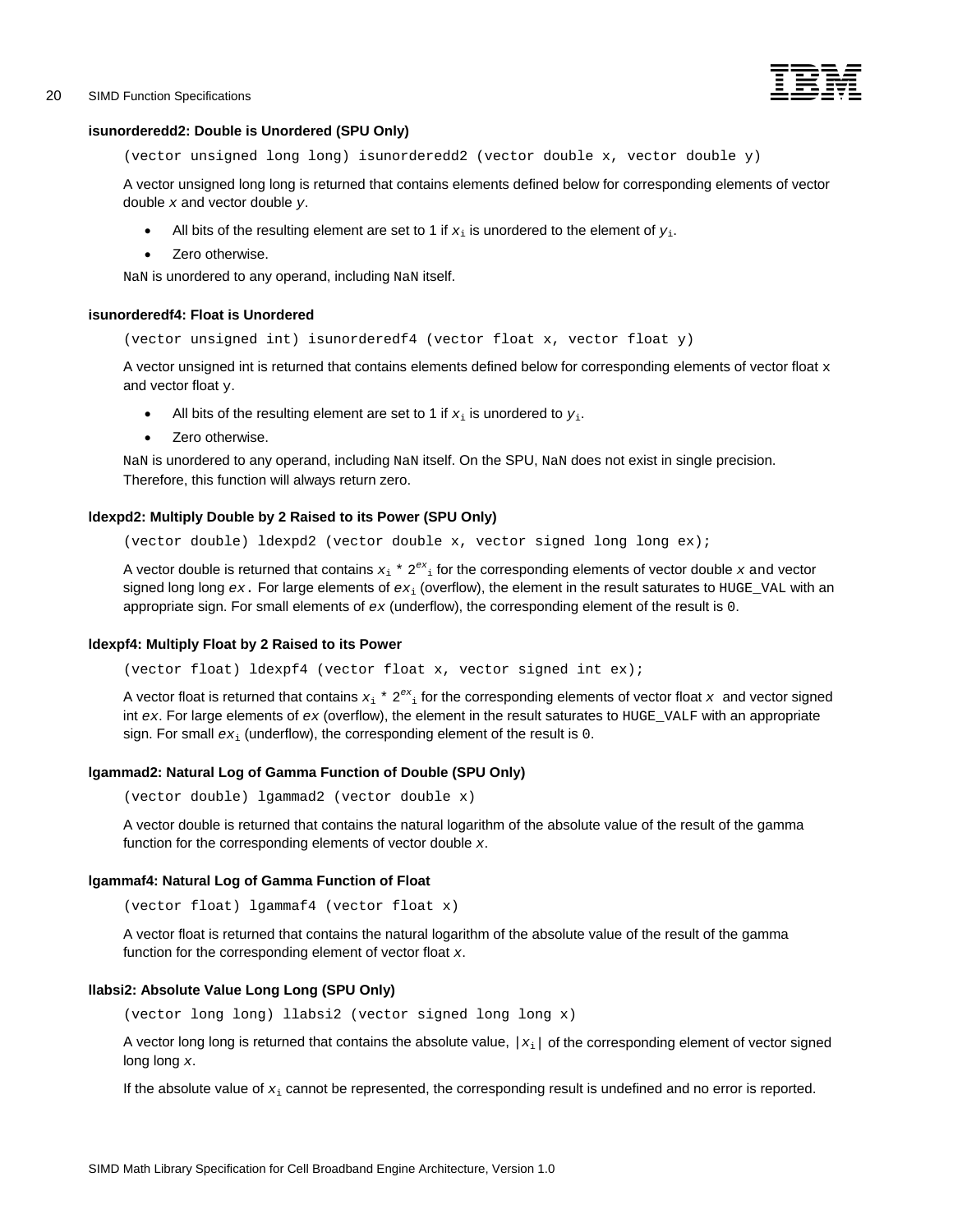<span id="page-28-0"></span>

# **lldivi2: Divide Long Long (SPU Only)**

(lldivi2\_t) lldivi2 (vector signed long long x, vector signed long long y)

Each element of vector signed long long *x* is divided by each element of vector signed long long *y*, and the result is returned in a structure of type  $11divi2_t()$ , which contains a vector of quotients and a vector of remainders.

Each element of the vector in the structure member *quot* is the algebraic quotient truncated towards zero. Each element of the vector in the structure member  $rem$  is the corresponding remainder, such that  $x_i = q u \circ t * y_i + q u$ *rem.*

If  $y_i$  is zero, the corresponding element of the resulting quotient is zero.

# **lldivu2: Divide Unsigned Long Long (SPU Only)**

(lldivu2\_t) lldivu2 (vector unsigned long long x, vector unsigned long long y)

Each element of vector unsigned long long *x* is divided by each element of vector unsigned long long *y*, and the result is returned in a structure of type  $11\text{div}u2_t$ , containing a vector of quotients and a vector of remainders.

Each element of the vector in the structure member *quot* is the algebraic quotient truncated towards zero. Each element of the vector in the structure member  $r$ em is the corresponding remainder, such that  $x_i = q u \circ t * y_i + q u$ *rem.* 

If  $y_i$  is zero, the corresponding element of the resulting quotient is zero.

# **llrintd2: Find Nearest Long Long of Double (SPU Only)**

(vector signed long long) llrintd2 (vector double x)

A vector signed long long is returned that contains the nearest long long integer to the corresponding element of vector double *x* consistent with the current rounding mode. If the rounded value is outside the range of the return type, the numeric result is unspecified.

#### **llrintf4: Find Nearest Long Long of Float (SPU Only)**

(llroundf4\_t) llrintf4 (vector float x)

A structure of type llroundf4\_t() is returned that contains the nearest long long integer to the corresponding element of vector float *x* consistent with the current rounding mode. If the rounded value is outside the range of the return type, the numeric result is unspecified.

On the SPU the rounding mode for floats is always towards zero.

#### **llroundd2: Round Double to Nearest Long Long (SPU Only)**

(vector signed long long) llroundd2 (vector double x)

A vector signed long long is returned that contains the corresponding elements of vector double *x* rounded to the nearest value, rounding halfway values away from 0 regardless of the current rounding direction. If the rounded value is outside the range of the return type, the numeric result is unspecified.

### **llroundf4: Round Float to Nearest Long Long (SPU Only)**

(llroundf4\_t) llroundf4 (vector float x)

A structure of type llroundf4\_t() is returned that contains the corresponding elements of vector float *x* rounded to the nearest value, rounding halfway cases away from 0 regardless of the current rounding direction. If the rounded value is outside the range of the return type, the numeric result is unspecified.

#### **logd2: Natural Log of Double (SPU Only)**

```
(vector double) logd2 (vector double x);
```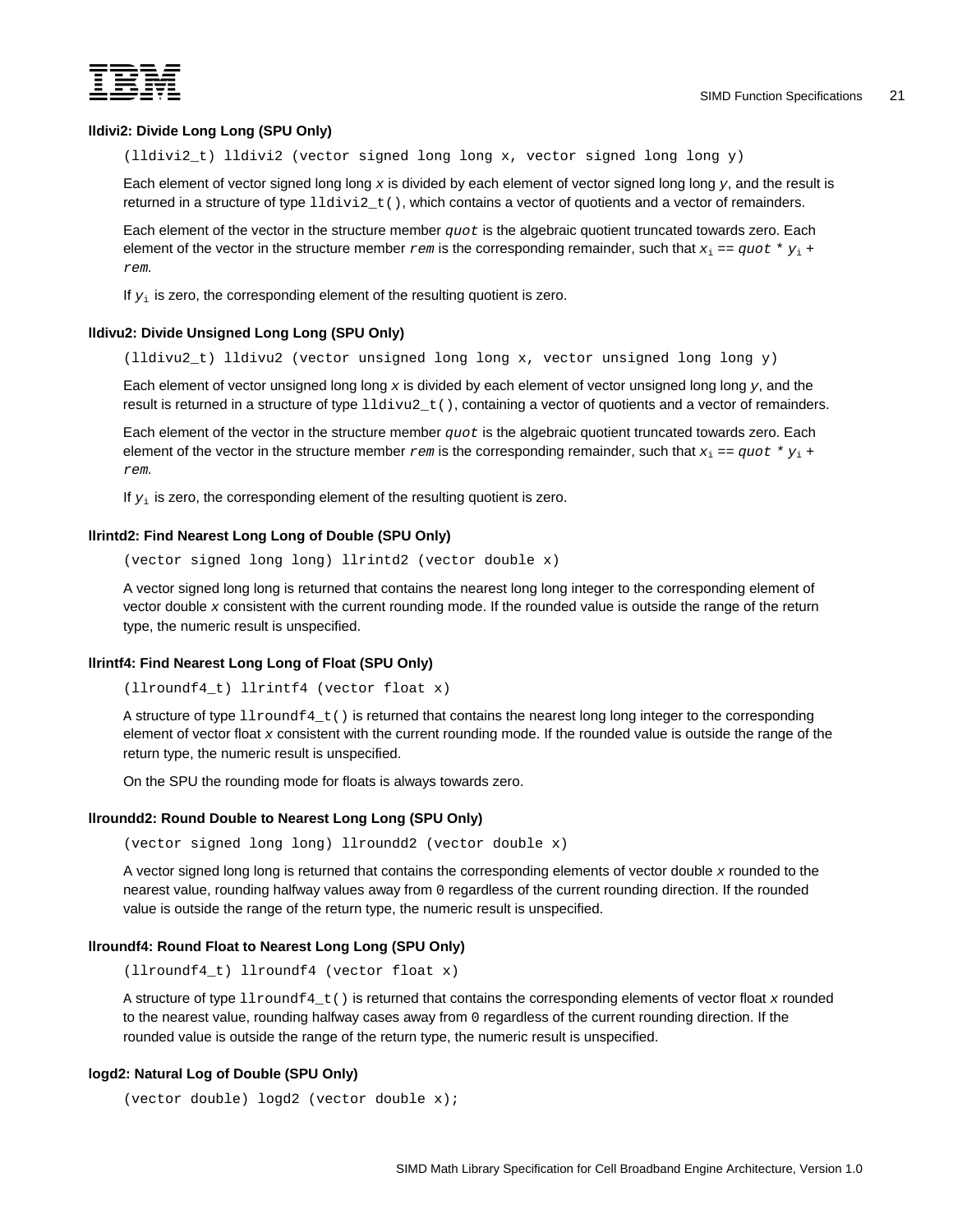# <span id="page-29-0"></span>example of the SIMD Function Specifications - the Control of the Control of the Control of the Control of the Control of the Control of the Control of the Control of the Control of the Control of the Control of the Control



A vector double is returned that contains the natural logarithms of the corresponding elements of vector double *x*.

If  $x_i$  is negative, the corresponding result is undefined and no error is reported.

#### **logf4: Natural Log of Float**

(vector float) logf4 (vector float x);

A vector float is returned that contains the natural logarithms of the corresponding elements of vector float *x*.

If  $x_i$  is negative, the corresponding result is undefined and no error is reported.

If *x*i is zero, the result is *-*HUGE\_VALF.

#### **log10d2: Log Base 10 of Double (SPU Only)**

(vector double) log10d2 (vector double x);

A vector double is returned that contains the base-10 logarithm of the corresponding elements of vector double *x*.

If  $x_i$  is negative, the corresponding result is undefined and no error is reported.

# **log10f4: Log Base 10 of Float**

(vector float) log10f4 (vector float x);

A vector float is returned that contains the base-10 logarithm of the corresponding elements of vector float *x*.

If  $x_i$  is negative, the corresponding result is undefined and no error is reported.

If *x*i is zero, the result is *-*HUGE\_VALF.

#### **log1pd2: Natural Log of Double Plus 1 (SPU Only)**

(vector double) log1pd2 (vector double x);

A vector double is returned that contains the natural logarithm of  $1 + x_i$  for the corresponding elements of vector double *x*.

The function returns mathematically accurate values even when the corresponding element of *x*<sup>i</sup> is near zero.

If  $x_i$  is less than -1, the corresponding result is undefined and no error is reported.

# **log1pf4: Natural Log of Float Plus 1**

(vector float) log1pf4 (vector float x);

A vector float is returned that contains the natural logarithms of *1 + x*i, for corresponding elements of vector float *x*.

The function returns mathematically accurate values even when the corresponding element of *x*i is near zero. If an element of  $x_i$  is  $-1$ , the result is  $-HUGE_VALF$ .

If  $x_i$  is less than -1, the corresponding result is undefined and no error is reported.

#### **log2d2: Log Base 2 of Double (SPU Only)**

(vector double) log2d2 (vector double x);

A vector double is returned that contains the base-2 logarithm of the corresponding elements of vector double *x*.

If  $x_i$  is less than 0, the corresponding result is undefined and no error is reported.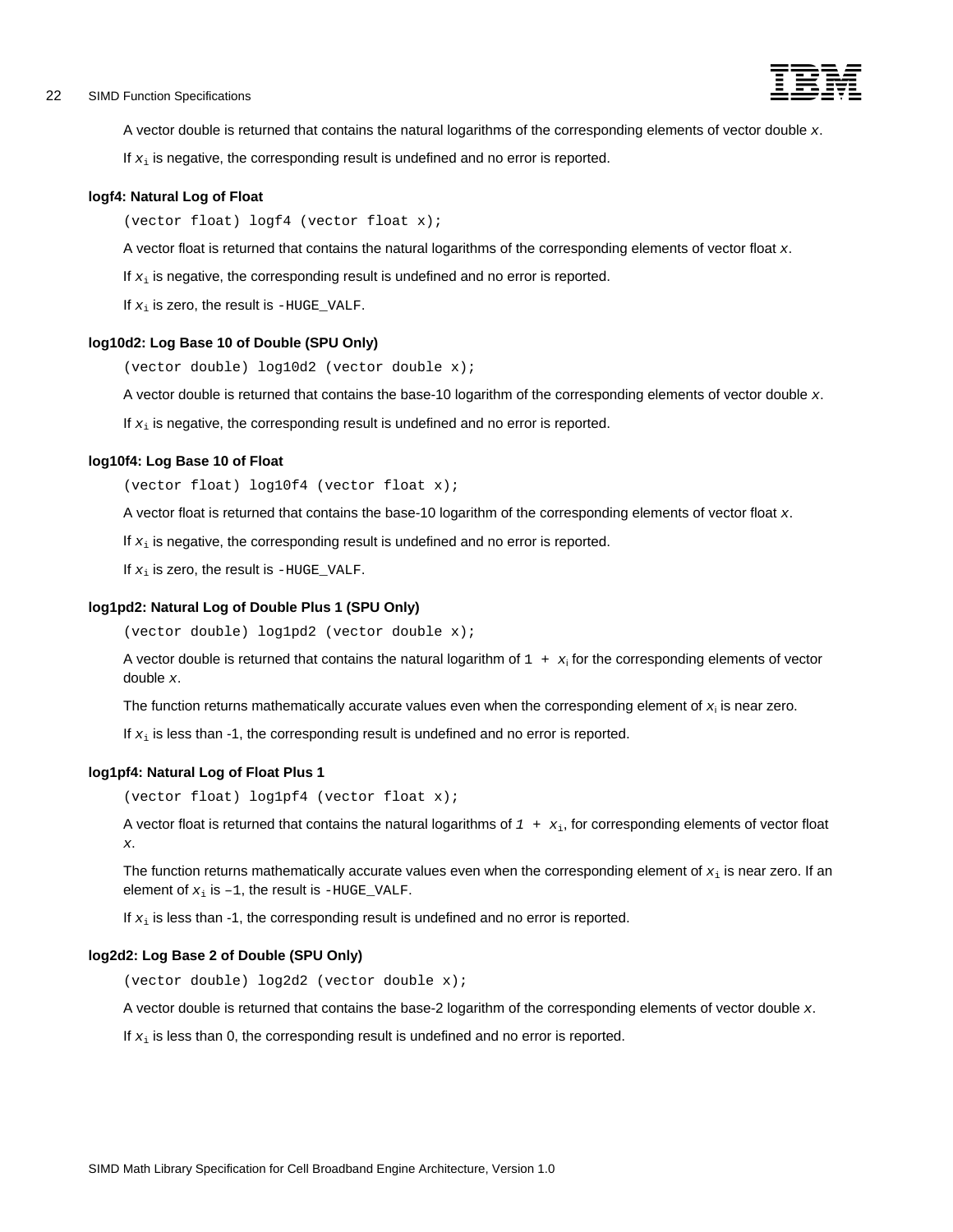<span id="page-30-0"></span>

## **log2f4: Log Base 2 of Float**

(vector float) log2f4 (vector float x);

A vector float is returned that contains the base-2 logarithm of the corresponding elements of vector float *x*.

If  $x_i$  is zero, the result is  $-H \cup \text{GE\_VALF}$ .

If  $x_i$  is less than zero, the corresponding result is undefined and no error is reported.

#### **logbd2: Represent Double as Fraction Greater Than 1 and Exponent (SPU Only)**

(vector double) logbd2 (vector double x);

An integer exponent *ex*i and a fraction *frac*i that represents the value of a finite element are determined for corresponding elements of vector double  $x$ . A vector double is returned that contains the value of  $ex_i$  for  $x_i$ , such that:

- $x_i = frac*FLT_RADIX^{ex}$
- *|frac|* is in the interval [1, FLT\_RADIX).

If  $x_i$  is 0, the corresponding result is undefined and no error is reported.

On the SPU, if  $x_i$  is 0, the corresponding result is  $-HUGE_YALF$ . If  $x_i$  is infinite, the corresponding result is postive infinite. If  $x_i$  is a NaN, the corresponding result is also a NaN.

# **logbf4: Represent Float as Fraction Greater Than 1 and Exponent**

```
(vector float) logbf4 (vector float x);
```
An integer exponent *ex* and a fraction *frac*i that represents the value of a finite element are determined for corresponding elements of vector float  $x$ . A vector float is returned that contains the values of  $ex_i$  for  $x_i$ , such that:

- $x_i = frac*FLT_RADIX<sup>ex</sup>$
- *|frac|* is in the interval [1, FLT\_RADIX).

If  $x_i$  is 0, the corresponding result is undefined and no error is reported.

#### **modfd2: Represent Double as Proper Fraction and Exponent (SPU Only)**

```
(vector double) modfd2 (vector double x, vector double *pint);
```
Each element of vector double *x* is split into an integral part *i*i and a fractional part *frac*i. A vector double is returned that contains the corresponding *frac*i elements, and another vector double is stored in *\*pint* that contains the corresponding  $i_i$  elements, such that:

- $x_i = \text{frac} + i$
- $|frac|$  is in the interval  $[0, 1)$ .
- both frac and *i* have the same sign as  $x_i$

### **modff4: Represent Float as Proper Fraction and Exponent**

(vector float) modff4 (vector float x, vector float \*pint);

Each element of vector float x is split into an integral part  $i_j$  and a fractional part  $frac_i$ , A vector float is returned that contains the corresponding *frac*i elements, and another vector float is stored in *\*pint* that contains the corresponding  $i_i$  elements, such that:

- $x_i = \text{frac} + i$
- $|frac|$  is in the interval  $[0, 1)$ .
- both frac and *i* have the same sign as  $x_i$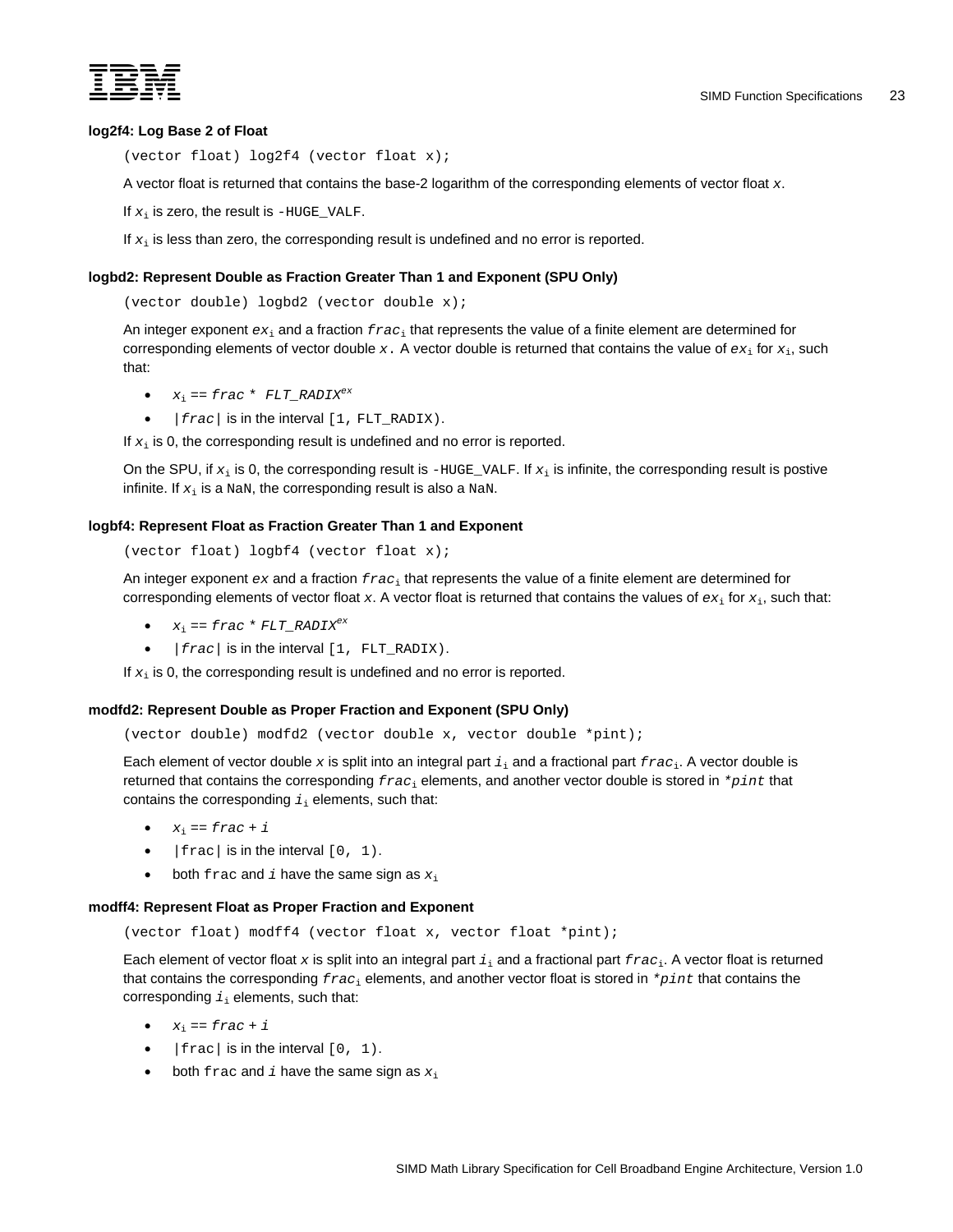

# <span id="page-31-0"></span>**nearbyintd2: Find Nearest Integer for Double (SPU Only)**

```
(vector double) nearbyintd2 (vector double x)
```
A vector double is returned that contains the corresponding elements of vector double *x* rounded to the nearest integer consistent with the current rounding mode, but without raising an inexact floating-point exception.

#### **nearbyintf4: Find Nearest Integer for Float**

(vector float) nearbyintf4 (vector float x)

A vector float is returned that contains the corresponding elements of vector float *x* rounded to the nearest integer, consistent with the current rounding mode, but without raising an inexact floating-point exception.

On the SPU, the rounding mode for a float is always towards zero.

#### **negated2: Negate Double (SPU Only)**

(vector double) negated2 (vector double x);

A vector double is returned that contains –*x*<sup>i</sup> for corresponding elements of vector double *x*.

#### **negatef4: Negate Float**

(vector float) negatef4 (vector float x);

A vector float is returned that contains –*x*<sup>i</sup> for corresponding elements of vector float *x*.

#### **negatei4: Negate Signed Integer**

(vector signed int) negatei4 (vector signed int x);

A vector signed int is returned that contains –*x*<sup>i</sup> for corresponding elements of vector signed int *x*.

If  $-x_i$  cannot be represented, the corresponding result is undefined and no error is reported.

# **negatell2: Negate Signed Long Long Integer (SPU Only)**

(vector signed long long) negatell2 (vector signed long long  $x$ );

A vector signed long long is returned that contains –*x*<sup>i</sup> for corresponding elements of vector signed long long *x*.

If  $-x<sub>i</sub>$  cannot be represented, the corresponding result is undefined and no error is reported.

## **nextafterd2: Find Next Integer After for Double (SPU Only)**

(vector double) nextafterd2 (vector double x, vector double y)

A vector double is returned that contains the next representable value after *x*i in the direction of *y*<sup>i</sup> for corresponding elements of vector double x and vector double y. If  $x_i$  is equal to  $y_i$  the result is  $y_i$ .

If the magnitude  $x_i$  is the largest finite value representable, the result is undefined.

#### **nextafterf4: Find Next Integer After for Float**

(vector float) nextafterf4 (vector float x, vector float y)

A vector float is returned that contains the next representable value after  $x_i$  in the direction of  $y_i$  for corresponding elements of vector float x and vector float y. If the element of  $x_i$  is equal to  $y_i$ , the result is  $y_i$ .

If the magnitude of  $x_i$  is the largest finite value representable, the result is undefined.

# **powd2: Raise Double to Double Power (SPU Only)**

(vector double) powd2 (vector double x, vector double y);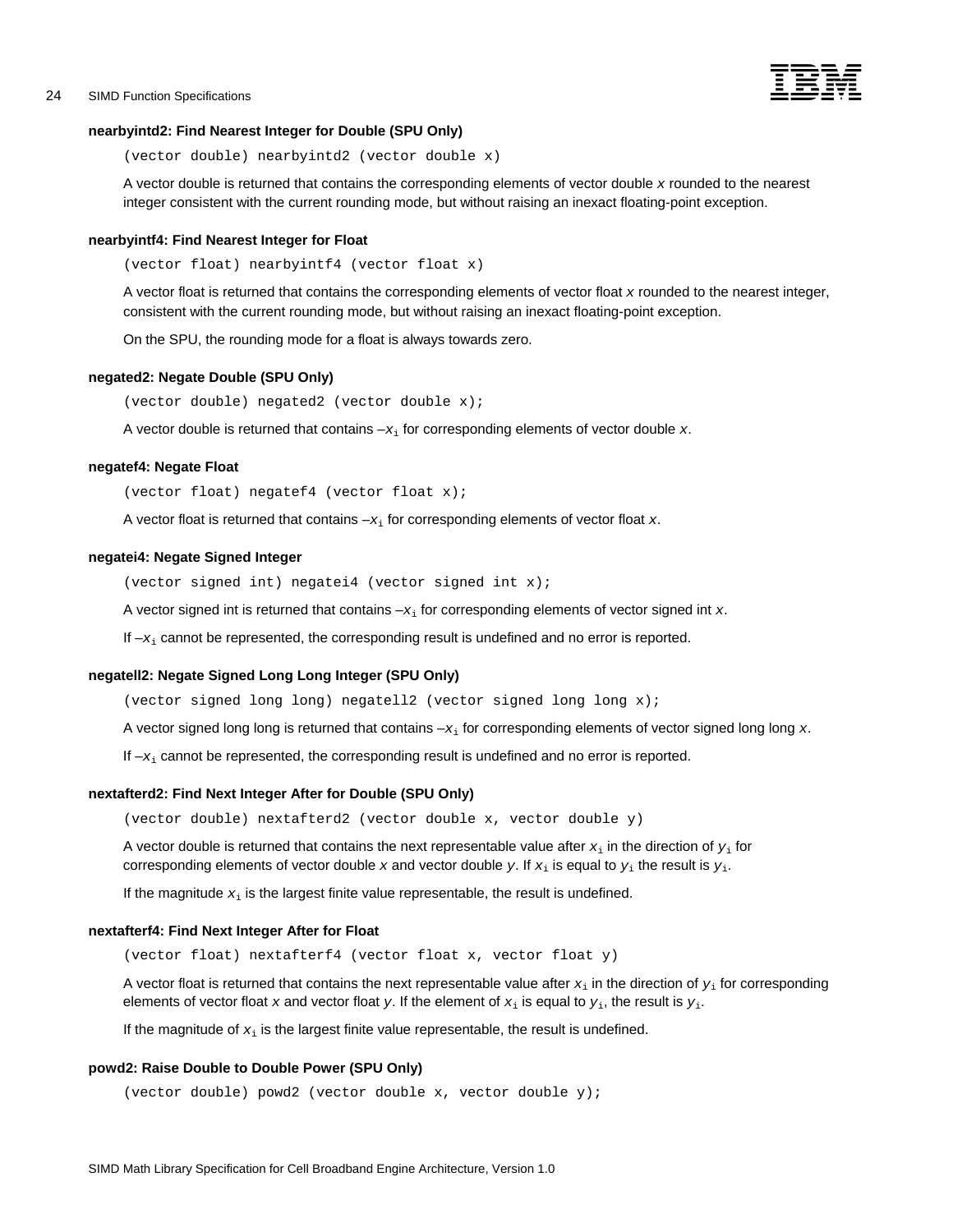<span id="page-32-0"></span>

A vector double is returned that contains *x*i raised to the power of *y*i, *xy* <sup>i</sup>, for corresponding elements of vector double *x* and vector double *y.* 

If  $x_i$  is finite and negative and  $y_i$  is finite and not a integer value, the corresponding result is undefined and no error is reported.

# **powf4: Raise Float to Float Power**

(vector float) powf4 (vector float x, vector float y);

A vector float is returned that contains  $x_i$  raised to the power of  $y_i$ ,  $x^y{}_i$ , for corresponding elements of vector float  $x$ and vector float *y.* 

On the SPU, if the result would be greater than HUGE VALF, the result is saturated to HUGE VALF and no error is reported.

## **recipd2: Reciprocal of Double (SPU Only)**

(vector double) recipd2 (vector double x);

A vector double is returned that contains the reciprocal of the corresponding elements of vector double *x*.

The function handles special cases as follows:

- When  $x_i$  is  $\pm$ Inf, the result is 0 with the sign of  $x_i$ .
- When  $x_i$  is 0, the result is Inf with the sign of  $x_i$ .
- When  $x_i$  is NaN, the result is NaN.

#### **recipf4: Reciprocal of Float**

```
(vector float) recipf4 (vector float x);
```
A vector float is returned that contains the reciprocal of the corresponding elements of vector float *x*.

The function handles special cases as follows:

- When  $x_i$  is  $\pm$ Inf, the result is 0 with the sign of  $x_i$ .
- When  $x_i$  is 0, the result is HUGE\_VALF with the sign of  $x_i$ .
- When an element of  $x_i$  is NaN, the result is NaN.

#### **remainderd2: Remainder of Doubles (SPU Only)**

(vector double) remainderd2 (vector double x, vector double y);

A vector double is returned that contains the remainder *x*<sup>i</sup> REM *y*i for the corresponding elements of vector double *x* and vector double *y*.

If  $y_i$  is zero, the corresponding element of the result is undefined and no error is reported.

# **remainderf4: Remainder of Floats**

(vector float) remainderf4 (vector float x, vector float y);

A vector float is returned that contains the remainder *x*<sup>i</sup> REM *y*i, for the corresponding elements of vector float *x* and vector float *y*.

If  $y_i$  is zero, the corresponding element of the result is undefined and no error is reported.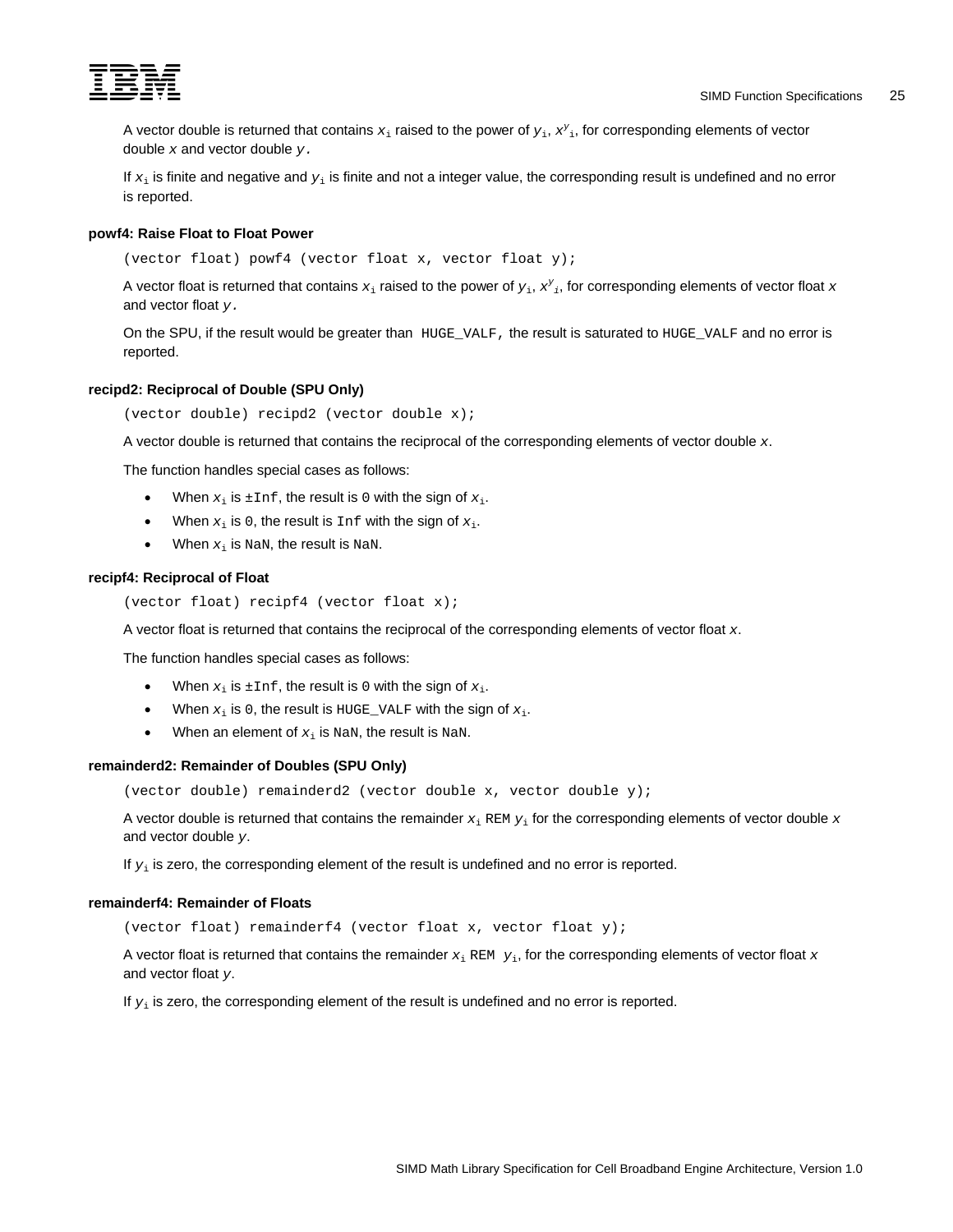

# <span id="page-33-0"></span>**remquod2: Remainder Function of Double (SPU Only)**

(vector double) remquod2 (vector double x, vector double y, vector signed long long \*pquo)

This function returns the same vector double result as remainderd2(). In addition a vector signed long long is stored in *\*pquo* that contains the corresponding element values whose sign is the sign of  $x_i / y_i$  and whose magnitude is congruent modulo 2<sup>n</sup> to the magnitude of the integral quotient of  $x_i$  /  $y_i$ , where *n* is an implementationdefined integer greater than or equal to 3.

#### **remquof4: Remainder Function of Float**

(vector float) remquof4 (vector float x, vector float y, vector signed int \*pquo)

This function returns the same vector float result as  $r$ emainderf4(). In addition a vector signed int is stored in *\*pquo* that contains the corresponding element values whose sign is the sign of *x*<sup>i</sup> / *y*<sup>i</sup> and whose magnitude is congruent modulo 2<sup>n</sup> to the magnitude of the integral quotient of  $x_i$  /  $y_i$ , where *n* is an implementation-defined integer greater than or equal to 3.

#### **rintd2: Round Double to the Nearest Integer (SPU Only)**

(vector double) rintd2 (vector double x);

A vector double is returned that contains the corresponding elements of vector double *x* rounded to the nearest integer, consistent with the current rounding mode.

#### **rintf4: Round Float to the Nearest Integer**

(vector float) rintf4 (vector float x);

A vector float is returned that contains the corresponding elements of vector float *x* rounded to the nearest integer, consistent with the current rounding model.

On the SPU, the rounding mode for float is always towards zero.

#### **roundd2: Round Double (SPU Only)**

(vector double) roundd2 (vector double x);

A vector double is returned that contains the rounded elements of vector double *x*. Rounding is done to the nearest integer value in floating-point format. Halfway cases are rounded away from zero regardless of the current rounding direction.

# **roundf4: Round Float**

(vector float) roundf4 (vector float x);

A vector float is returned that contains the rounded elements of vector float *x*. Rounding is done to the nearest integer value in floating-point format. Halfway cases are rounded away from zero regardless of the current rounding direction.

#### **rsqrtd2: Reciprocal Square Root of Double (SPU Only)**

(vector double) rsqrtd2 (vector double x);

A vector double is returned that contains the reciprocal of the square root of *x*i for the corresponding elements of vector double *x*. Special cases are handled as follows:

- When  $x_i$  is less than 0, the result is NaN.
- When  $x_i$  is  $+Inf$ , the result is  $+0$ .
- When  $x_i$  is 0, the result is  $Inf$  with the sign of  $x_i$ .
- When  $x_i$  is NaN, the result is NaN.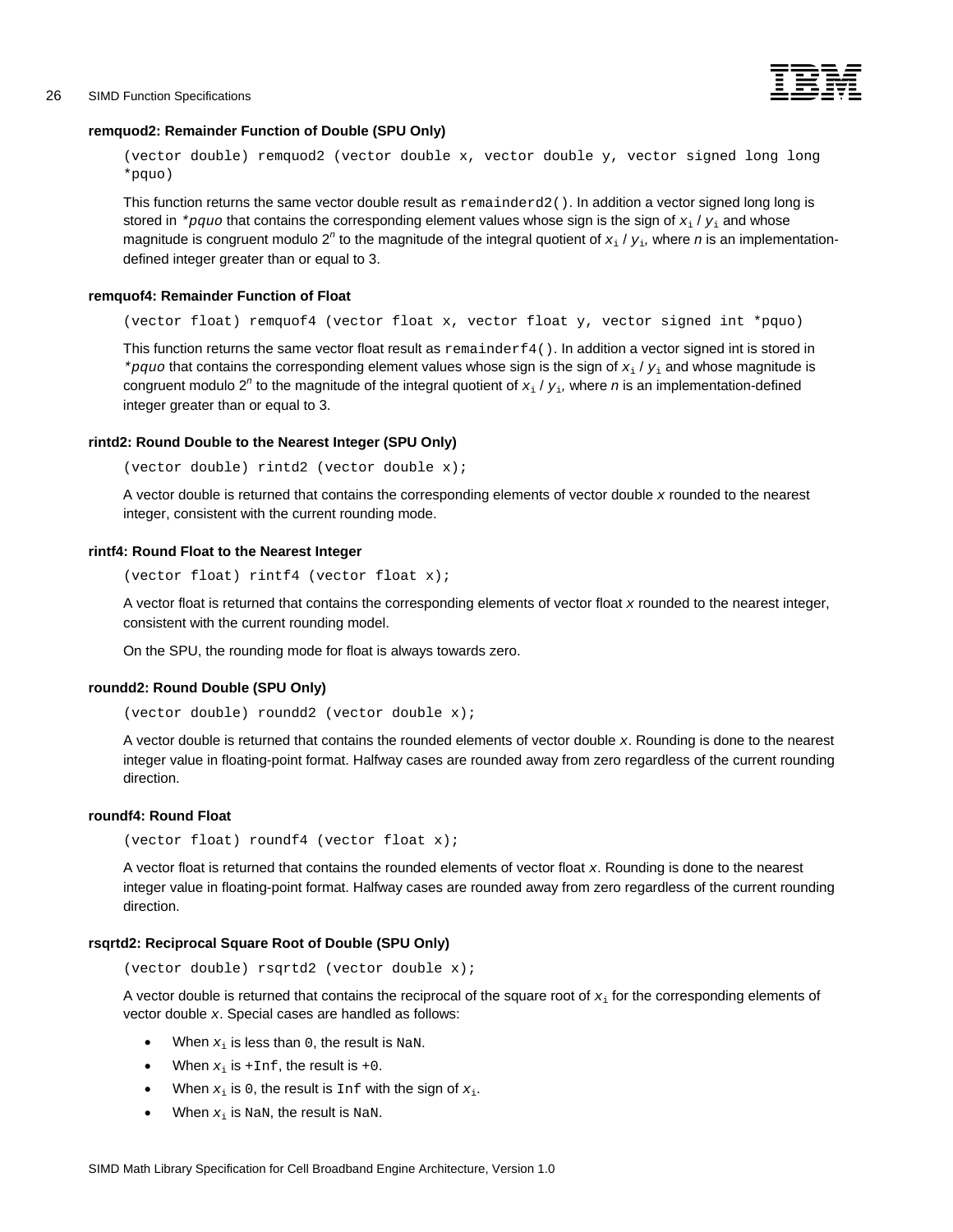<span id="page-34-0"></span>

# **rsqrtf4: Reciprocal Square Root of Float**

```
(vector float) rsqrtf4 (vector float x);
```
A vector float is returned that contains the reciprocal of the square root of *x*i for the corresponding elements of vector float *x*. Special cases are handled as follows:

- When  $x_i$  is less than 0, the result is NaN.
- When  $x_i$  is  $+i$ nf, the result is  $+0$ .
- When  $x_i$  is 0, the result is  $\text{Inf}$  with the sign of  $x_i$ .
- When  $x_i$  is NaN, the result is NaN.

On the SPU, if  $x_i$  is less than zero, the corresponding result is undefined.

# **scalbllnd2: Scale Double by Long Long Integer (SPU Only)**

(vector double) scalbllnd2 (vector double x, vector signed long long n)

A vector double is returned that contains  $x_i$  efficiently multiplied by  $2^n$  for corresponding elements of vector double *x* and vector signed long long *n*.

## **scalbnf4: Scale Float by Integer**

(vector float) scalbnf4 (vector float x, vector signed int n)

A vector float is returned that contains  $x_i$  efficiently multiplied by 2<sup>n</sup> for corresponding elements of vector float x and vector signed int *n*.

# **signbitd2: Sign Bit of Double (SPU Only)**

(vector unsigned long long) signbitd2 (vector double x)

A vector unsigned long long is returned that contains the elements defined below for corresponding elements of vector double x.

- All bits of the resulting element are set to 1 if the sign bit is set in  $x_i$
- Zero otherwise

## **signbitf4: Sign Bit of Float**

(vector unsigned int) signbitf4 (vector float x)

A vector unsigned int is returned that contains the elements defined below for corresponding elements of vector float *x*.

- All bits of the resulting element are set to 1 if the sign bit is set in  $x_i$
- Zero otherwise

## **sincosd2: Sine and Cosine of Double (SPU Only)**

(void) sincosd2 (vector double x, vector double \*sx, vector double \*cx);

A vector double is stored in *\*sx* and a vector double is stored in *\*cx* that contain the respective sines and cosines of the corresponding elements of vector double *x*.

The results of sincosd2() may not be accurate for very large values of *x*i, and no error is reported. Implementations should document the point at which accuracy is lost.

## **sincosf4: Sine and Cosine of Float**

(void) sincosf4 (vector float x, vector float \*sx, vector float \*cx);

A vector float is stored in  $*sx$ , and a vector float is stored in  $*cx$ , that contains the respective sines and cosines of the corresponding elements of vector float *x*.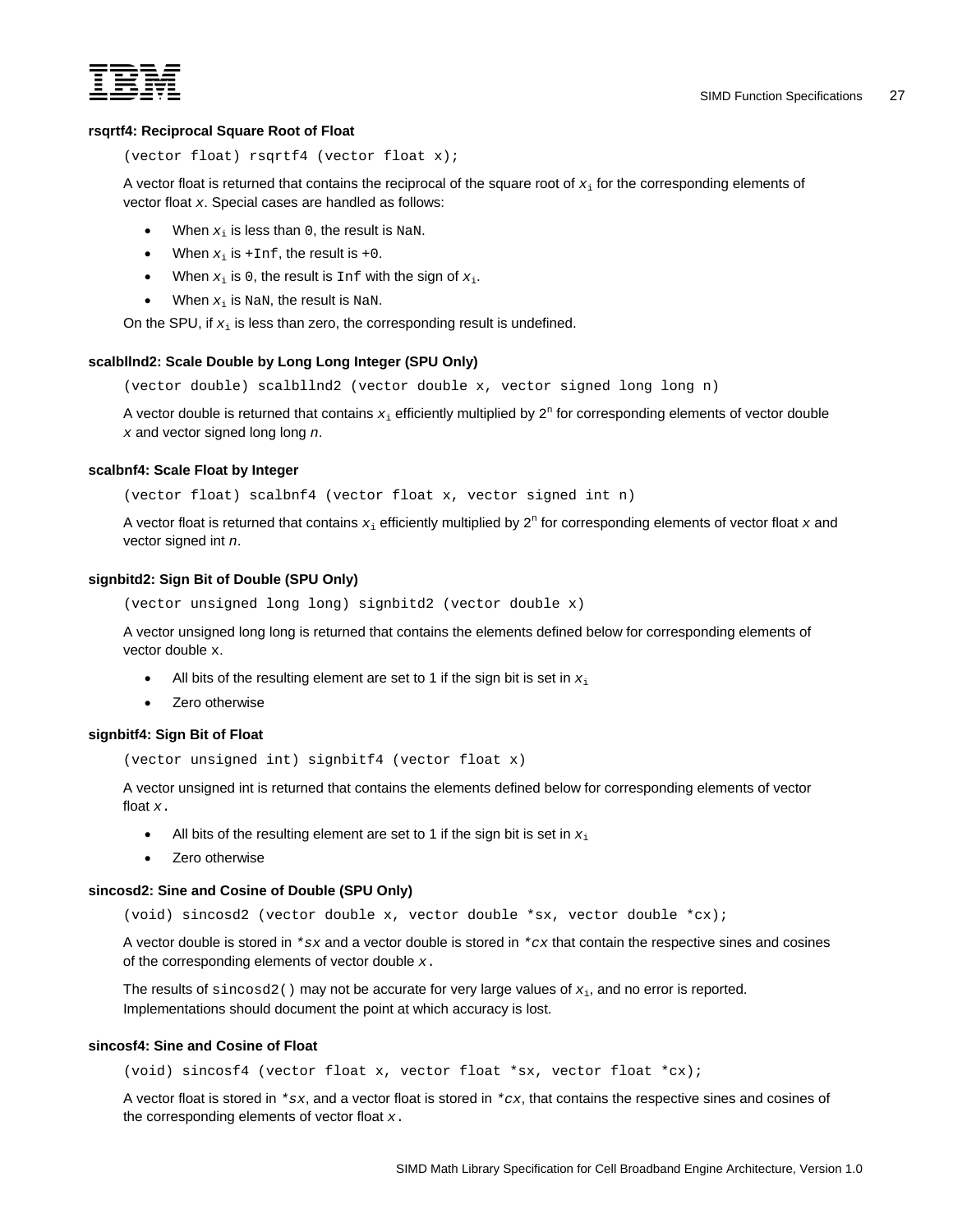# <span id="page-35-0"></span>28 SIMD Function Specifications -



The results of  $\sin \cos 4()$  may not be accurate for very large values of  $x_i$ , and no error is reported. Implementations should document the point at which accuracy is lost.

#### **sind2: Sine of Double (SPU Only)**

(vector double) sind2 (vector double x);

A vector double is returned that contains the corresponding sines of the elements of vector double *x*.

The results of sind2() may not be accurate for very large values of *x*i, and no error is reported. Implementations should document the point at which accuracy is lost.

#### **sinf4: Sine of Float**

(vector float) sinf4 (vector float x);

A vector float is returned that contains the corresponding sines of the elements of vector float *x*.

The results of  $\sin 4$  () may not be accurate for very large values of  $x_i$ , and no error is reported. Implementations should document the point at which accuracy is lost.

#### **sinhd2: Hyperbolic Sine of Double (SPU Only)**

(vector double) sinhd2 (vector double x)

A vector double is returned that contains the corresponding hyperbolic sines of the elements of vector double *x*.

#### **sinhf4: Hyperbolic Sine of Float**

(vector float) sinhf4 (vector float x)

A vector float is returned that contains the corresponding hyperbolic sines of the elements of vector float *x*.

On the SPU, element values of the result that are greater than HUGE\_VALF are returned as HUGE\_VALF, and no error is reported.

#### **sqrtd2: Square Root of Double (SPU Only)**

(vector double) sqrtd2 (vector double x);

A vector double is returned that contains the real square roots  $x^{1/2}$  for the corresponding elements of vector double *x*.

This function handles special cases as follows:

- When  $x_i$  is less than 0, the result is NaN.
- When  $x_i$  is  $+Inf$ , the result is  $+Inf$ .
- When  $x_i$  is 0, the result is 0 with the sign of  $x_i$ .
- When  $x_i$  is NaN, the result is NaN.

#### **sqrtf4: Square Root of Float**

(vector float) sqrtf4 (vector float x);

A vector float is returned that contains the real square roots  $x^{1/2}$  for the corresponding elements of vector float  $x$ .

This function handles special cases as follows:

- When  $x_i$  is less than 0, the result is NaN.
- When  $x_i$  is  $+Inf$ , the result is  $+Inf$ .
- When  $x_i$  is 0, the result is 0 with the sign of  $x_i$ .
- When  $x_i$  is NaN, the result is NaN.

On the SPU, the result is undefined when  $x_i$  is negative.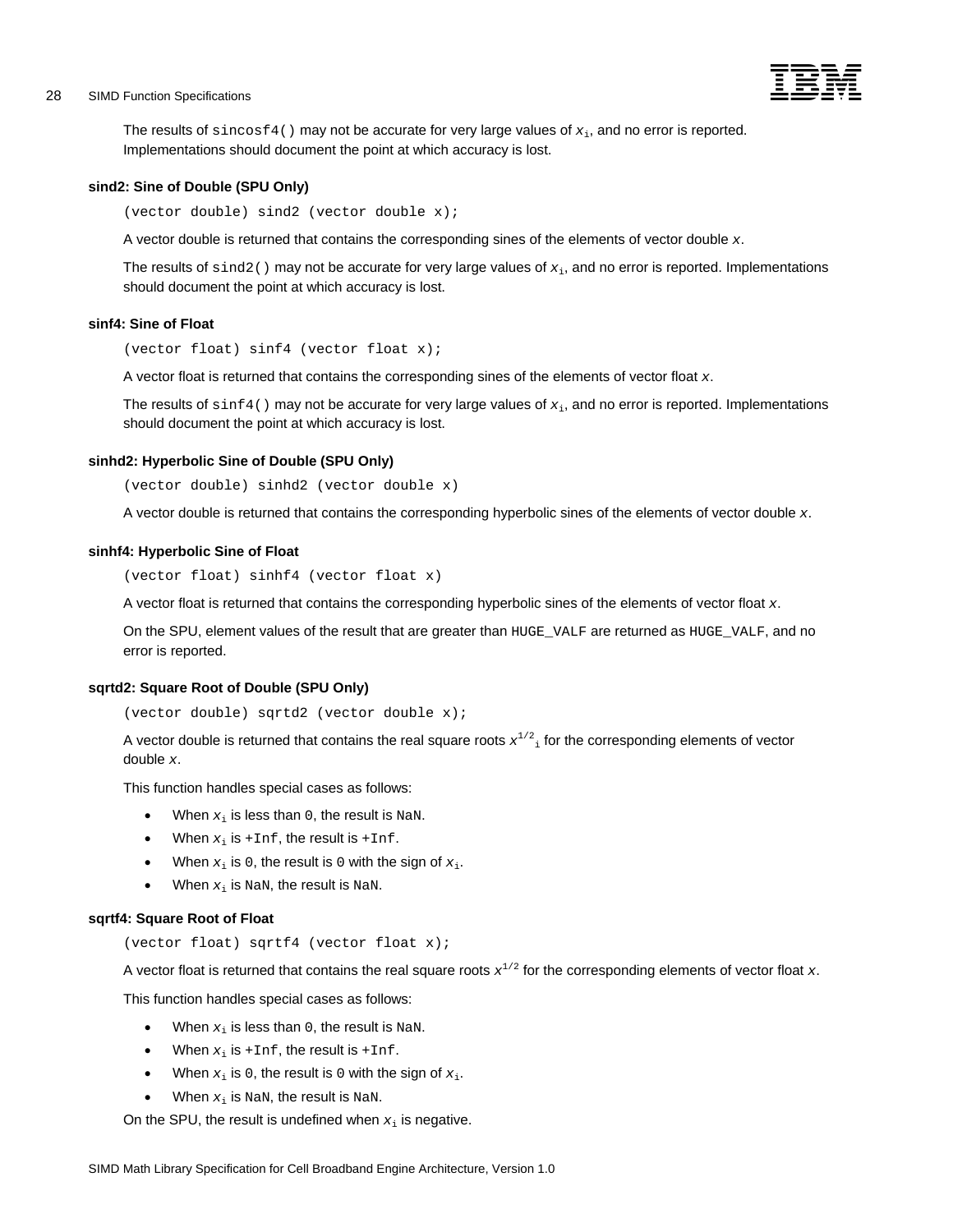<span id="page-36-0"></span>

# **tand2: Tangent of Double (SPU Only)**

(vector double) tand2 (vector double x);

A vector double is returned containing the corresponding tangents of the elements of vector double *x*.

The results may not be accurate for very large values of *x*i and no error is reported. Implementations should document the point at which accuracy is lost.

#### **tanf4: Tangent of Float**

(vector float) tanf4 (vector float x);

A vector float is returned containing the corresponding tangents of the elements of vector float *x*.

The results may not be accurate for very large values of *x*i and no error is reported. Implementations should document the point at which accuracy is lost.

#### **tanhd2: Hyperbolic Tangent of Double (SPU Only)**

(vector double) tanhd2 (vector double x)

A vector double is returned that contains the corresponding hyperbolic tangents of the elements of vector double *x*.

#### **tanhf4: Hyperbolic Tangent of Float**

(vector float) tanhf4 (vector float x)

A vector float is returned that contains the corresponding hyperbolic tangents of the elements of vector float *x*.

#### **tgammad2: Gamma of Double (SPU Only)**

(vector double) tgammad2 (vector double x)

A vector double is returned that contains the corresponding results of the gamma function applied to the respective elements of vector double *x*.

If  $x_i$  is a negative integer, the corresponding element of the result is undefined and no error is reported.

#### **tgammaf4: Gamma of Float**

(vector float) tgammaf4 (vector float x)

A vector float is returned that contains the corresponding results of the gamma function applied to the respective elements of vector float *x*.

If  $x_i$  is a negative integer, the corresponding element of the result is undefined and no error is reported.

#### **truncd2: Truncate Double (SPU Only)**

(vector double) truncd2 (vector double x);

A vector double is returned that contains  $x_i$  rounded to the nearest integer *n* that is not larger in magnitude than  $x_i$ (rounded towards zero) for each corresponding element of vector double *x*.

## **truncf4: Truncate Float**

(vector float) truncf4 (vector float x);

A vector float is returned that contains  $x_i$  rounded to the nearest integer  $n$  that is not larger in magnitude than  $x_i$ (rounded towards zero) for each corresponding element of vector float x.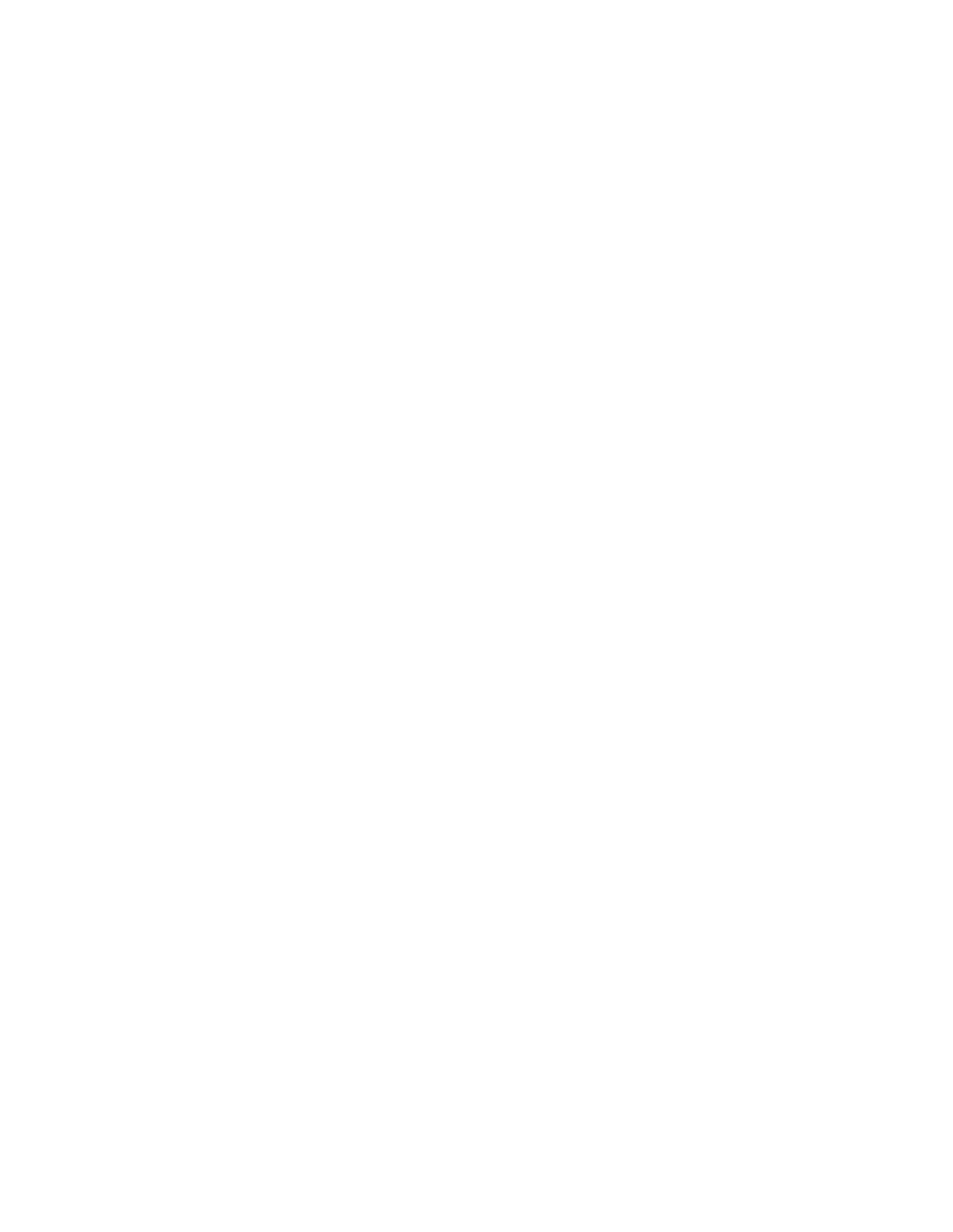<span id="page-38-0"></span>

| SIMD Function Specifications, Function<br>Definitions |  |
|-------------------------------------------------------|--|
|                                                       |  |
|                                                       |  |
|                                                       |  |
|                                                       |  |
|                                                       |  |
|                                                       |  |
|                                                       |  |
|                                                       |  |
|                                                       |  |
|                                                       |  |
|                                                       |  |
|                                                       |  |
|                                                       |  |
|                                                       |  |
|                                                       |  |
|                                                       |  |
|                                                       |  |
|                                                       |  |
|                                                       |  |
|                                                       |  |
|                                                       |  |
|                                                       |  |
|                                                       |  |
|                                                       |  |
|                                                       |  |
|                                                       |  |
|                                                       |  |
|                                                       |  |
|                                                       |  |
|                                                       |  |
|                                                       |  |
|                                                       |  |
|                                                       |  |
|                                                       |  |
|                                                       |  |
|                                                       |  |
|                                                       |  |
|                                                       |  |
|                                                       |  |
|                                                       |  |
|                                                       |  |
|                                                       |  |
|                                                       |  |
|                                                       |  |
|                                                       |  |
|                                                       |  |
|                                                       |  |
|                                                       |  |
|                                                       |  |
|                                                       |  |
|                                                       |  |
|                                                       |  |
|                                                       |  |
|                                                       |  |
|                                                       |  |
|                                                       |  |
|                                                       |  |
|                                                       |  |
|                                                       |  |
|                                                       |  |